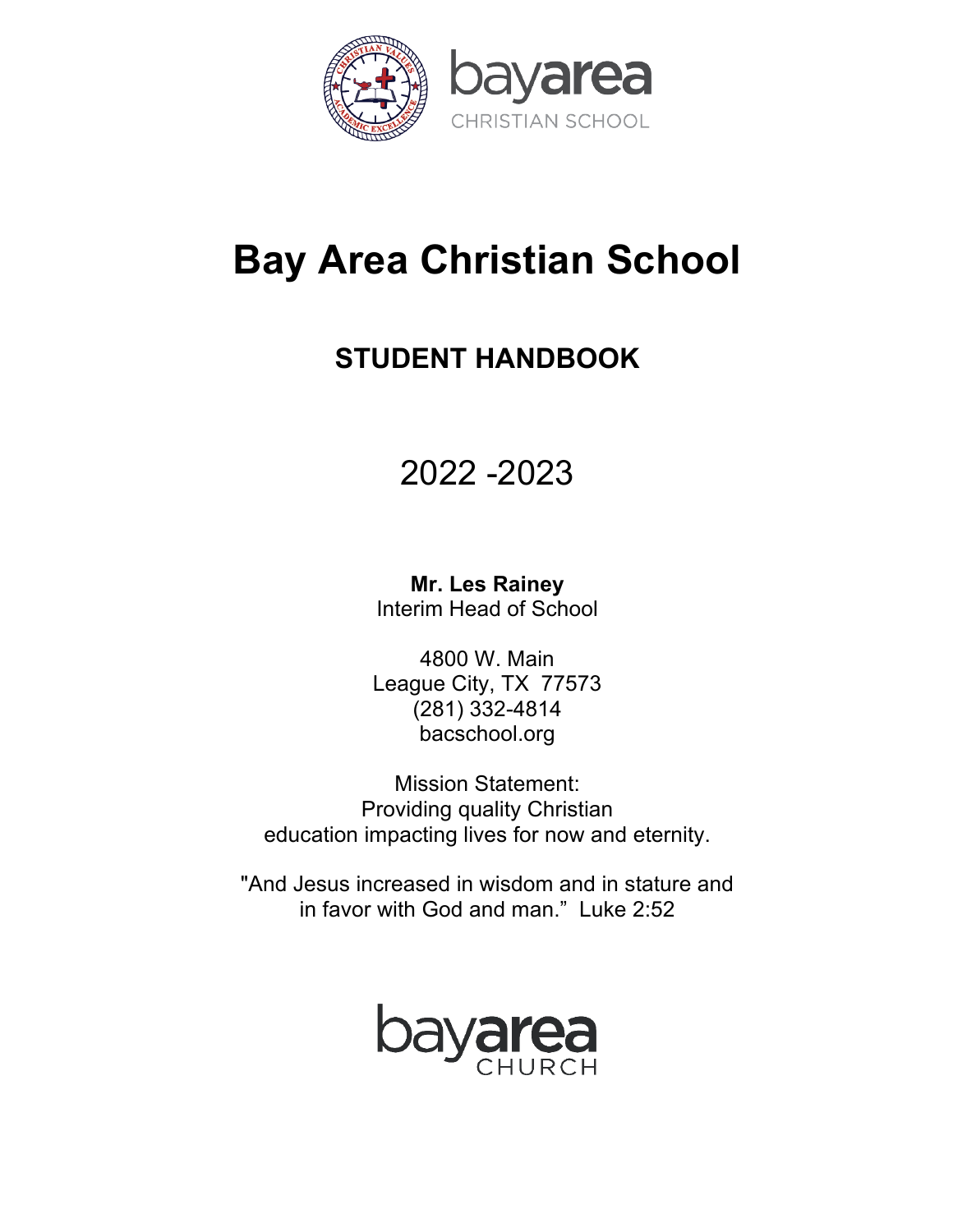## **OUR HISTORY**

For 137 years, Bay Area Church has been influencing the community for the glory of God. Originally named Clear Creek Baptist Church, it served as the first church on the mainland of Galveston County. Nine years later, the church was renamed First Baptist Church, League City and began to gather momentum in impacting the Kingdom of God through planting several area churches, initiating viable ministries, and ministering to the community through significant points in history.

Through the contentious and forward planning of the church, Bay Area Christian School was started in 1973. Over the next decade, a new property of 50 acres was purchased, the church and school moved campuses to 4800 W. Main St., and the church added Bay Area to its name. Buildings, programs, and ministry increased over the coming years as God blessed the efforts of those seeking to glorify Him.

There is no other organization like the church - the bride of Christ. Bay Area Christian School operates as a ministry of Bay Area Church and identifies and claims the same beliefs as the church. It is a privilege to have a Christian school that the church champions in an effort to impact God's Kingdom. The school's mission of offering Christian values and quality academics endeavors to make disciples, equip families, and serve the world with the Gospel of Jesus Christ as a ministry of Bay Area Church. As the school has celebrated almost fifty years of service to the church and the community, we pray that God will continue to use it to be a blessing to the community, the church, and to His Kingdom as we carry out the mission of providing quality Christian education impacting lives for now and eternity.

## **OUR PHILOSOPHY**

In Deuteronomy chapter six, it is clear parents are charged with influencing their children in the teaching of what is true - God's law and His word. The value of the words of God are just as relevant today as they were in those times. Because of that, Bay Area Christian School seeks to partner with families in fulfilling God's intended design for educating children, called Kingdom Education.

**The definition of Kingdom Education is as follows - a lifelong Bible-based, Christ-centered process of leading a child to Christ, building them up in Christ, and equipping them to serve Christ.** We believe that the Bible is the true revelation of God to mankind. As a school, we purpose not only to teach our students what the Bible says, we want students to understand the passages and the context in which it is used. Each student in our school will experience a Bible class, or section of class, where we emphasize the learning and understanding of God's Word. However, we purpose to integrate the Bible into each subject content class as well so as to better shape a Biblical worldview. The Bible says that the fear of the Lord is the beginning of all wisdom. What other place would be a better starting point for a child's learning than Biblical truth?

Of course our culture is not the culture of Israel thousands of years ago. However, just as education was vital in those days, so it is today. At Bay Area Christian School, there is great emphasis placed on striving for academic, social, physical, and spiritual excellence. In Luke, it says that Christ grew in wisdom, stature, and favor with God and man. It is our endeavor to hold our students accountable to a high standard in their educational pursuits. As a Christian, we should aim to emulate the excellence of Christ in all things. Because of that, we venture to shape our view of the world through the scope of a Christian lens. Not only do we want students to be knowledgeable, we desire them to understand how to process knowledge and apply it to decisions and stances that will enable them to glorify God. If we do not intentionally help our students carefully chisel out their individual worldview from a Biblical basis, they will automatically adopt the values of the cultural majority.

If we are centering our education around the Bible and Christ, then our purpose is clear. We want our students, and our families, to be devoted followers of Christ. We also intend our school to support the building up of students in Christ as previously mentioned. Lastly, may we not fail to equip them to serve Christ. We must prepare them at high levels academically, socially, physically, and spiritually in order to emulate Christ. How can our students be the best stewards of the Gospel of Jesus Christ if we are not good stewards of the mind, body, and soul that God gave us? When we fail to develop these areas, we take away tools that we may use to reach and influence the world for Christ. Furthermore, may our students be prepared so they can successfully defend their faith when encountering a false worldview. This enables this generation to "teach diligently" their precious children so that there will not be a generation that does not fear God and love Christ.

Consider this quote written by John J. Dunphy in 1983**: "The battle for humankind's future must be waged and won in the classroom by teachers who correctly perceive their role as the proselytizers of a new faith: A religion of humanity -- utilizing a classroom instead of a pulpit to carry humanist values into wherever they teach. The classroom must and will become an arena of conflict between the old and**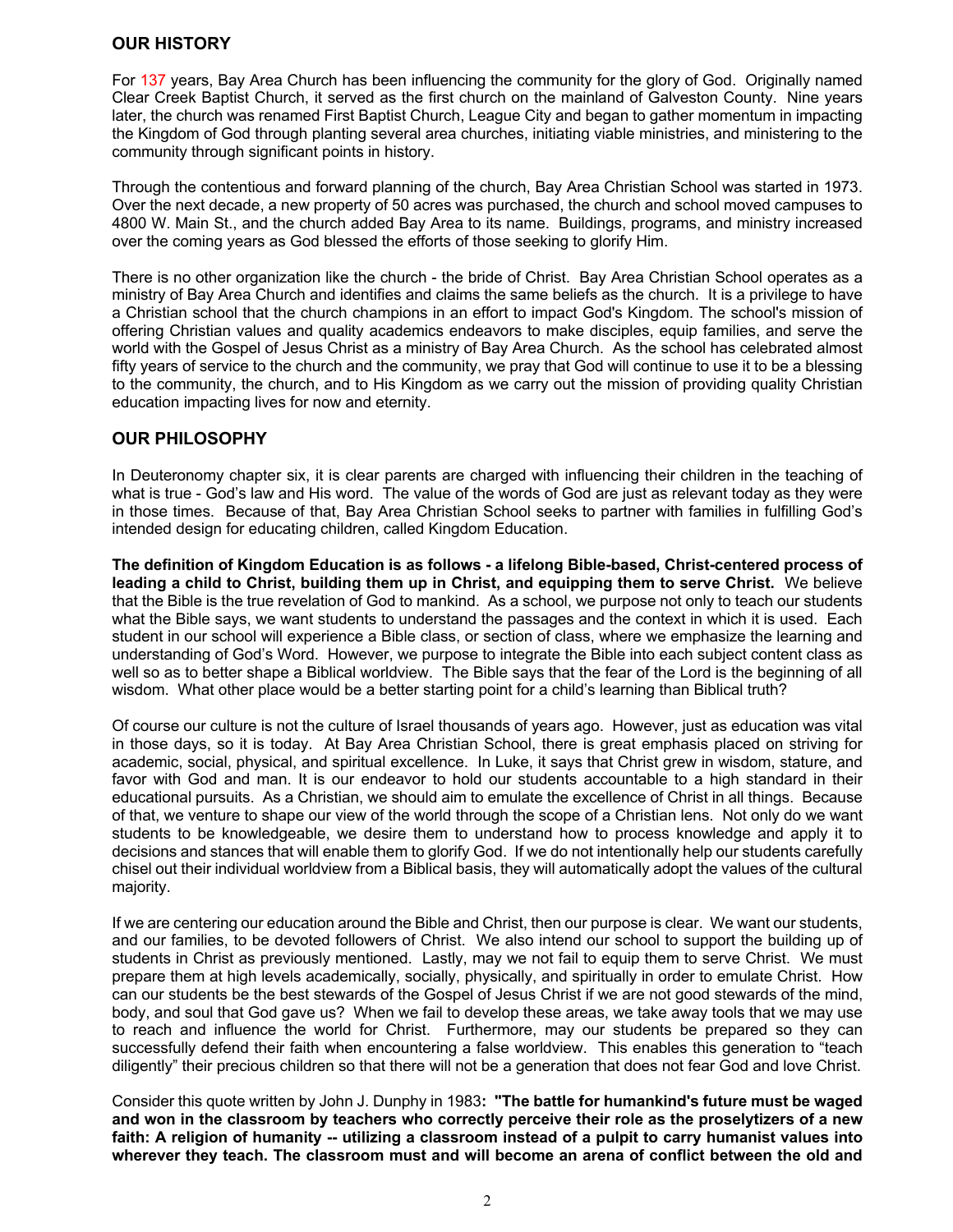**the new -- the rotting corpse of Christianity, together with its adjacent evils and misery, and the new faith of humanism."** Children are the responsibility of their parents, and Bay Area Christian School purposes to partner with parents in the process of Kingdom Education. As the home, church, and school come together to combat the onslaught of secularism, remember that whoever wants this next generation the most will get them.

## **STATEMENT OF FAITH**

#### GOD

We believe in one triune God who has eternally existed in three persons; the Father, the Son Jesus Christ, and the Holy Spirit. Each member of the Godhead is co-equal in essence, power, and glory; and yet, is nevertheless distinct in person.

*Genesis 1:1, 26, 27, 3:22 Psalm 90:2; Matthew 28:19; 1 Peter 1:2; 2 Corinthians 13:14*

#### THE FATHER

God as Father reigns with providential care over His universe, His creatures, and the flow of the stream of human history according to the purposes of His grace. He is all powerful, all knowing, all loving, and all wise. *Genesis 1:1, 2:7; Exodus 3:14, 6:2-3, 15:11ff, 20:1ff; Leviticus 22:2; Deuteronomy 6:4, 32:6;*

#### THE SON, JESUS CHRIST

Jesus Christ is the Son of God. He is co-equal with the Father. Jesus lived a sinless human life and offered Himself as the perfect sacrifice for the sins of all people by dying on a cross. He arose from the dead after three days to demonstrate His power over sin and death. He ascended to Heaven's glory and will return again someday to Earth to reign as King of kings and Lord of lords.

*Matthew 1:22,23; Isaiah 9:6; John 1:1-4, 14:10-30; Hebrews 4:14, 15; I Corinthians 15:3,4*

#### THE HOLY SPIRIT

The Holy Spirit is co-equal with the Father and the Son of God. He is present in the world to make men aware of their need for Jesus Christ. He also lives in every Christian from the moment of salvation. He provides the Christian with power for living, understanding of spiritual truth, and guidance in doing what is right. He gives every believer a spiritual gift when they are saved. As Christians we seek to live under His control daily. *II Corinthians 3:17; John 16:7-13, 14:16,17; Acts 1:8; I Corinthians 2:12, 3:16; Ephesians 1:13, 5:18*

#### THE BIBLE

We believe the Holy Scriptures, which consist of the 66 books (the Old and New Testaments), to be the only verbally inspired Word of God, the final authority for faith and life, inerrant in the manuscripts, infallible, and God-breathed.

*2 Timothy 3:16, 1:13; 2 Peter 1:20-21; Psalm 119:105,160, 12:6; Proverbs 30:5*

#### HUMANS

Humans were created good and in the image of God, to be like Him in character and represent Him on Earth. Therefore, humans are the apex of God's creation. Tragically, through Adam's sin, the entire race fell from this purpose, inherited a sinful nature, and became alienated from God. In this state, humans are totally unable to remedy their lost condition, and destined for eternal punishment in Hell. This condition and destination can only be remedied through the atoning sacrifice of Jesus on the cross and personal faith in Him. *Genesis 1:27; Psalm 8:3-6; Isaiah 53:6a, 59:1,2; Romans 3:23, 8:19-21*

#### **SALVATION**

We believe that salvation is the free gift of God brought to man by grace and received through personal faith in Christ Jesus as Lord and Savior. This free gift is in no way the result of personal effort or of good works but, instead, displays the grace, love, and mercy of God. Once an individual expresses true personal faith in Jesus, they are adopted by God and are forever held by His persevering grace. Further, there is no salvation apart from personal faith in Jesus Christ as Lord. Biblically, salvation includes regeneration, justification, sanctification, and glorification.

• Regeneration, or the new birth, is a work of God's grace whereby believers become new creatures in Christ Jesus. It is a change of heart brought about by the Holy Spirit through conviction of sin, to which the sinner responds in repentance toward God and faith in the Lord Jesus Christ. Repentance and faith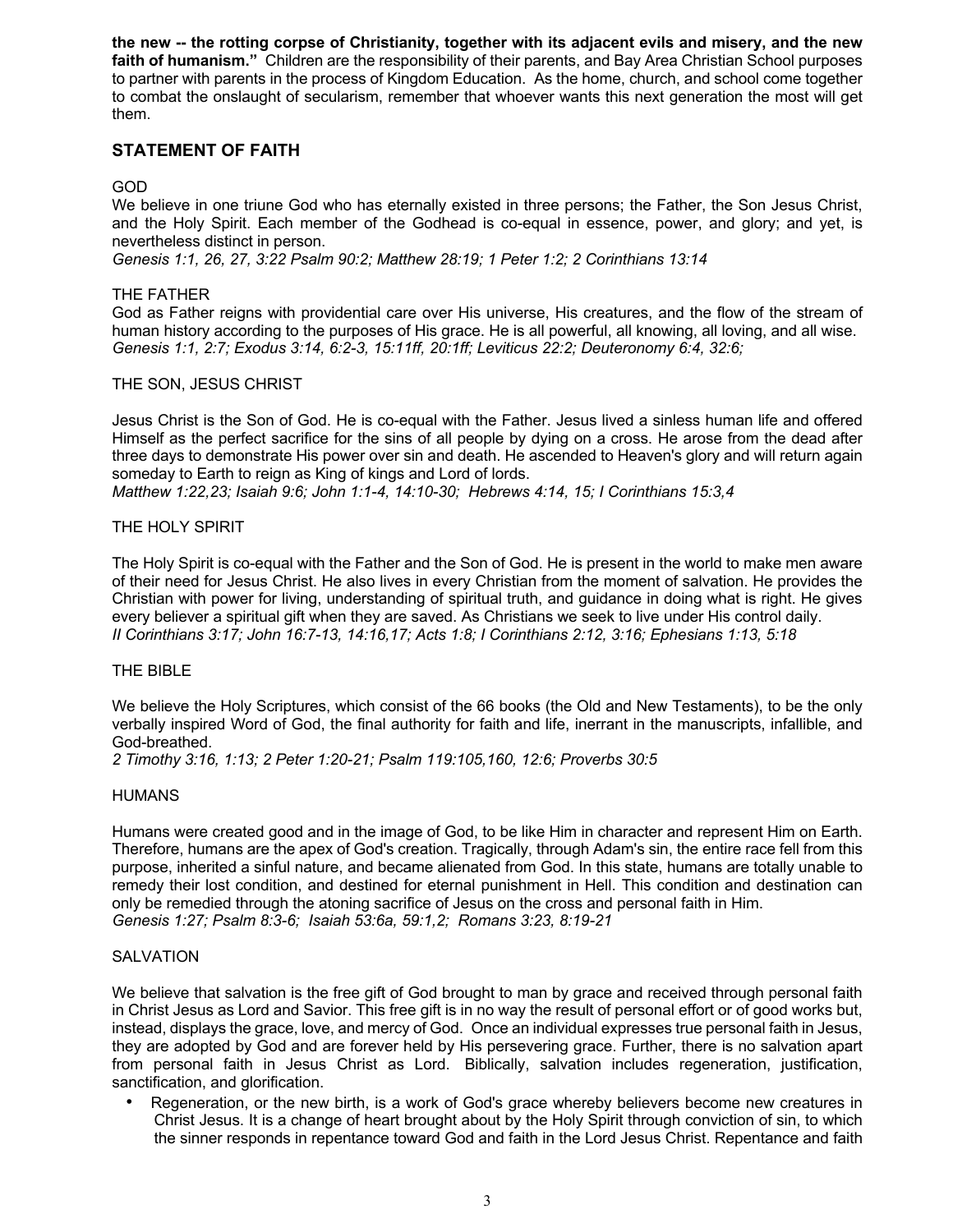are inseparable experiences of grace. Repentance is a genuine turning from sin toward God. Faith is the acceptance of Jesus Christ and commitment of the entire personality to Him as Lord and Savior.

- Justification is the point at which God declares believers righteous based on the completed work of Christ on the cross.
- Sanctification is the lifelong process, beginning with regeneration, by which God through the work of the Spirit moves believers toward moral and spiritual maturity.

• Glorification is the culmination of salvation and is the final blessed and abiding state of the redeemed. *Genesis 3:15; Exodus 3:14-17, 6:2-8; Matthew 1:21, 4:17, 16:21-26, 27:22-28:6; Luke 1:68-69*

#### BAPTISM

Baptism is the immersion of a believer in water in the name of the Father, the Son, and the Holy Spirit. It is an act of obedience symbolizing the believer's faith in a crucified, buried, and risen Savior, the believer's death to sin, the burial of the old life, and the resurrection to walk in newness of life in Christ Jesus. Being a church ordinance, it is prerequisite to the privileges of church membership and to the Lord's Supper. *Matthew 3:13-17, 26:26-30, 28:19-20; Mark 1:9-11, 14:22-26; Luke 3:21-22, 22:19-20; John 3:23*

#### THE LORD'S SUPPER

The Lord's Supper, one of the two ordinances of the church, is a symbolic act of obedience whereby members of the church, through partaking of the bread and the fruit of the vine, memorialize the death of the Redeemer and anticipate His second coming.

*I Corinthians 10:16, 21, 11:23-29; Colossians 2:12*

#### THE CHURCH

The Church is both local and universal. The universal Church includes all of those in the world who confess Christ both past and present. The local Church is a local expression of the universal church and is comprised of regenerated believers who, in obedience to scripture, organize under biblically qualified leadership, come together regularly for preaching and worship, observe the ordinances of baptism and the Lord's Supper, are held accountable through discipleship, and go out into the world to fulfill the Great Commandment and the Great Commission as missionaries for the glory of God and the salvation of humanity.

*Matthew 16:15-19, 18:15-20; Acts 2:41-42,47, 5:11-14, 6:3-6, 13:1-3, 14:23,27, 15:1-30, 20:28*

#### **ETERNITY**

People were created to exist forever. We will either exist eternally separated from God by sin in Hell, or eternally with God through the forgiveness and salvation found in Jesus Christ alone. To be eternally separated from God is Hell. To be eternally in union with Him is eternal life. Heaven and Hell are real places of eternal existence.

*John 3:16, 14:17; Romans 6:23, 8:17, 18; Revelation 29:15; I Corinthians 2:7-9*

#### THE RETURN OF JESUS

God, in His own time and in His own way, will bring the world to its appropriate end. According to His promise, Jesus Christ will return personally and visibly in glory to the Earth, will gather His people from throughout the world, and will judge all men in righteousness. The unrighteous will be consigned to Hell, the place of everlasting punishment. The righteous in their resurrected and glorified bodies will receive their reward and will dwell forever with the Lord.

*Isaiah 2:4, 11:9; Matthew 16:27, 18:8-9, 19:28, 24:27,30,36,44, 25:31-46, 26:64; Mark 8:38*

## **MARRIAGE AND FAMILY**

God has ordained the family as the foundational institution of human society. It is composed of persons related to one another by marriage, blood, or adoption. Marriage is the uniting of one man and one woman in covenant commitment for a lifetime. It is God's unique gift to reveal the union between Christ and His church and to provide for the man and the woman in marriage the framework for intimate companionship, the channel of sexual expression according to biblical standards, and the means for procreation of the human race. The husband and wife are of equal worth before God, since both are created in God's image. The marriage relationship models the way God relates to His people. A husband is to love his wife as Christ loved the church. He has the God-given responsibility to provide for, to protect, and to lead his family. A wife is to submit herself graciously to the servant-leadership of her husband even as the church willingly submits to the headship of Christ. She, being in the image of God as is her husband and thus equal to him,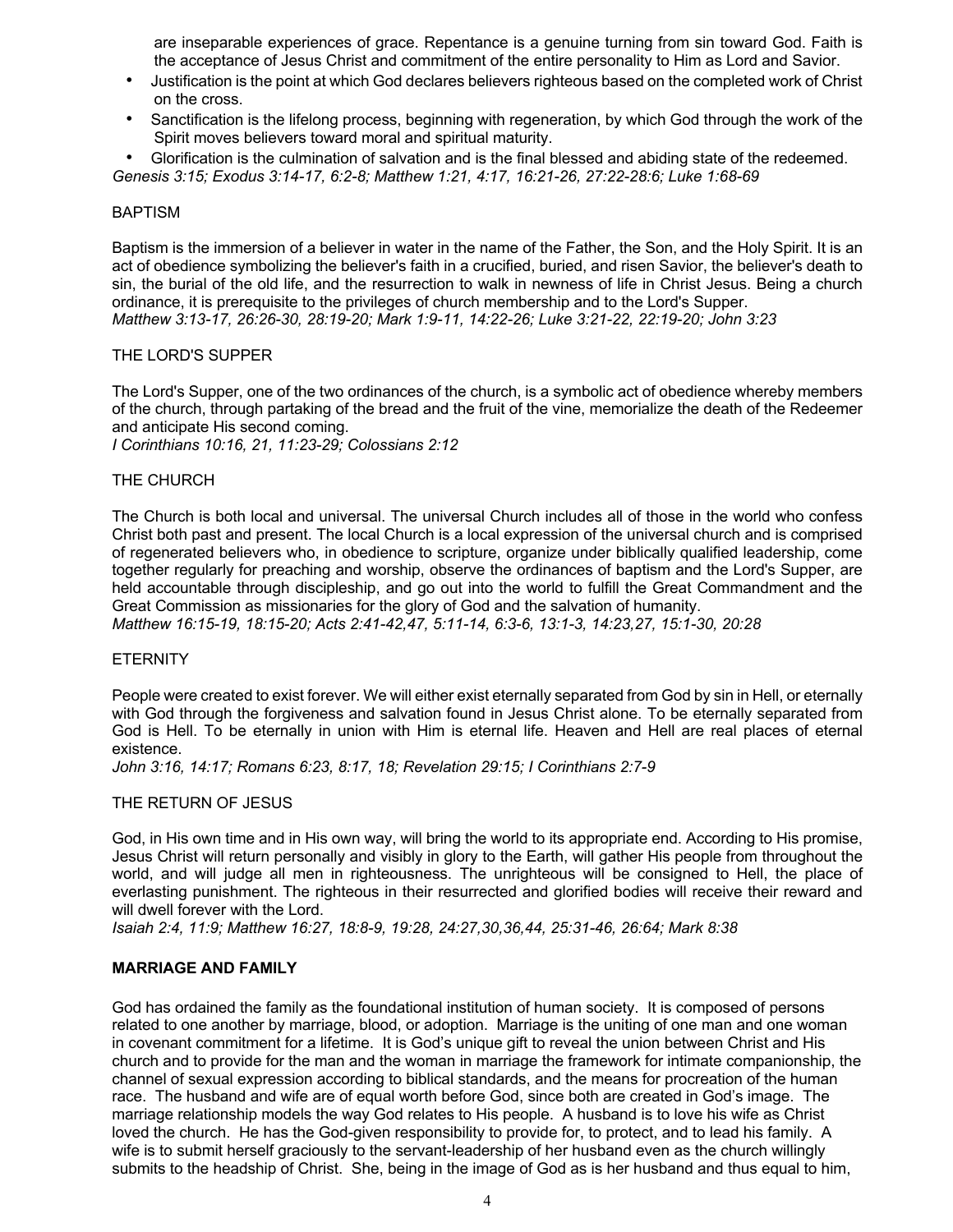has the God-given responsibility to respect her husband and to serve as his helper in managing the household and nurturing the next generation. Children, from the moment of conception, are a blessing and heritage from the Lord. Parents are to teach their children spiritual and moral values and to lead them, through consistent lifestyle example and loving discipline, to make choices based on biblical truth. Children are to honor and obey their parents.

*Genesis 1:26-28; 2:15-25; 3:1-20; Exodus 20:12; Deuteronomy 6:4-9; Joshua 24:15; I Samuel 1:26-28; Psalms 51:5; 78:1-8; 127; 128; 139:13-16; Proverbs1:8;5:15-20; 6:20-22; 12:4; 13:24; 14:1; 17:6; 18:22; 22:6,15; 23:13-14; 24:3; 29:15,17; 31:10-31; Ecclesiastes 4:9-12; 9:9; Malachi 2:14-16; Matthew 5:31-32; 18:2-5; 19:3- 9; Mark 10:6-12; Romans 1:18-32; I Corinthians7:1-16; Ephesians 5:21-33; 6:1-4; Colossians 3:18-21; I Timothy 5:8,14; II Timothy 1:3-5; Titus 2:3-5; Hebrews 13:4; I Peter 3:1-7.*

## **EXPLICIT GOALS**

- 1. Be an extension of the training process of Christian families.
- 2. Provide role models for students by employing faculty and staff who are Christ followers.
- 3. Teach Christian principles for daily living through the curriculum, textbooks, Bible classes, sports programs, trips, and extra-curricular activities.
- 4. Uphold and integrate Christian values in all aspects of the school including the curriculum, all classes, sports programs, trips and extra-curricular activities.
- 5. Provide leadership training opportunities to students. (II Tim. 2:2)
- 6. Maintain an atmosphere of Christian love. Students will be encouraged to have love and compassion for one another and for others. (John 13:34-35)
- 7. Provide activities and programs to promote joyful and happy social and emotional development.
- 8. Lead students to trust Christ as Savior and teach them to share Christ with others.
- 9. Provide quality academic instruction (that includes art, music, and physical education) that equips students to achieve their highest potential.
- 10. Teach students in a loving manner to be orderly and well disciplined.
- 11. Teach Christian citizenship in a free society with a democratic republic form of government.
- 12. Promote proper care of equipment and facilities to exemplify good stewardship and beauty; and to promote health and safety.

## **METHODOLOGY**

The teaching methodology used in the classroom includes lectures, demonstrations, collaboration, hands-on activities, and audiovisual presentations. Questions and answers, class discussions, debates, written assignments, technological devices, and some team projects are used when appropriate to enhance learning. Classes will have regular homework for review and for reinforcement of learning. Concepts are reviewed in class, then assessed to assure mastery by the students.

## **CHRISTIAN SCHOOL BENEFITS**

There are many benefits for a child who attends Bay Area Christian School. We attempt to relate to students in a Christ-like manner and impact their lives in a positive way to affect the heart. Three main benefits are listed below:

- 1. The Bible is freely taught. Children are taught to love and respect God and His Word. They learn that the Bible and Christian values relate to every area of life. They are shown that God gives us some absolutes by which to live. They memorize portions of the Bible as a guide through life. Often children will confess Jesus Christ as Savior and will therefore have eternal life.
- 2. Quality education is given. Students get individual attention and encouragement. The basics of reading, writing, and arithmetic are emphasized. Achievement tests show BACS students' averages are above the state and national averages. Ninety-nine percent of BACS graduates go on to college and have done well in many different fields of study.
- 3. Students reach their greatest potential in social development. In a Christian atmosphere, excessive ungodly peer pressure is limited, which promotes an atmosphere of spiritual and social prosperity. Students also are taught to defend their faith and impact their generation for Christ. We believe the wellrounded educational program includes core subjects as well as enrichment opportunities such as music, art, P.E. and technology.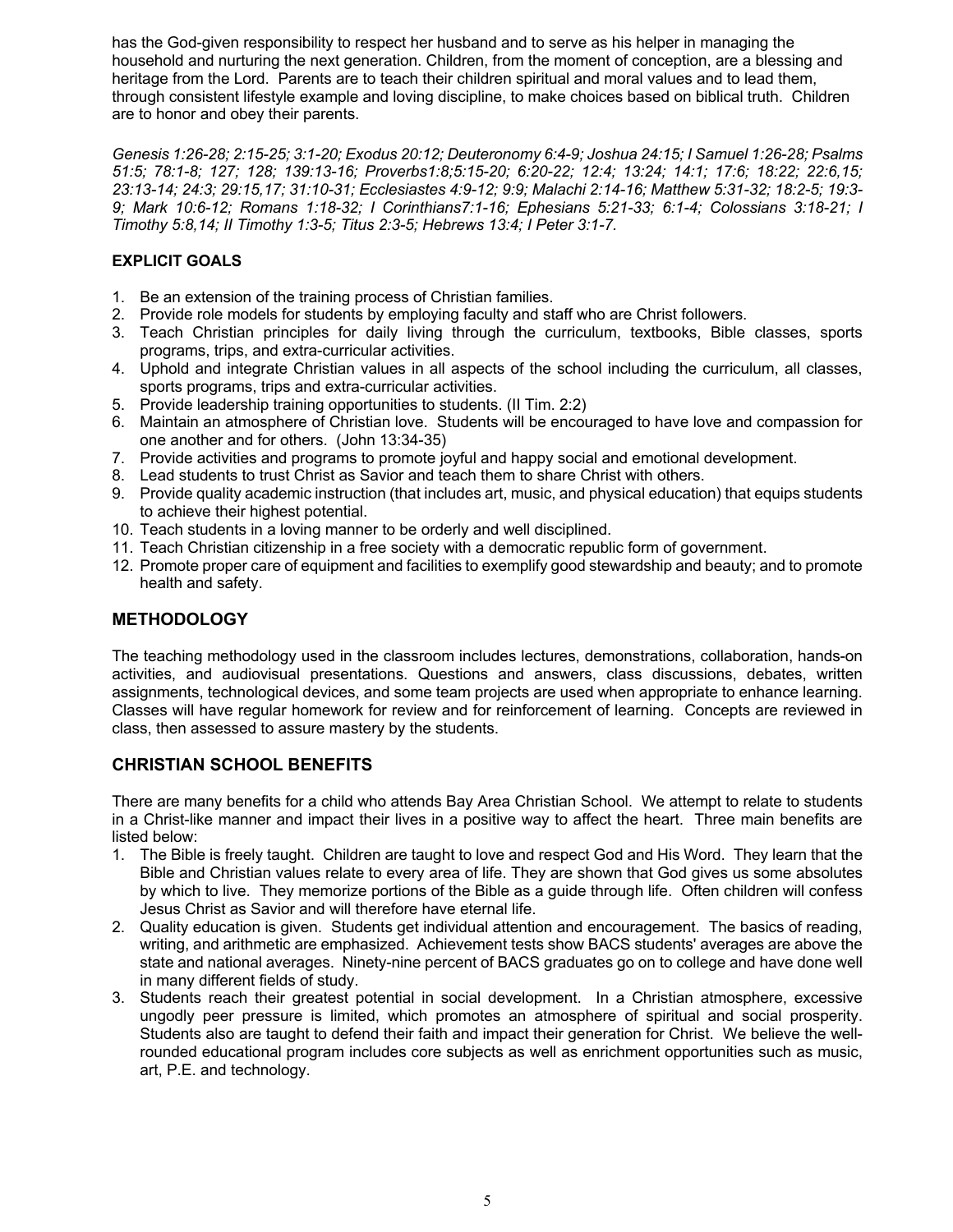## **BAY AREA CHRISTIAN SCHOOL LIFESTYLE STANCE**

As a ministry of Bay Area Church, our core values, vision, and mission are aligned with the church and, ultimately, God's Word. Bay Area Christian School seeks to partner with families in the discipleship of children through Christian education. Through this process, we desire to cultivate a biblical worldview within the lives of our students and families. It is our hope that because of biblical understanding, our students and families will pursue a life that is governed by the moral code evidenced in Scriptures and upheld by the ministry of the school. Thus, the need to mutually agree on God's authority and His Word is necessary by both school and home and in word and lifestyle.

In light of our biblical foundation as a ministry of Bay Area Church, the school reserves the right to refuse enrollment or discontinue partnership when the atmosphere or conduct within a family or the actions or stances of a student oppose the scriptural posture of Bay Area Christian School. This may include, but is not limited to, participating in, supporting, or affirming sexual immorality: immoral heterosexual activity, homosexual activity; bisexual activity, transgender activity, or sexual deviancy; promoting such practices; or countering the moral principles of the school.

While the family atmosphere and conduct or student actions and stances may vary in degree, Bay Area Christian School desires to approach each scenario with reciprocal measures of correction. Of course, in each scenario within all disciplinary situations, we love those involved and minister to them however possible.

## **SCHOOL BOARD**

The school board meets monthly, or as needed, with the Head of School to review the general operation of the school. They assist the Head of School in stewardship capacity in establishing and enforcing school policies. The Head of School directs the operation of the school. Most of all, the desire is for Jesus Christ to work through the school staff and to direct in this great call to educational ministry. Please pray for these leaders and all staff members as they work in the school:

Richard Mann, Chairman Sandra Whittenberg, Secretary PJ Stringer, Trustee Julie Pyburn, Trustee Guy Cordell, Trustee Jenny Hilliard, Trustee (Pending Appointment)

## **COMMUNICATION**

The chief avenues of conveying school information are through electronic means such as e-mail, the newsletter, FACTS, the Bronco Weekly News, Head of School weekly updates, and the website. The monthly newsletter, which is emailed to every enrolled family, details official information about school programs, policies, and current events. If you wish to be kept thoroughly informed about your school activities, please read carefully every official publication of the school. If you fail to receive the newsletter, please notify the school office. It is important for parents to update contact information with the school office.

Elementary parents who prepare letters or notes to be sent home with students should get them approved by the Elementary Principal.

Parents may arrange a conference with teachers, or other school officials, at any time they feel it is necessary. Communication between parents and school personnel is most important. Parents need to have complete confidence in their child's teacher and to let the child feel this strongly. This is substantiated in word and deed, and is especially illustrated by following the proper chain of command when communicating through issues, disagreements, misunderstandings, and disputes. When there is a questionable issue between the student/parent and the teacher, the first step is to talk directly to the teacher. Many times there is a simple misunderstanding when students bring an issue to the parent. Discussion with the teacher does two things. First, it assures that the parent gets the most reliable information in efficient fashion. Secondly, it actually forges a relational partnership between the parent and the teacher. Please ensure that when issues arise, the teacher is notified directly and promptly. Conferencing with administration without discussion with the teacher opposes our policy. Once there is discussion between the teacher and student/parent, if the situation isn't resolved, then administration should be notified.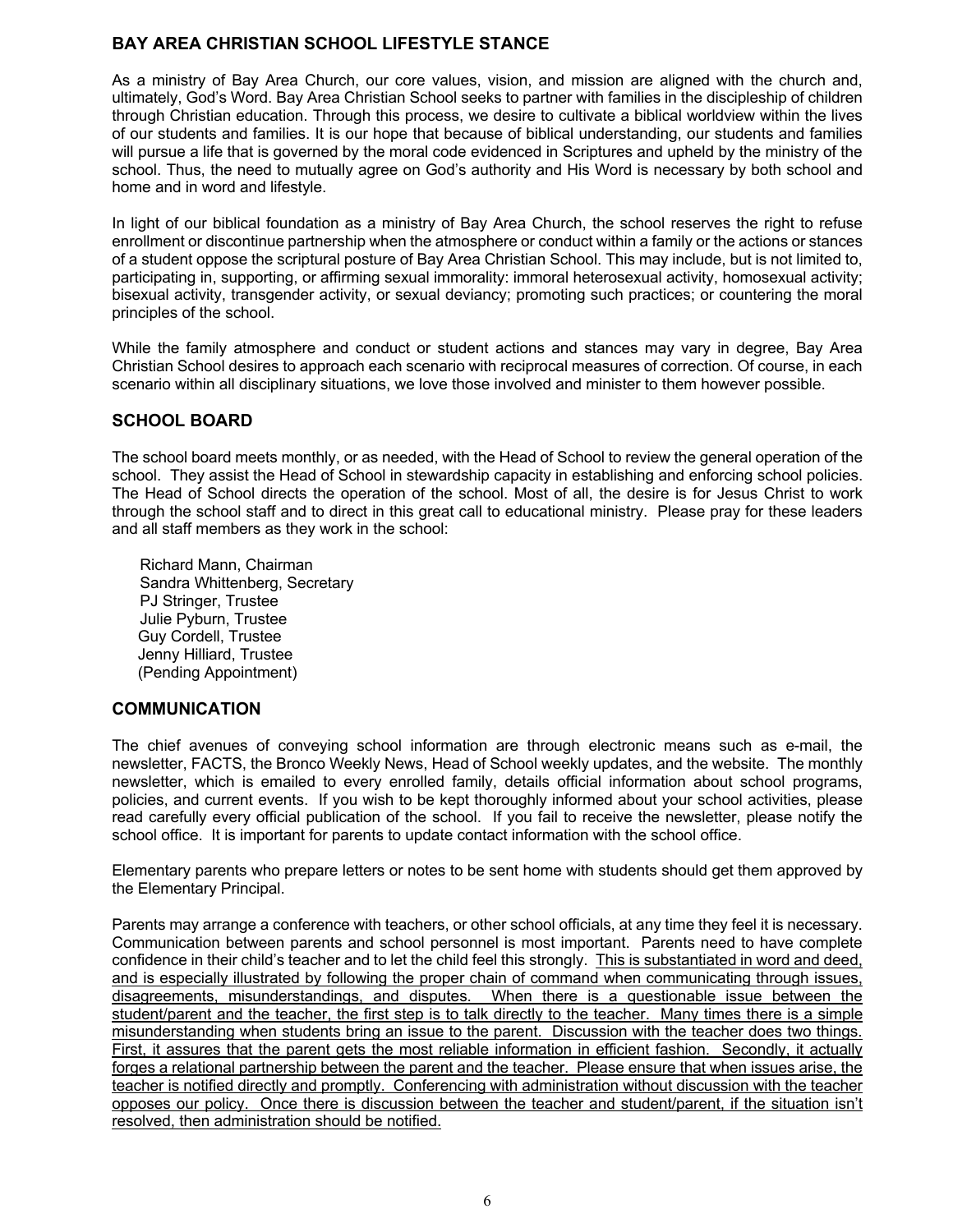## **Procedures for Conferences**:

- 1. Document and communicate the concern via email to the appropriate person prior to the conference.
- 2. Make an appointment to see the appropriate person.
- 3. The conference time should be limited to a 30-minute session.
- 4. The conference will be conducted in a Biblical, gracious manner (see Col. 4:6).

The teacher is the custodian of the pupil's attendance, grade, and class disciplinary records. The teacher also serves as the student's counselor, advisor, sponsor on field trips, prayer partner, and mentor. Confidentiality about students is important. Teachers have been asked not to discuss a child's individual needs or progress while they are on duty, in the hallway, in the cafeteria, or while other children or adults are present. Please do not engage a teacher in conversation about a child when the teacher is supervising children, nor should there be inquiries of other students.

K-4 Conferences throughout the school year are on an as needed basis. Parents may, however, arrange a conference with teachers or other school officials at any time they feel it is necessary.

**Email:** Faculty and staff have an email address that begins with their first name, period, followed by their last name at bacschool.org. Emails will be answered as promptly as possible within the time constraints of teaching and advising students (usually 24 hours). We do not expect teachers to check their emails in the evening. Encourage your student to contact a friend if they have an evening question.

**FACTS**: Homework assignments and grades are posted on FACTS. Parents and students are encouraged to use this tool. Please understand that unplanned events or circumstances may cause FACTS assignments to be altered on any given day. The teachers may not have time to update FACTS, so the verbal or written update given in class should be what the students follow.

## **ADMISSIONS POLICY**

#### Overview:

Bay Area Christian School attempts to serve a large cross-section of students, accepting those with strong potential and above average abilities who espouse and practice a Biblical worldview similar to the one highlighted in our Statement of Faith. Because of the high demand of quality Christian education, rigorous program, and competitive admissions process, students who are failing or struggling with one class or multiple classes may not be accepted. Moreover, those who have demonstrated serious conduct violations are likely not to be accepted.

#### Accommodations:

We may or may not meet accommodations for students with special needs. Children with moderate to severe learning disabilities requiring accommodations or modifications may not be accepted due to the lack of services and specialized personnel available at school.

#### Application Requirements:

To be admitted, all students must present the latest possible standardized test score, most recent report card, current official transcripts reflecting all secondary courses and grades, attendance report, disciplinary report, two confidential recommendation forms for secondary students – one from a core subject teacher and one from an administrator or guidance counselor, one confidential recommendation form for elementary students, and a completed student questionnaire (grades 5 -12). BACS also requires a copy of a prospective student's birth certificate and immunization records**. The school admits students of any race, color, and national or ethnic origin. Each student is granted the opportunity for the same rights and privileges, which allows all students the same possibility to enlist in any program or activity including educational policies, admissions policies, scholarship programs, athletics, and other school administered programs. However, some clubs and all leadership positions require students to be a Christian**.

#### Age Requirements:

To enter kindergarten or first grade, the student must be 5 or 6 years old respectively on or before September 1 of the school year regardless of grade attended in previous school.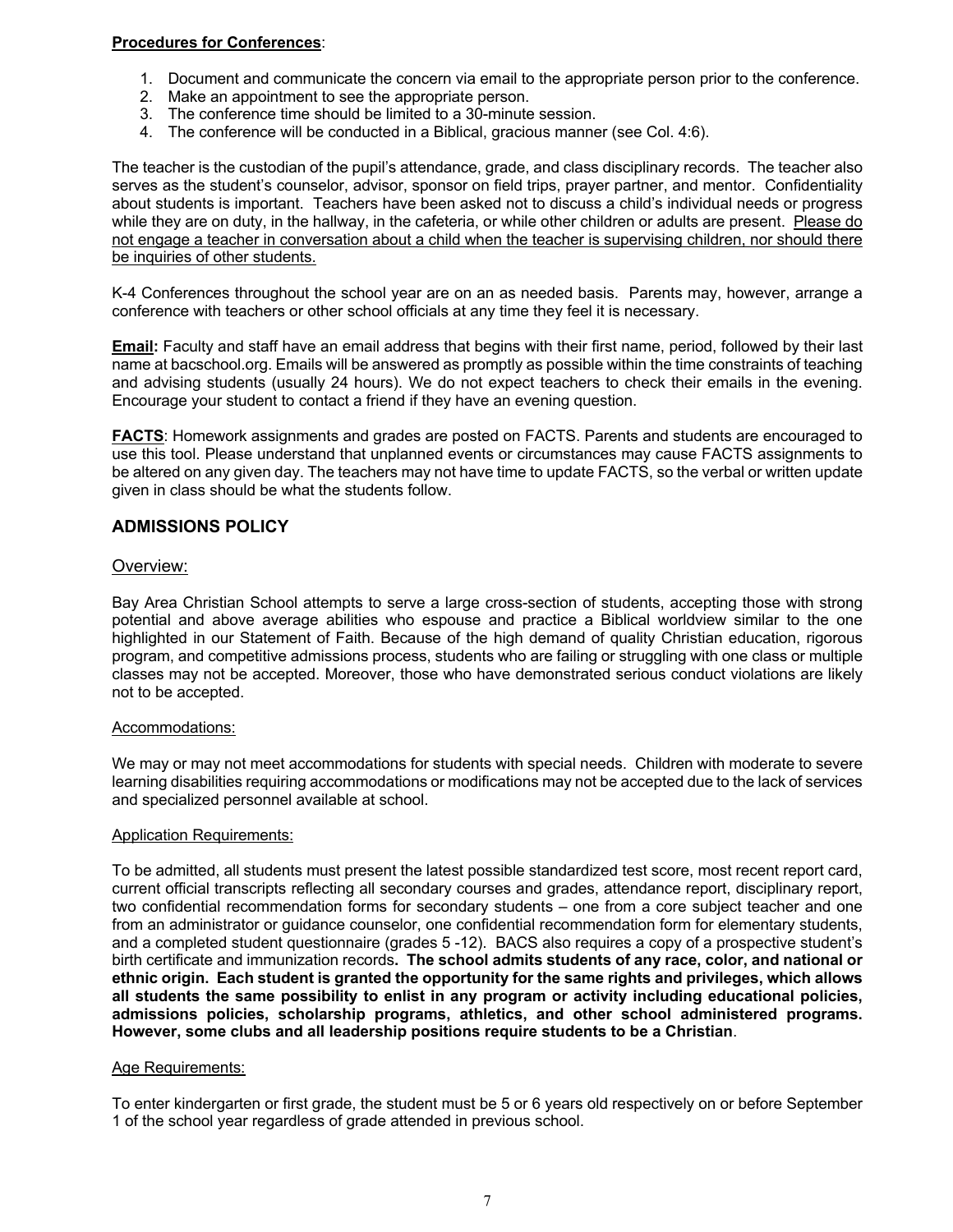#### Late Enrollees:

New students will not be enrolled for the fall or spring semester after school has been in session for more than two weeks. Students moving here from out of the area could be an exception. Transfer students must complete at least two full, consecutive semesters before receiving a diploma. Therefore, incoming seniors must be enrolled and in attendance on the first day of school.

## **ADMISSIONS PROCEDURES**

- 1. All enrollment is conducted through an online application process which is overseen by the Registrar.
- 2. Fill out the enrollment form completely.
- 3. Read the handbook thoroughly.
- 4. Submit the online application, application fee, a copy of the most recent report card and official transcript, a copy of the birth certificate, immunization record, the most recent standardized test scores, attendance report, disciplinary report, and two recommendation forms for administrative review. In K-6 one recommendation form will be sent to school previously attended.
- 5. Upon administrative review, the office will be in contact to schedule an appointment with parents and student(s) for an admissions test and interview where school policies and expectations will be outlined. Additionally, this is an opportune time for prospective families to ask questions. In order to shadow, a student must first apply.
- 6. The Admissions Committee will review all enrollment information.
- 7. Shortly after the interview, parents will be notified of the child's approval for admission or non-approval.
- 8. Upon notification of approval, the non-refundable registration fee is to be paid to complete the enrollment.
- 9. BACS uses FACTS Tuition Management, an electronic fund transfer system, for fee and tuition collection and for incidental billing. Upon notification of acceptance status, the family must enroll in FACTS in order to process fees and tuition. Students are not officially enrolled until payment is made. BACS uses FACTS Tuition Management for fee and tuition collection. All families are expected to use FACTS Tuition Management.

## **FINANCIAL INFORMATION**

The expenses of the school are primarily covered by the tuition and fees. However, significant contributions are made by individuals or companies. Periodically, the school will engage in corporate and club-specific fund raising endeavors. FACTS provides tuition management for over 7,000 schools nationwide. Their services help families and schools streamline the tuition collection process and promote lower fees, great service, security and compliance, and customer focused service.

**APPLICATION FEES:** \$75 Non-refundable **ENROLLMENT FEES**: \$250 Non-refundable **ACTIVITY FEI** 

| Kindergarten:          | \$350 |
|------------------------|-------|
| Grades $1 - 4$ :       | \$450 |
| Grades $5 - 6$ : \$475 |       |
| Grades 7 - 12: \$425   |       |
|                        |       |

## **WITHDRAWAL FEE:** \$500

| <b>Grade Level</b>      | <b>Annual Tuition</b> | 11 Month |
|-------------------------|-----------------------|----------|
| Kindergarten            | \$9,500               | \$864    |
| $1st - 6th$             | \$9.935               | \$904    |
| $7th$ -12 <sup>th</sup> | \$11.620              | \$1.057  |

\*Please see tuition chart on the website for multiple child discount information. Prices shown are subject to change. \*Semester and Paid in Full reflect a 3% discount.

The annual tuition may be paid in eleven monthly payments to make it more affordable. These payments start in June and end in April, with the payment date either on the  $5<sup>th</sup>$  or 20<sup>th</sup> of the month through savings, checking, or credit card. This selection is made by families through FACTS. Finance charges from credit card payments will be applied to family accounts rather than to BACS.

There is a \$30.00 fee for each non-sufficient fund (NSF) draft assessed by FACTS. Additionally, BACS will assess a \$20.00 late fee on the second NSF draft. On the third NSF, FACTS will withdraw service agreement with the family and the BACS Financial Office will endeavor to reconcile the account.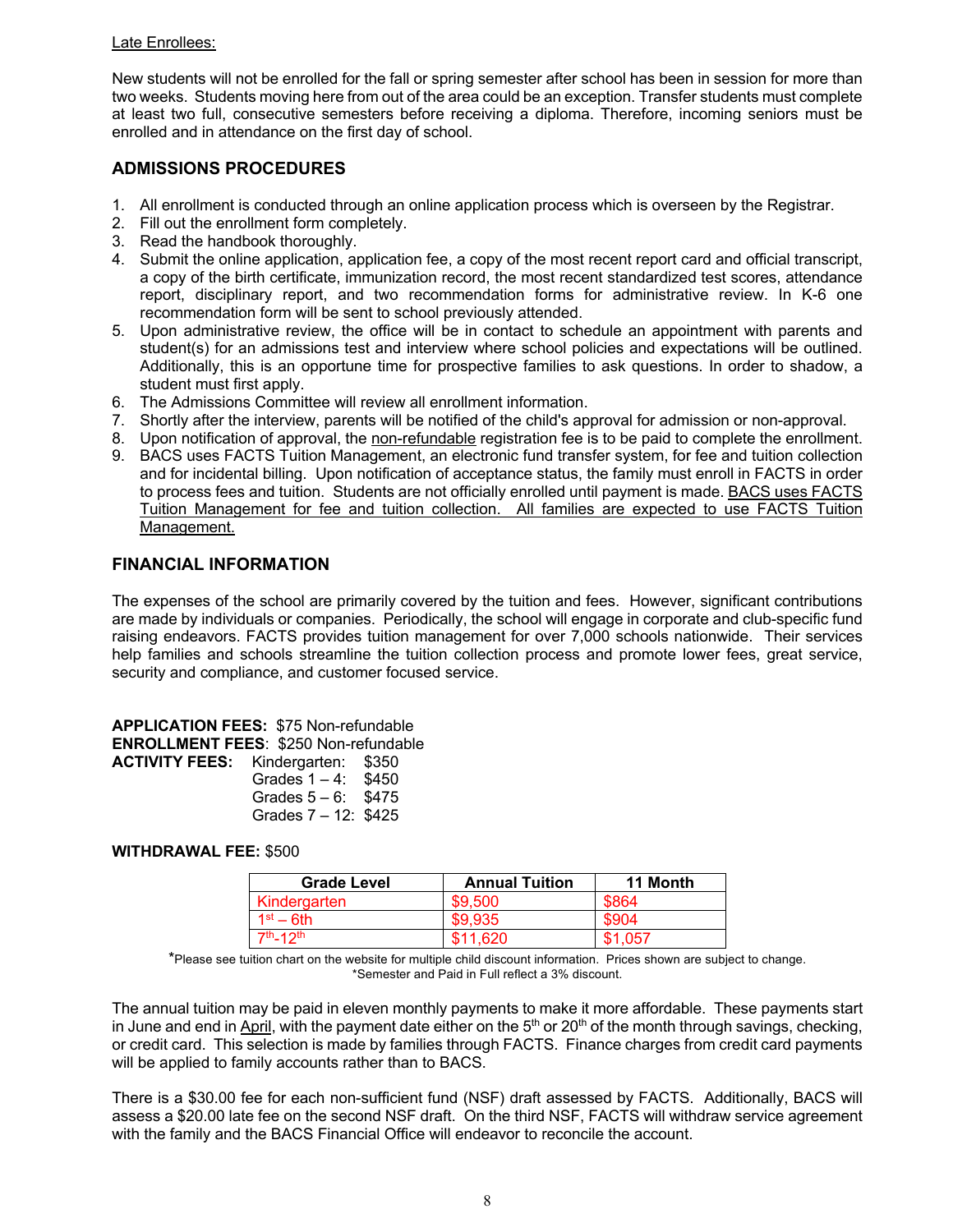## **ENROLLMENT FEE**

The enrollment fee is \$250.00 per child. Enrollment fees are not refundable and are not transferable. The enrollment fee is due upon notice of approval for admission to the school through FACTS Tuition Management.

## **ACTIVITY FEE**

Activity Fees are applied to help cover all curriculum, elementary student supplies and class t-shirts, some educational field trips, provisional aides for age-appropriate needs, teaching supplies, lockers/locks for applicable grades, technology initiative advances, and other administrative costs. Hardback books and other reusable resources will be kept by the school. This fee is due May 15<sup>th</sup>. It is not refundable and not transferable. However, withdrawals before the end of the first quarter will receive half their activity fee in a refund. For sports and other activities such as orchestra, band, and choir, there are additional charges that are billed through FACTS during the season.

## **TUITION**

The annual tuition may be paid over eleven months to make it more affordable. These payments start in June and end in April, with payments billed through FACTS in a manner selected by the user.

It is important that payments are made on time. Should the tuition become more than one-month delinquent, the student may be withheld from classes, co-curricular activities, or kept from beginning school. If an account is delinquent at the time report cards are due, the report card is withheld. If a student withdraws from the school and there is a delinquent account, no transcript or other records are forwarded.

If payment is made for a semester or a year in advance, a three percent discount is given. There is a discount for additional children in the same family. The first semester payment is due June 15, and the second semester payment is due December 15. A one-time payment reflects a three percent discount if the tuition is paid in full by July 15. Discounts are applied as follows: multiple child, tuition assistance, paid in full. If an account is delinquent at the time report cards are due, the report card is withheld. If a student withdraws from the school and there is a delinquent account, no transcript or other records are forwarded. Student Withdrawals: Since teachers are hired and curriculum and supplies are ordered based on student enrollment, there is a \$500.00 withdrawal fee per student when the withdrawal takes place during the current school year in the months of June through April. When a student withdraws before the end of the first quarter, half of the Activity Fee is refundable.

Student Withdrawals take up to 48 hours to process. If you need records by a certain time, please contact our Registrar in the Main Office with advanced notice so that we can prepare all documents. Records, grades, finances, equipment, books, and an exit review are all items listed on the procedure checklist. Therefore, it takes time to manifest items in an orderly, efficient, and precise manner. Demands for immediate withdrawal records cannot and will not be met. All accounts, including withdrawal fees, must be current for the release of any student records.

## **TUITION ASSISTANCE**

BACS utilizes FACTS Tuition Management as a third party evaluation when determining tuition assistance. Interested applicants must be enrolled with the school before applying for tuition assistance. Tuition Assistance applications are open from April to September. Time is important in the screening of tuition assistance applications. Please be patient as the tuition assistance committee evaluates each application on a case by case basis. All contributions to the Tuition Assistance Fund are appreciated and are a great help to students in need.

## **DONATIONS**

Bay Area Christian School operates on a very conservative budget. Donations are essential to meet all financial needs. We expect God to bless through the generous gifts of His children who love and support the school. All donations are tax deductible and are greatly appreciated. We encourage friends not to donate their tithe. That belongs to their church. Gifts above the tithe are wisely invested here at Bay Area Christian School in the lives of these young Christian students. Significant benefits can be made to this ministry through regular monthly donations by those who are able. Also, estate or insurance benefit assignments can be a great blessing to the school. Inquiries can be addressed to the applicable division administrator, Head of School, or BACS Financial Office.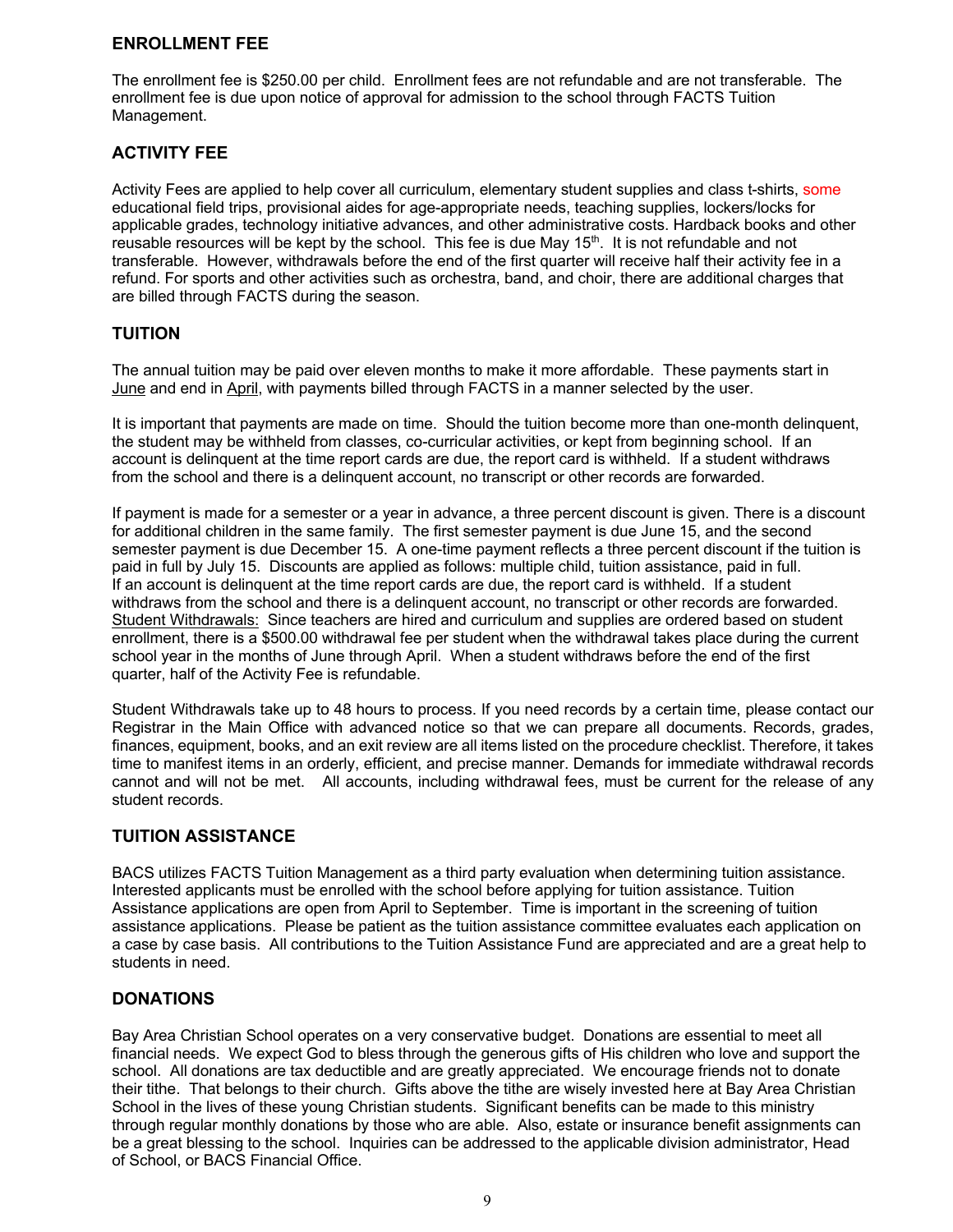## **FOREIGN EXCHANGE STUDENTS (I-20)**

Bay Area Christian School is authorized and capable of offering education to foreign exchange students. Students seeking this service will be screened, evaluated, and held to the same standards of local students. There are only a limited number of positions available to foreign exchange students.

## **STANDARDS OF CONDUCT & EXPECTATIONS**

Students are expected to act in an orderly and respectful manner, maintaining Christian standards of courtesy, kindness, purity, morality, and honesty. Students should demonstrate respect for teachers, staff members, other students, parents, visitors to campus, and others at or away from school. Students must agree to strive toward unquestionable character in dress, conduct, and attitude. These expectations should be demonstrated inside the classroom; on campus; off campus; through social media; electronic forums; and electronic texts such as texting, emails, blogs, and social media conduits, etc. Any student observing questionable activities or overhearing conversations which are contrary to the policies of this school should immediately discuss the matter with a teacher.

Bay Area Christian School expects students to conduct themselves properly as Christians and as good citizens at all times. It is important for students to be continually aware that they represent Bay Area Christian School wherever they happen to be. This means representing their parents, their church, and most importantly, representing Jesus Christ. Good citizenship includes an appreciation of American heritage, a sense of patriotism, and pride in and service to the school, church, community, and family. It means having a sense of worth as an individual, showing respect for the rights and property of others, showing helpfulness and courtesy, and showing respect for a lawful society by adhering to lawful practices.

Bay Area Christian School expects each student to strive to obey all its rules and to practice in daily life outside the classroom all that is being taught inside the classroom. The school proposes specific rules, because some guidelines are needed. When these guidelines are violated, the student will be disciplined. Discipline for misconduct may not be specified in some of these rules because it is impossible to list all rules necessary to cover every situation and because an attempt to do so would prevent the development of a right decisionmaking ability by all students. Moreover, teachers have the discretion to create a classroom management plan in line with the school's philosophy which will enable learning to occur for all students in the class.

## **DISCIPLINE**

The purpose of discipline is redemptive in nature. It is used to teach, to correct, to maintain order, and to bring the student back into right standing. A goal of discipline is to help the student learn to be self-disciplined. Students are developing good citizenship and Christ-likeness when they accept counseling and disciplinary action with a sense of determination not to let the unfortunate experience occur again.

For discipline to be effective, both the school and the home must be in communication and supportive of the measures. The school also expects parents to support the school in administering its disciplinary program. The consistent, vigorous enforcement of a fair disciplinary program not only insures a better academic climate, but it also helps to develop a sense of responsibility in students. The school and home must partner together to produce students who become happy, constructive adults. Real love for children is demonstrated by firm, yet loving discipline, where the goal is to change not only the behavior but also the heart.

Each student will be disciplined as needed in Christian love and according to individual needs. If a student learns to submit to teachers, parents, and others of authority, then submitting to God's authority will be learned as well. Different methods of correction may be prescribed by administration for different students who may be guilty of committing the same offense. A student who has been guilty of several previous offenses will be disciplined more severely than one who has committed his first offense. Also, each situation must be evaluated as to the intent and heart of the offender and the circumstances.

Bay Area Christian School reserves the right of expelling students whose conduct is detrimental to the welfare of the other pupils and to the school and its reputation. If a student's academic or social progress is unsatisfactory or if the student's behavior or attitude indicates an uncooperative spirit or one that is out of harmony with the spirit and standards of BACS, whether or not there is any definite breach of conduct, the student may be requested to transfer. **Adversarial posture from parents can be cause for dismissal as well.**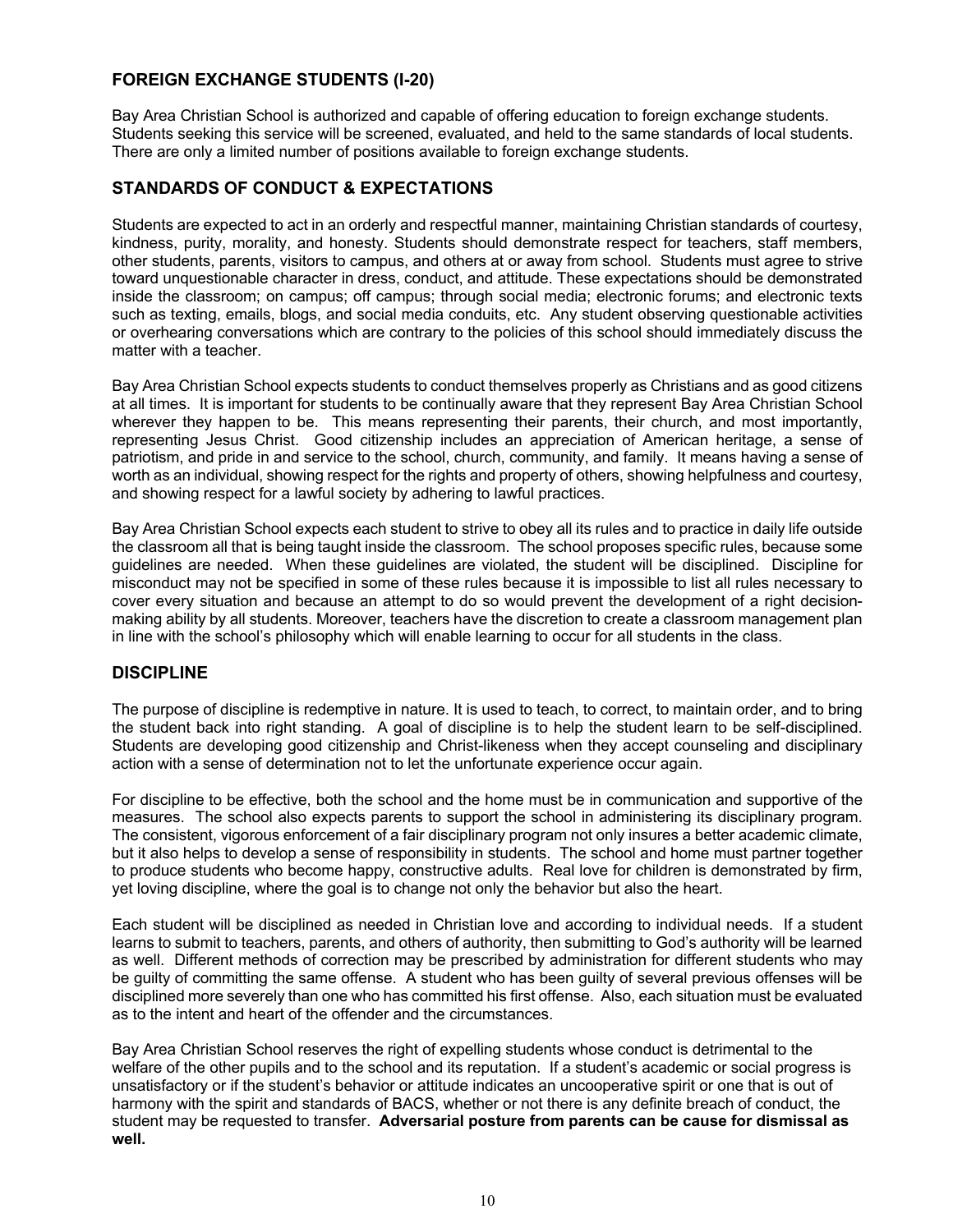## **ELEMENTARY SCHOOL CONDUCT MANAGEMENT TECHNIQUES**

Discipline and order are attained through a proper balance of positive and negative techniques or reinforcements. Conduct management techniques may be used separately or they may be given in conjunction or in any appropriate order by the teacher or principal. Teachers use a variety of methods to promote good behavior and aid in character training.

Disciplinary actions will follow generally progressive steps beginning with warnings (warnings may not be given for inappropriate behavior that is habitual or egregious; warnings may also be given to the whole class), counsel by teacher regarding behavior, attempts at redirection, alternative discipline, and parent notification. If necessary, other more severe disciplinary actions may be taken including detention, conferencing, and suspensions. Continued infractions may result in further suspensions or expulsion in extreme cases.

The teacher may develop a system of positive reinforcement for those who follow standards of good behavior. (This could include verbal praise, stickers, extra points, certificates, extra break time, etc.)

#### DEMERITS/DETENTIONS

Demerits (color changes) and detentions may be given to students who do not follow classroom and school rules. Automatic detention may be given for fighting, deliberate disobedience, disrespect toward authority, or other inappropriate conduct. There are agreed upon disciplinary plans for K-2, 3-4, and 5-6 grades. These are communicated at the beginning of the year by teachers.

If a detention is earned, a detention slip will be filled out and sent home with the student. It should be returned with a parent's signature the following day. If the teacher suspects the signature is false or if the slip is not returned, the parents will be contacted as soon as possible. Generally, a detention must be served the next school day following the violation, unless other arrangements are made by the school in conjunction with the parent.

Detention is held by the teacher during recess, lunch, or before/after school. Detention is normally served for 20 minutes during the time specified. More time may be assigned per the discretion of administration and teachers depending on the severity and nature of the offense. Since detention is part of the school day, students will dress in school attire.

An alternative discipline may be given depending on the student and the circumstances. An example of an alternative action might be to do the missing homework twice or write a paper about saying unkind things to others. These alternative actions are recorded but do not count as a detention.

#### IN-SCHOOL SUSPENSION (ISS)/OUT-OF-SCHOOL SUSPENSION (OSS)

An out-of-school suspension is issued by administration and is served out of school. An in-school suspension is also issued by administration and is served in a designated space. An ISS will also incur a \$75.00 fee to cover the expense for a proctor to supervise. Students report to the Elementary Office on the day of the ISS and complete work outlined by administration and the student's teachers. Students in 5<sup>th</sup>-6<sup>th</sup> grades who earn an OSS will receive an automatic U in conduct for that quarter and receive a maximum of 50% on any grades during this time. Students in 5<sup>th</sup>-6<sup>th</sup> grades who earn an ISS would receive a maximum of 70% on any quiz or daily grade, and 100% allowable on test grade. For any suspension, students will not be exempt from final exams. For half day ISS, students would be ineligible for one game/performance (the very next one). For a full day ISS, students would be ineligible for the next two games. For an OSS, students would be ineligible for the next two games, or two weeks if in Fine Arts, and cannot participate or attend any on or off campus extracurricular activities on suspension day(s). Additionally, the student may not be allowed to travel on class trips both local and abroad.

#### PROBATION/SUSPENSION/EXPULSION

Parents may be contacted by the teacher and/or administration after excessive detentions (4 per nine weeks) have been given to discuss unwanted behaviors and the action or actions taken and to decide on future action at home and at school. A student put on academic or behavioral probation will be reviewed by the principal after each nine week grading period to determine if significant improvement has been made.

If necessary, withdrawal from school may be recommended by the principal to the Head of School. A committee will make the final decision to have the student withdrawn from school.

#### SPECIFIC CONDUCT RULES

1. Dress Code – Students who begin school out of dress code (non-approved BACS uniform items) will receive a Dress Code notice (DC notice) and a demerit from the teacher indicating exact infraction. Parents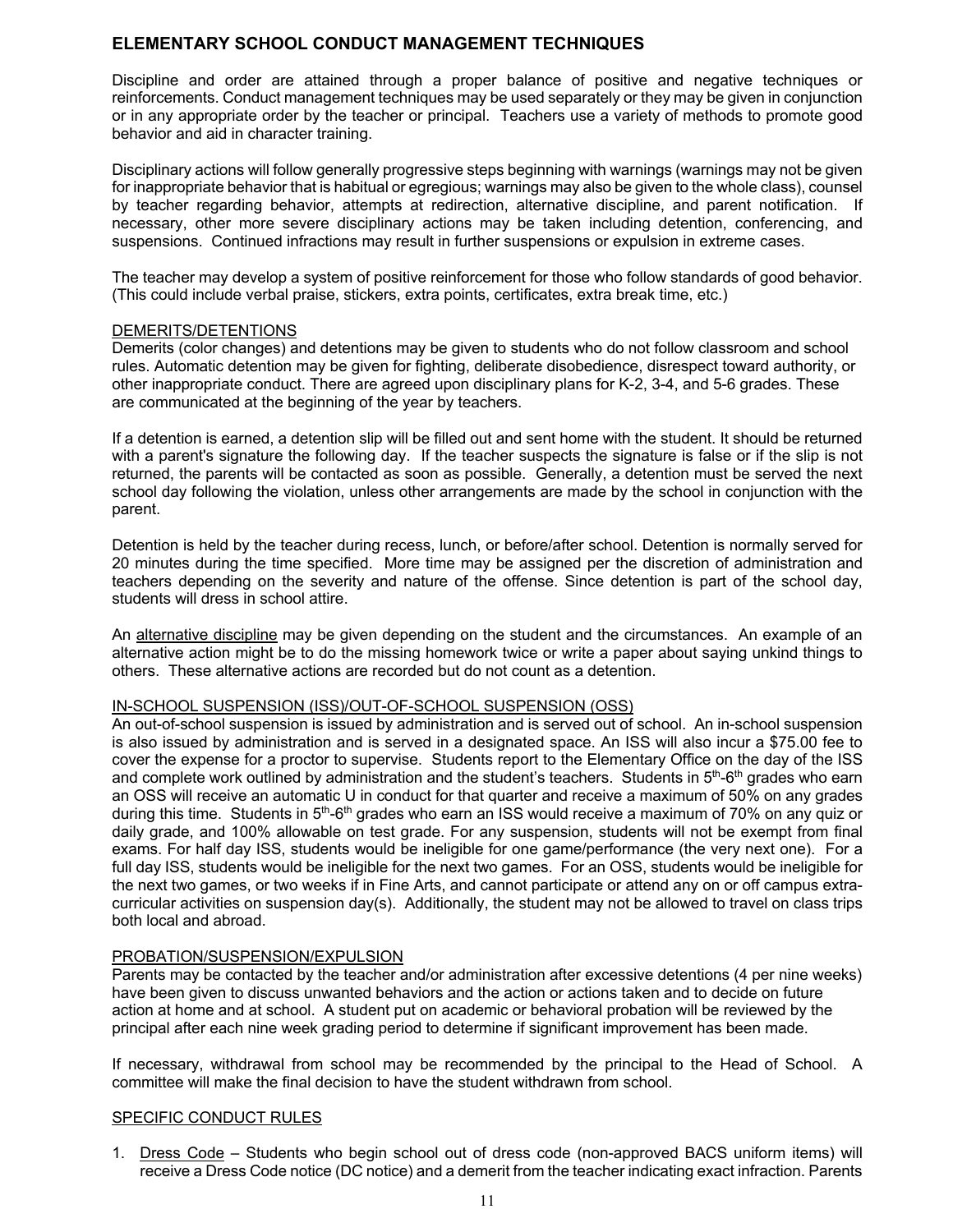may be contacted to bring appropriate attire from home. At times, students may be given appropriate dress code items from the Elementary Office. In some cases, students may be withheld from class until appropriate attire is provided. A student who repeatedly violates the dress code is subject to suspension from school. Re-admittance will require a parent conference. Bay Area Christian School looks to parents as being responsible for the dress of their child as it adheres to school policy. Students who are out of dress code during the day (ex: shirt untucked, wearing a T-shirt, no belt, etc.) will be approached by the teacher to correct the issue. If the problem persists, then the student will receive a Dress Code notice and a demerit. Continued infractions may result in an office referral and parent conference.

- 2. Off-Limits Students are not allowed to go in or beyond the elementary playground or Performing Arts Annex without specific permission from a teacher. The creek, trails, Worship Center, Student Center, and Early Learning Academy areas are off limits without supervision. Students must remain with their teacher or supervising adult at all times
- 3. Running and horseplay For the safety of others and to maintain decorum, students should not run or horseplay in the hallways and classrooms.
- 4. Food/Beverages Soft/flavored/sugar drinks and food are not permitted in the classroom or hallways unless permitted by the teacher for a special event. Water in the classroom must be in a container with a cap or a tightly sealed lid.
- 5. Profanity and Improper Language Vulgar, profane, disrespectful speech, suggestive or written language, gestures, and innuendos are prohibited.
- 6. Computer acceptable use policies Students should follow all acceptable computer use policies.
- 7. Name calling, teasing, and ostracizing Name calling, teasing, and ostracizing are childish behaviors that cause hurt feelings and a sense of rejection. Intentionally provoking another student in these ways will not be tolerated.
- 8. Insolence/Insubordination/Defiance/Disrespect Willfully failing to comply with the rules and regulations of the school or with the directives of school personnel inside and outside the classroom is unacceptable behavior and will not be tolerated.
- 9. Harassment/Threats/Intimidation Verbal, written, or physical taunting, intimidating, putting down, or ridiculing other students is prohibited.
- 10. Physical Contact Hitting, shoving, tackling, biting, kicking, or other similar aggressive behaviors are prohibited.
- 11. Classroom misbehavior Continued redirection of a student for inappropriate behavior disrupts the class and interrupts the learning process and cannot be tolerated.
- 12. Bullying "A person is bullied when he or she is exposed, repeatedly and over time, to negative actions on the part of one or more other persons, and he or she has difficulty defending himself or herself." The definition includes three components for consideration:
	- Bullying is an aggressive behavior that involves unwanted, negative actions.
	- Bullying involves a pattern of behavior repeated over time.
	- Bullying involves an imbalance of strength.

Bullying can take many forms and should not be tolerated. Incidents where bullying is suspected should be reported to a teacher or administrator. Remember to use the definition of bullying when trying to classify a situation.

- 13. Racial statements Degrading racial statements are inconsistent with Christian values and will not be tolerated.
- 14. Prohibited Items Weapons, media, music and game devices, headphones, etc., cameras, video cameras, televisions, smart watches, toys, pets and gum are not permitted at school except by special permission.
- 15. Books A student who loses a textbook or library book must pay the current replacement cost.
- 16. Stealing If an item is found that is valuable or important, students should turn it in to lost and found or give it to a teacher.
- 17. Forgery Students are not to sign their parent's, guardian's, or any other person's name to school related documents.
- 18. School Property School and church property are to be respected. Marked on, defaced, or broken property is to be replaced at the student's expense, or the student may be required to clean property damage. Further discipline may be given.
- 19. Pranks Actions that impede or cause hardship to teachers, alters the school facilities, or disrupts the learning environment; and trespassing on school property and in buildings after hours without administrative approval will result in disciplinary action. No unauthorized pranks.
- 20. Video/Photo/Recordings of Others Students are not allowed to video or photograph a teacher or other students without permission from that teacher and those students. Photos, videos, etc. are not to be put on the internet without permission of the persons involved. At no time should cameras and cell phones be out in the restrooms or locker rooms. An automatic detention may be issued, or student may be suspended.
- 21. Cell phones During school hours, cell phones must be turned off and stored in a backpack. No text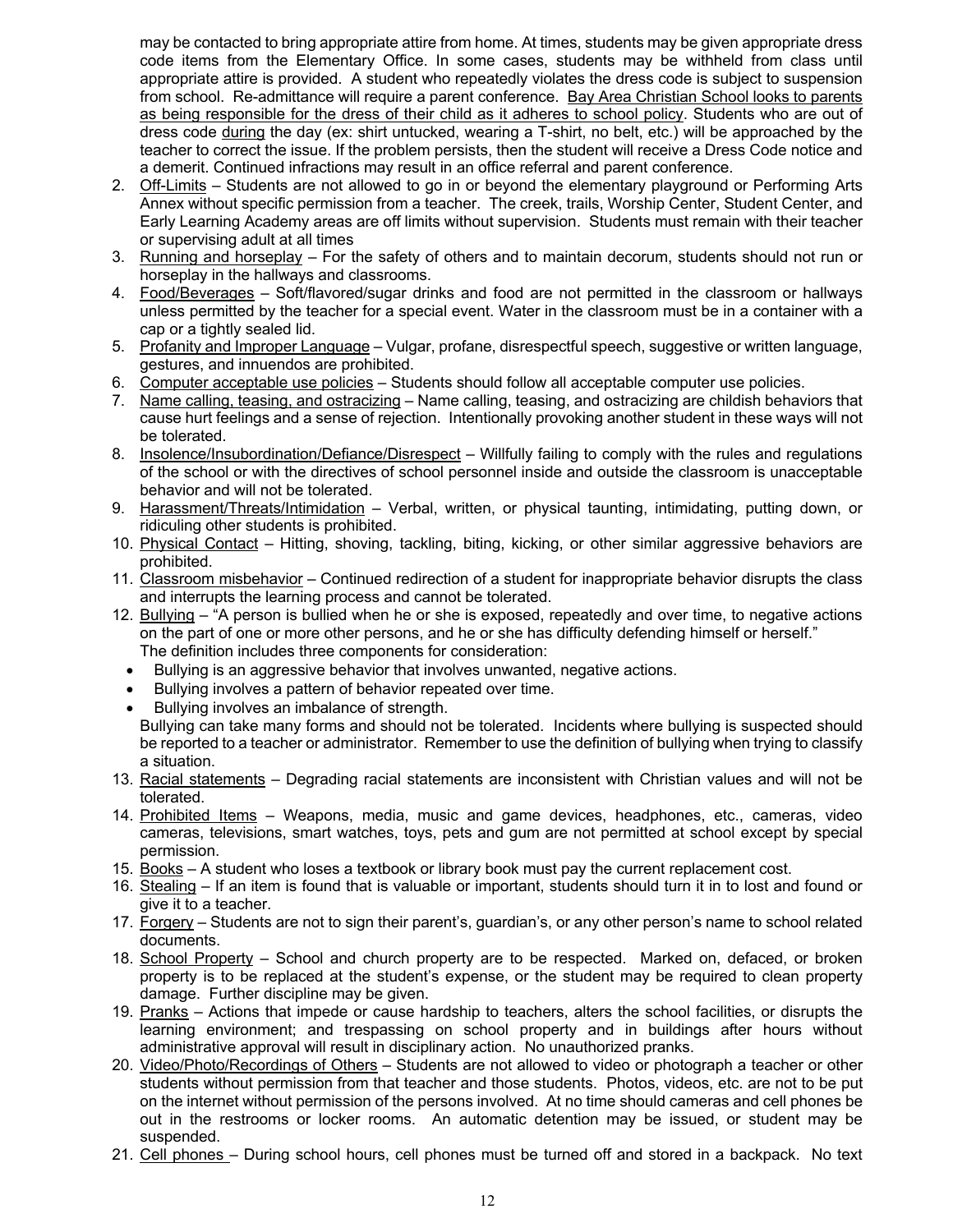messaging, videoing, or photography is allowed. Consequences for possession and use of a phone vary according to use. Consequences for unauthorized phone use are as follows:

1<sup>st</sup> Offense – office referral, phone will be confiscated and taken to the principal's office, an alternative discipline issued, and parents will need to pick up the phone from the office.

 $2<sup>nd</sup>$  Offense – office referral, phone confiscated and taken to the principal's office, a detention issued, and parents will need to pick up the phone after paying a \$5 charge.

 $3<sup>rd</sup>$  Offense – office referral, phone confiscated and taken to the principal's office, OSS (or ISS), and parents informed and asked to pay a \$5 fine before phone is returned.

- 22. Social Networking BACS recommends to all families that they monitor the internet use of their children. Our professional stance is that elementary aged students should not have social media accounts. Social networking sites are commonly used by many in our society and although they can be accessed in private they are anything but anonymous. What is placed on these sites is seen by many people. BACS cannot police social networking sites, but to the extent that undesirable social issues flow into the school setting and affect teachers and students, BACS may take appropriate disciplinary action up to and including expulsion. BACS expects its students to conduct themselves according the behavior outlined in the "Standards of Conduct & Expectations" section.
- 23. Public Notoriety Students are expected to represent BACS in a positive manner even when they are not on school grounds or attending school functions. This includes postings on any electronic device or internet site. The administration will deal directly with any student who draws attention to the school in a negative manner. Negative actions, which cause notoriety, could result in disciplinary action up to expulsion.
- 24. Slander, Gossip, Rumors Please directly ask the teacher or administration about a rumor instead of passing it along to others. If you disagree with a decision or a discipline, please do not use social media or gossip in an attempt to sway others to your opinion.
- 25. Cheating Honesty is essential for Christian character development. Cheating involves copying homework, allowing others to copy homework, handing in another's work as one's own, plagiarism, and giving or receiving unauthorized assistance on daily work, tests or quizzes. Therefore, dishonesty and cheating will not be tolerated on daily work or tests. The following academic and disciplinary actions will be taken for cheating and are cumulative.

 $1<sup>st</sup>$  Offense – the teacher will record a zero, and if necessary, require the student to re-accomplish the work. The teacher will counsel the student and give a detention. The parent will be informed.

 $2<sup>nd</sup>$  Offense – the student will receive a zero for the work and one day OSS.

 $3<sup>rd</sup>$  Offense – the third offense may result in expulsion.

- 26. Weapons Possession or use of matches, a lighter, a knife, ammunition, or any other item that may be construed as or associated as a weapon, such as ammunition, is prohibited and may lead to expulsion or other severe disciplinary action.
- 27. Fighting Fighting, throwing objects and other acts of violence are prohibited. Students who engage in this type of activity may be suspended.
- 28. Physical Restraint Any BACS employee may, within the scope of the employee's duties, use and apply physical restraint to a student when the employee believes it is necessary in order to
	- Protect the student from injuring himself
	- Protect another person, including the person applying physical restraint, from physical injury
	- Obtain possession of a weapon or other dangerous item
	- Protect property from serious damage
		- Remove the student from a location when the student is refusing a reasonable command including from a classroom or other school property, in order to restore or to impose disciplinary measures
- To gain control and subdue an irrational student
- 29. Health Altering Behavior Participating in self-directed activities (i.e. self-injury, eating disorders, or drug use) which do not honor God, and may immediately or eventually endanger the health of the student, will be brought to the attention of the student's parents with the expectation that the parent get professional counseling for their child.
- 30. Drug, Substance, and Search Policy BACS reserves the right to search with or without cause any student, automobile, backpack, purse, locker, desk, cell phone, computer, etc. for suspicion of illegal or unauthorized materials. Students who refuse to be searched may be recommended for expulsion and could also be referred to the legal authorities.
- 31. Other Prohibited Items BACS also prohibits the possession or use, on school property or at authorized school functions, of substances which may threaten good order, discipline, decorum, and public safety. Such materials or objects may include, but are not restricted to the following items:
	- Tobacco/alcohol/illegal drugs/vaping paraphernalia/or medication on or off campus
	- Stolen property
	- Weapons or items that may be used as a weapon
	- Hate material or inappropriate material such as pornography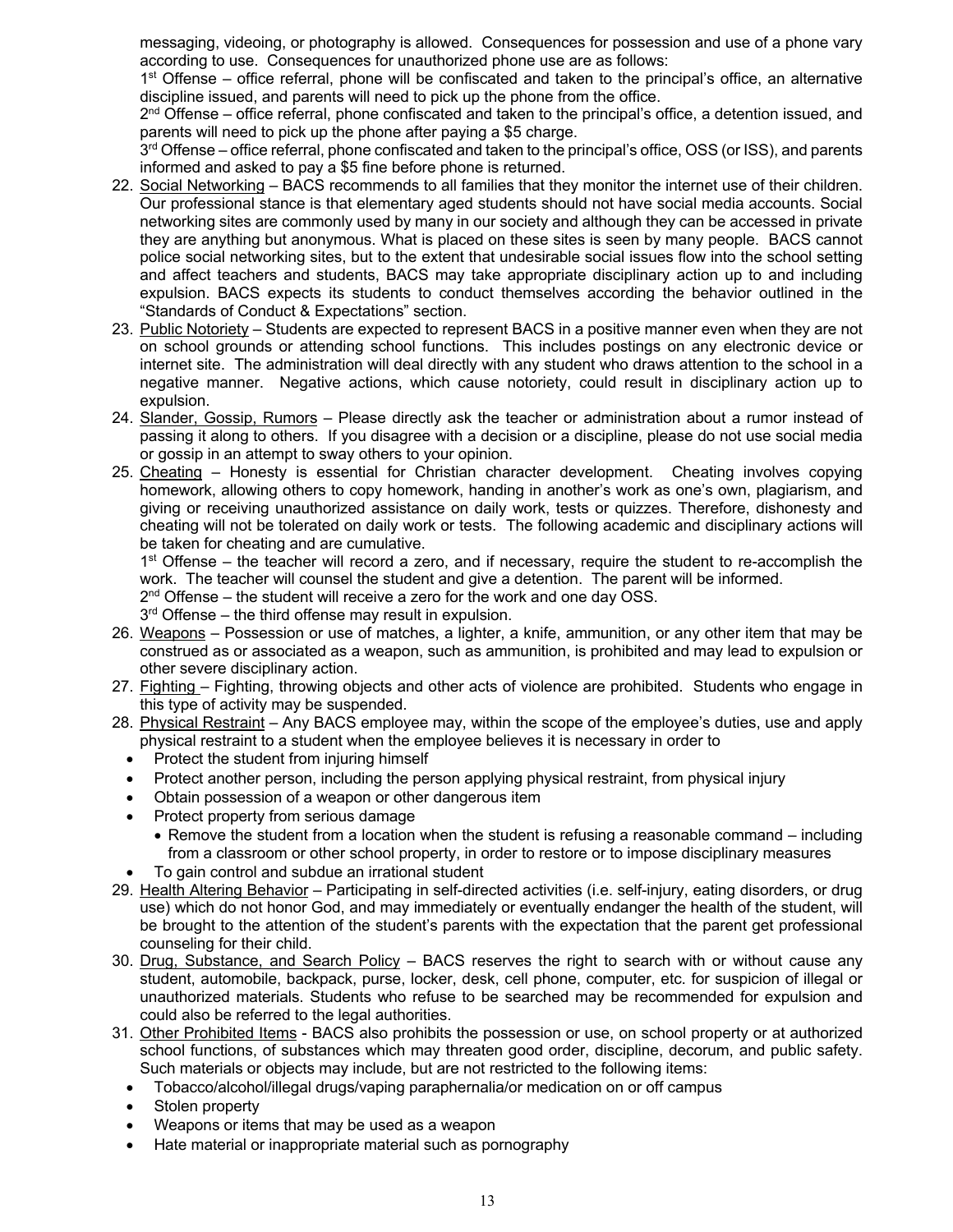Students can be suspended or expelled as determined by administration.

32. Drug and Substance Testing – BACS reserves the right to request any student to submit to a drug test with or without cause at the student's cost. Students who refuse to submit to a requested drug test will be recommended for expulsion. The student must be taken by a parent/guardian to the location of choice indicated by BACS within a decided time frame. The student will not be allowed back into the school without the drug test receipt. In other cases, where there is suspicion of another substance, BACS reserves the right to use applicable means by professionals of evaluating the use of substances.

Students shall have no reasonable expectation of privacy in areas designated to them for storage of personal belongings on school property, nor shall students have any reasonable expectation of privacy in any belongings they may transport onto school property in a bag or on their person (i.e., backpacks, purses, book bags, wallets, personal computers, tablets, cell phones, cameras, etc.). Students can be suspended or expelled as determined by administration.

Enforcement - Each teacher is given the responsibility of enforcing classroom and school rules. Administration will be available to assist as needed.

Discipline will be based on a careful assessment of the circumstances of each case. Factors to consider will include the following: seriousness of the offense, student's age, frequency of misconduct, and student's attitude.

## PLAYGROUND RULES/BRONCO PLAYGROUND CODE

All students are expected to follow these established playground rules before, during, and after school.

- 1. Students should slide down the slide while facing forward.
- 2. Students should keep mulch, rocks, and sticks on the ground.
- 3. Students should swing forward and back without twisting or going side to side.
- 4. Students should use play equipment as it was designed to be used.
- 5. Students should keep their hands and feet to themselves and not harm/hurt another Bronco (no rough play such as kicking, hitting, or jumping on another Bronco's back).
- 6. Students should use their words to encourage other Broncos and to honor Jesus.
- 7. Students should throw safely only items that are intended to be thrown.
- 8. Students should respect all teachers and adult supervision on the playground.

All students are expected to abide by the code regardless of who the supervisory authority happens to be on the playground.

#### BRONCO BUS CODE

All students are expected to follow these established bus rules whenever they ride a Bronco bus.

- 1. Students should load the bus quietly and orderly.
- 2. Once on the bus, students should stay seated.
- 3. Students should wear seatbelts when available.
- 4. Student should not lower windows unless instructed to do so by the teacher or driver.
- 5. Students' behavior should not be a distraction on the bus.
- 6. Students should face forward and keep all objects and body parts inside the bus and out of aisle areas.
- 7. Students should listen and follow directions of all supervising adults on the bus.
- 8. Students should clean their area and thank the bus driver when filing off the bus.

## **SECONDARY SCHOOL CONDUCT MANAGEMENT TECHNIQUES**

#### DEMERITS/DETENTIONS

Possible in class consequences for misbehavior(s):

- Demerits or extra work
- Teacher/Student conference
- Sent out of class
- Detention
- Teacher/Student/Parent Conference
- Sent to the principal
- Lowering conduct grade

Detention is given when a student receives two or more demerits in one class period. Automatic detention may be given for gum chewing, deliberate disobedience, cell phone use, or other inappropriate conduct. Detention is normally held each afternoon from 3:10 – 3:50. Detention is part of the school day and students will be in dress code. Parents will be notified with a written detention slip to sign and return the next day.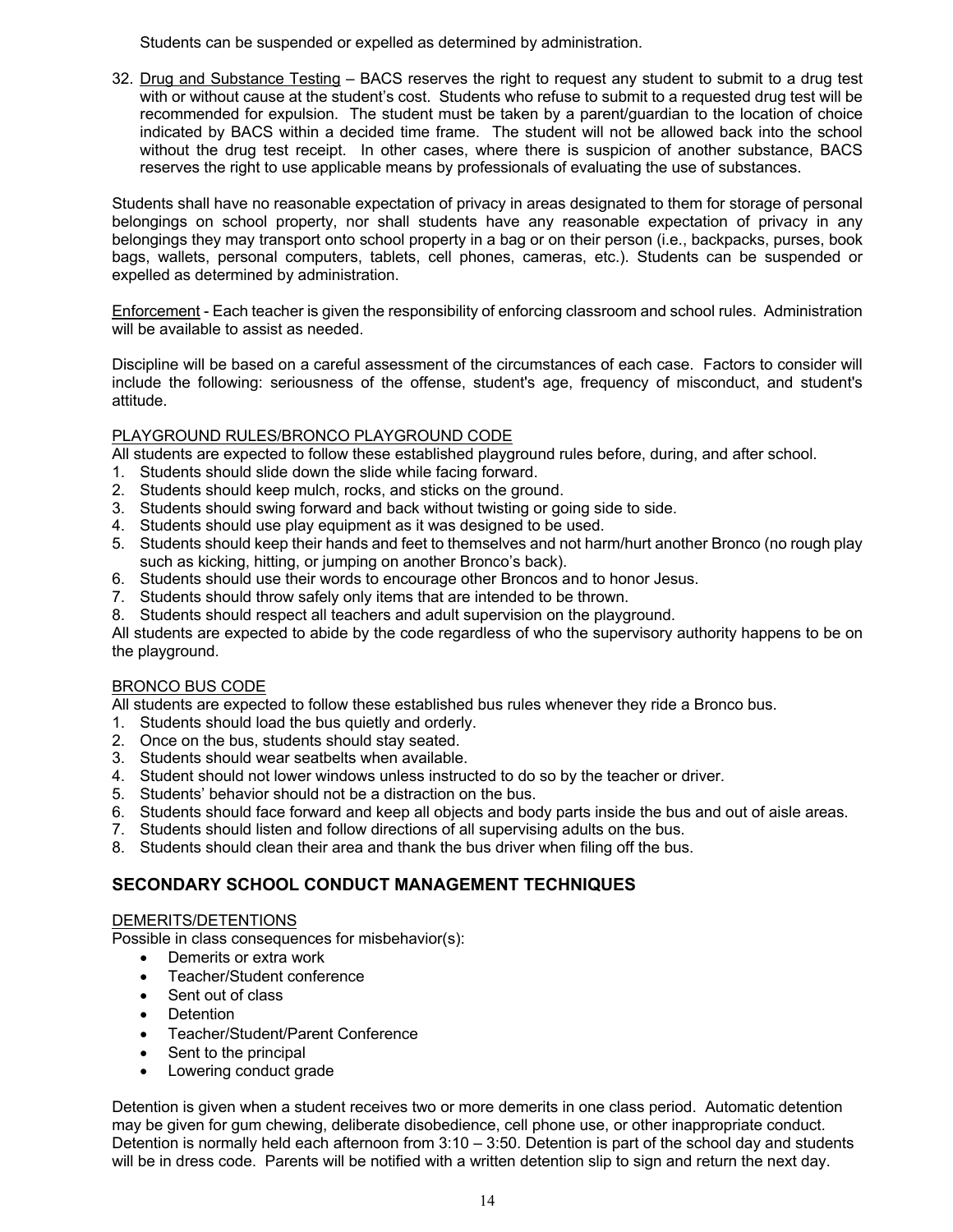**Detention must be served the next school day following the violation, unless specified differently by administration. The attendance secretary or the principal must approve. If students do not serve detentions when assigned, or if they do not return their signed detention or warning form, they will receive another detention. If a student needs to reschedule, they should bring a note or the office must receive an email from the parent with a reason, asking for permission to reschedule.** In case of excessive detentions (8 per semester), the parents will be notified by the principal to discuss possible solutions and any corrective action needed. Generally, a student will be suspended with a full day ISS on the 10<sup>th</sup> detention.

#### PROBATION/SUSPENSION/EXPULSION

Parents may be contacted by the teacher and/or administration after excessive detentions (4 per nine weeks) have been given to discuss unwanted behaviors and the action or actions taken and to decide on future action at home and at school. A student put on academic or behavioral probation will be reviewed by the principal after each nine week grading period to determine if significant improvement has been made.

If necessary, withdrawal from school may be recommended by the principal to the Head of School. A committee will make the final decision to have the student withdrawn from school.

In-School Suspension (ISS) – An ISS will incur a \$75.00 fee to cover the expense for a proctor to supervise. Students would receive a maximum of 70% on any quiz or daily grade, and 100% allowable on test grade. For half day ISS students would be ineligible for one game/performance (the very next one). For a full day ISS, students would be ineligible for the next two games. For any suspension, students will not be exempt from final exams. Students could be placed on behavioral probation. Some ISS offenses could be, but are not limited to:

- Skipping class or leaving school without permission
- **Disrespect**
- A pattern of lying
- Cheating by copying homework (second offense)
- Profanity or inappropriate language and gestures
- Excessive tardies
- Excessive detentions
- Forgery

Out of School Suspension (OSS) (1-3 days) – Parents will be notified to take the student home the day of the occurrence. Students will receive an automatic U in conduct for that quarter, and will be removed from any office or leadership position. Students would receive a maximum of 50% on any grades during this time. Students would be ineligible for the next two games, or two weeks if in Fine Arts, and cannot participate or attend any on or off campus extra-curricular activities on suspension day(s). Students may be asked to withdraw at the end of the school year. Students will not be exempt from exams. The student will not be recognized as an honor graduate. Additionally, the student may not be allowed to travel on class trips-locally or abroad.

Some OSS offenses could be, but are not limited to:

- Cheating/plagiarism
- Stealing
- Gross disrespect/conduct, anger, abusive language, obscene gestures, indecent exposure
- Gross insubordination or defiance
- Possession or distribution of media that is immoral, vulgar, pornographic, or indecent (written or electronic – phones, laptops, iPads, camera, etc.)
- Fighting or acts of violence
- Activities that seriously threaten the safety of students or teachers at BACS (including reckless driving)
- Burglary or attempted burglary of the school
- Tobacco/alcohol/vaping paraphernalia on or off campus
- Hazing or intimidation or threatening including social media
- Vandalism/defacement of property
- Possession of a weapon or drug paraphernalia
- Hacking school computers

## **Illegal drugs on or off campus could be grounds for expulsion**

#### Expulsion

Expelled students may not come on campus to visit at lunch, chapel, after school practices, etc. If they come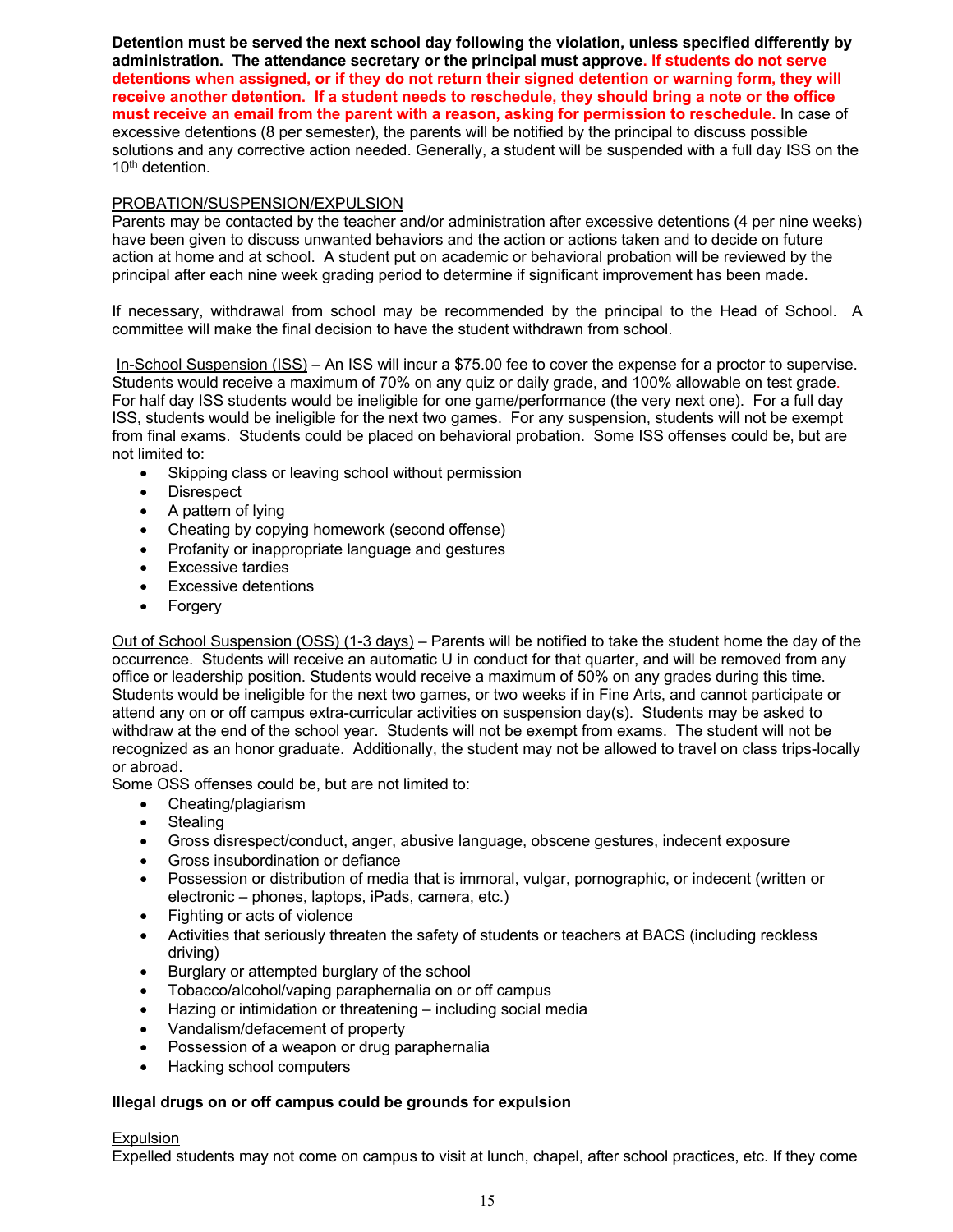to a public event, they should be seated in the stands/audience and are not permitted in areas reserved for enrolled students.

## SPECIFIC CONDUCT RULES

- 1. Books A student who loses a textbook or library book must pay the current replacement cost.
- 2. Stealing is prohibited. If you find an item that is valuable or important, turn it in to lost and found or give it to a teacher, otherwise, if it does not belong to you please leave it alone.
- 3. Forgery Students are not to sign their parent's (or guardian's) or any other person's name to school related documents.
- 4. School Property School and church property is to be respected. Marked on, defaced, or broken property is to be replaced at the student's expense, or the student may be required to clean property damage. Further discipline may be given. Vandalism would result in suspension.
- 5. Off-Limits Students are not allowed to go in or beyond the elementary playground or Performing Arts Annex without specific permission from a teacher. The creek, trails, Worship Center, nursery, Early Learning Academy, and Student Center area are off limits without supervision.
- 6. Running and horseplay For the safety of others and to maintain decorum, students should not run or horseplay in the hallways and classrooms.
- 7. Food/Beverages Soft/flavored drinks, coffee drinks and food are not permitted in the classroom or hallways. Violation may result in automatic detention. Water in the classroom must be in a container with a cap or a tightly sealed lid.
- 8. Prohibited Items Matches, lighters, media, music and game devices, smart watches (Apple watches, etc.), cameras, video camera, televisions, toys, pets and gum are not permitted at school except by special permission. Violators may receive automatic detention.
- 9. Headphones/Earbuds Headphones/earbuds will be treated like cell phones. They may be used in the mornings and after school, however the volume must be low enough that students can still be aware of their surroundings by using their sense of hearing.
- 10. Cell phones Students may use cell phones before school in the hallways of the buildings and after school, but they must be off and stowed away during the school day. No text messaging is allowed. Any violation of this policy will result in the phone being confiscated and a detention will be issued. The phone may be picked up by the student at the end of the day. Students may use the office phone to contact parents during the school day. Student aides should not use their cell phones during idle times.
- 11. Video/Photo of Others Students are not allowed to video or photograph a teacher or another student without permission from that person. Photos, videos, etc. are not to be put on the internet without permission of the persons involved. At no time should cameras and cell phones be out in the restrooms locker rooms. An automatic detention may be issued, or student may be suspended.
- 12. Social Networking BACS recommends to all families that they monitor the internet use of their children. Social networking sites are commonly used by many in our society and although they can be accessed in private they are anything but private. What is placed on these sites is seen by many people. BACS cannot police social networking sites, but when inappropriate behavior is brought to our attention, BACS may take appropriate disciplinary action up to and including expulsion.
- 13. Public Notoriety Students are expected to represent BACS in a positive manner even when they are not on school grounds or attending school functions. This includes postings on any electronic device or internet site. The administration will deal directly with any student who draws attention to the school in a negative manner. Negative actions, which cause notoriety, could result in disciplinary action up to expulsion.
- 14. Slander, Gossip, Rumors Either in person or on internet sites is not edifying. Please directly ask the teacher or administration about a rumor instead of passing it along to others. If you disagree with a decision or a discipline, please do not use social media or gossip in an attempt to sway others to your opinion.
- 15. Pranks actions that impede or cause hardship to teachers, alters the school facilities, or disrupts the learning environment; and trespassing on school property and in buildings after hours without administrative approval will result in disciplinary action. No unauthorized pranks.
- 16. PDA Students are not allowed to show public display of affection at school or school events. This includes holding hands or having your arms around each other.
- 17. Vehicles Students are not allowed to go to their cars during the school day unless they have permission from the office. The exception would be to get athletic equipment before the athletic period. Only seniors have permission to drive their vehicles from their parking lot to their athletic period during the school day. Licensed students with cars will:
	- 1. Park only in designated areas.
	- 2. Leave their vehicles immediately upon arrival after parking and enter assigned areas.
	- 3. Observe the speed limit for the school parking lot (15 miles per hour)! Be very careful and mindful of the safety of other students.
	- 4. Realize that a teacher or the administration at any time may inspect any car, inside and out.
	- 5. Violation of these rules may result in suspended driving privileges.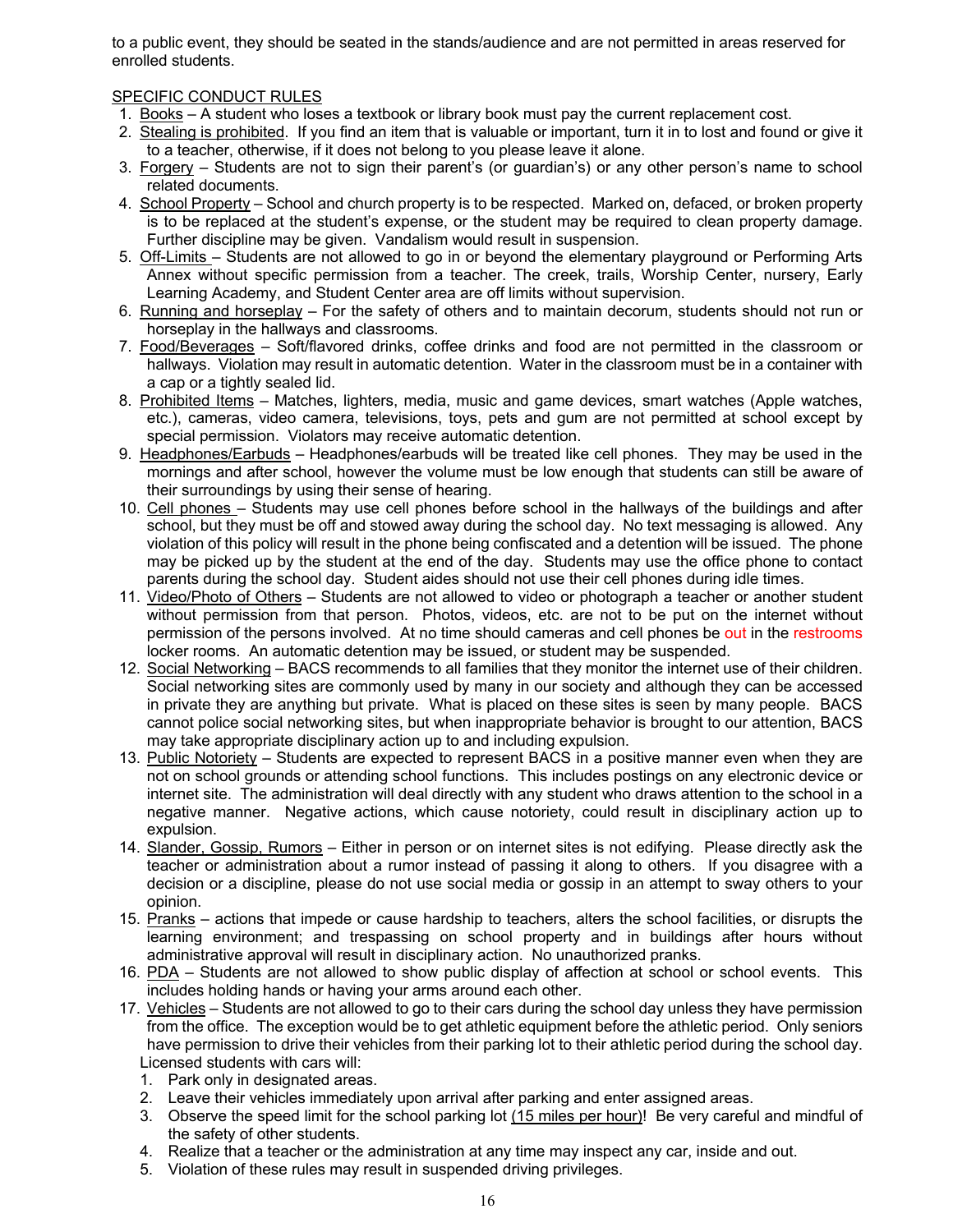- 18. Profanity Vulgar or profane speech, gestures, or writing is prohibited. Disciplinary action including possible suspension will be taken.
- 19. Insolence/Insubordination/Defiance/Disrespect Willfully failing to comply with the rules and regulations of the school or with the directives of school personnel inside and outside the classroom is unacceptable behavior and will not be tolerated.
- 20. Racial Statements Degrading racial statements are inconsistent with Christian values and will not be tolerated. Such offenses will be given appropriate disciplinary action.
- 21. Cheating Honesty is essential for Christian character development. Cheating involves receiving credit dishonestly. Some examples are giving and copying answers, even on homework, using cheat sheets, electronic devices and plagiarism. Plagiarism is the use of words or ideas of another person without indicating and giving credit to that person. Dishonesty will not be tolerated on daily work, tests, papers, projects, etc. The following academic and disciplinary actions will be taken for cheating and are cumulative over a student's high school career:

FIRST OFFENSE: The teacher will record a zero, and if necessary, require the student to re-accomplish the work. The teacher will counsel the student and give a detention. The parent will be informed.

SECOND OFFENSE: The student will receive a zero and one day in-school suspension (ISS) for homework or if on a quiz or test, an out-of-school suspension (OSS).

THIRD OFFENSE: The third offense may result in expulsion.

- 22. Weapons Possession or use of a knife or any other weapon is prohibited and is grounds for OSS or expulsion.
- 23. Fighting Fighting and other acts of violence are prohibited. Students who engage in this type of activity may be suspended.
- 24. Bullying and Hazing "A person is bullied when he or she is exposed, repeatedly and over time, to negative actions on the part of one or more other persons, and he or she has difficulty defending himself or herself."

The definition includes three components for consideration:

- Bullying is an aggressive behavior that involves, unwanted, negative actions
- Bullying involves a pattern of behavior repeated over time
- Bullying involves an imbalance of strength

Bullying can take many forms and should not be tolerated. Incidents where bullying is suspected should be reported to a teacher or administrator. Remember to use the definition of bullying when trying to classify a situation.

Hazing is defined as activities or rituals on or off campus involving harassment, abuse, or humiliation used as a way of initiating a person into a group, team, or organization. Hazing is prohibited by law and may be either physical, mental, or verbal. Hazing should not be confused with qualifications for making teams, clubs, or groups represented by BACS such as abilities, availabilities, and eligibility. Hazing should not be tolerated and should be reported to a teacher, coach, or administrator if suspected.

- 25. Physical Restraint Any BACS employee may, within the scope of the employee's duties, use and apply physical restraint to a student when the employee believes it is necessary in order to:
	- Protect the student from injuring himself
	- Protect another person, including the person applying physical restraint, from physical injury
	- Obtain possession of a weapon or other dangerous item
	- Protect property from serious damage
	- Remove the student from a location when the student is refusing a reasonable command including from a classroom or other school property, in order to restore or to impose disciplinary measures
	- To gain control and subdue an irrational student
- 26. Health Altering Behavior Participating in self-directed activities (i.e. self-injury, eating disorders, steroid use) which do not honor God, and may immediately or eventually endanger the health of the student, will be brought to the attention of the student's parents with the expectation that the parent get professional counseling for their child.
- 27. Drug, Substance, and Search Policy- BACS reserves the right to search with or without cause any student, automobile, backpack, purse, locker, desk, cell phone, etc. for suspicion of illegal or unauthorized materials. Students who refuse to be searched may be recommended for expulsion and could also be referred to the legal authorities.

BACS also prohibits the possession, on school property or at authorized school functions, of substances which may threaten good order, discipline, decorum, and public safety. Such materials or objects may include, but are not restricted to the following items:

- Alcohol
- Drugs
- Tobacco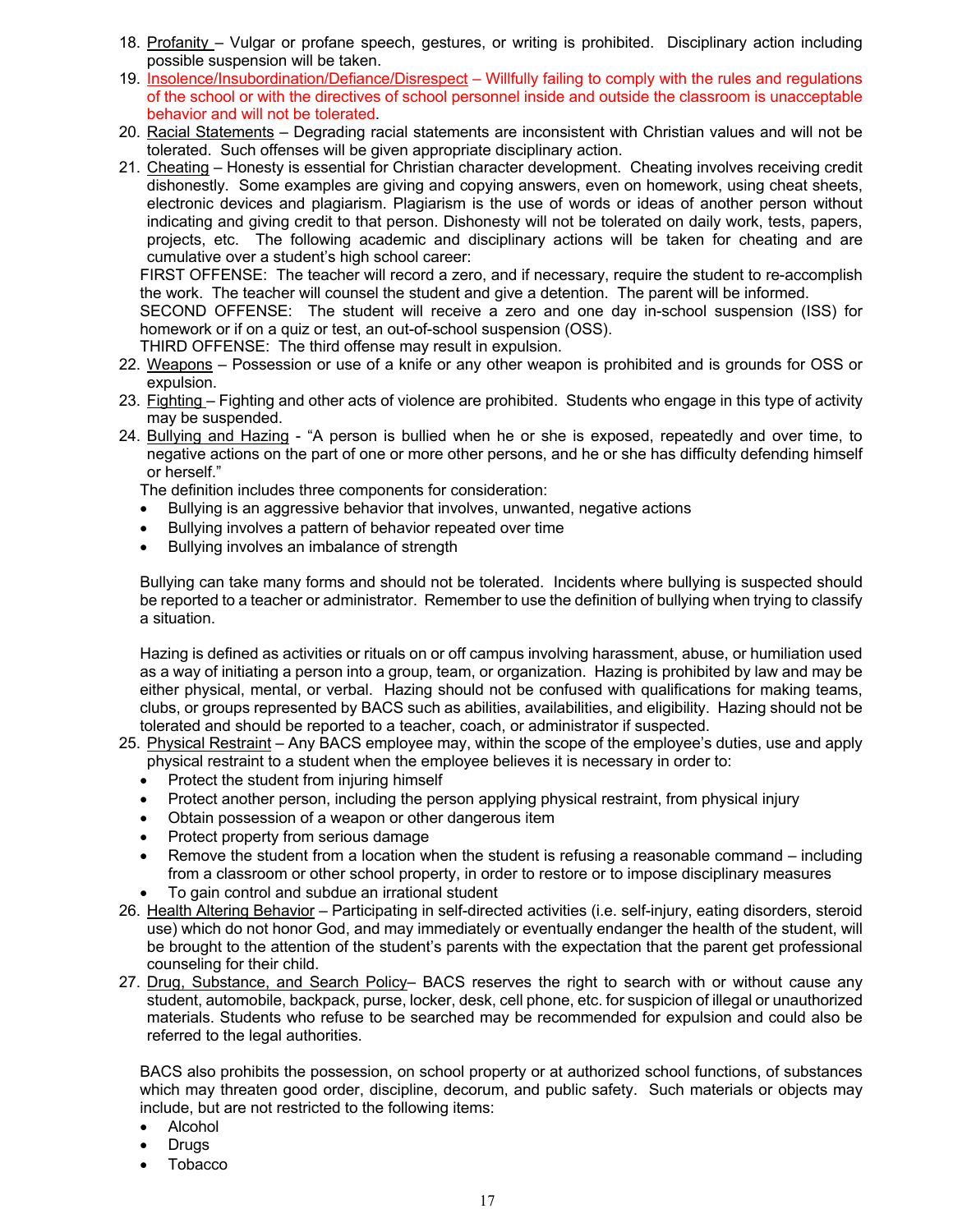- Vaping paraphernalia
- Stolen property
- Weapons or items that may be used as a weapon
- Hate literature or inappropriate literature such as pornography

Students shall have no reasonable expectation of privacy in areas designated to them for storage of personal belongings on school property, nor shall students have any reasonable expectation of privacy in any belongings they may transport onto school property in a bag or on their person (i.e. backpacks, purses, book bags, wallets, personal computers, tablets, cell phones, cameras, etc.).

- 28. Drug and Substance Testing BACS reserves the right to request any student to submit to a drug test with or without cause at the student's cost. BACS may request a urinalysis or hair test. Students who refuse to submit to a requested drug test will be recommended for expulsion. The student must be taken by a parent/guardian to the location of choice indicated by BACS within a decided time frame. The student will not be allowed back into the school without the drug test receipt. In other cases, where there is suspicion of another substance, BACS reserves the right to use applicable means by professionals of evaluating the use of substances. One example of this would be the use of a breathalyzer test for students under the influence of alcohol.
- 29. Inappropriate Sexual Behavior Inappropriate sexual behavior, whether heterosexual or homosexual in tendency, is a serious violation of the behavioral and moral expectations of BACS and will not be allowed. Additionally, the promoting of the LBGTQ (Lesbian/Bi-sexual/Gay/Transgender/Queer) agenda or obstinately objecting to the biblical basis for relationships will not be tolerated.

In the event of a student pregnancy, both the mother-to-be and the father-to-be will be asked to withdraw.

Sexual Harassment is unwelcome sexual advances, request for sexual favors, and other verbal or physical conduct of a sexual nature. Sexual harassment unreasonably interferes with an individual's work performance or creates an intimidating, hostile or offensive environment. It is helpful for the victim to directly inform the harasser that the conduct is unwelcome and must stop. The victim should notify a teacher or school administrator as soon as possible. Sexual harassment will not be tolerated.

30. Immoral and Illegal Activities – BACS reserves the right to evaluate situations regarding student issues of morality and participation in illegal activities whether occurring on or off campus on a case-by-case basis. These situations could include: sexual activity, immoral use of electronic devices (words or images), pornography, harassment, the use of alcohol, tobacco, illegal drugs, etc. A redemptive approach may be considered if the student and their family exhibit repentant and humble hearts and if a committee determines if continued enrollment is in the best interest of the student and BACS's student body.

#### CONDUCT DURING CO-CURRICULAR ACTIVITIES

During all extra-curricular activities, students, parents and guests are to conduct themselves in a manner that honors God. Verbal abuse of opponents, judges and officials, and misuse or abuse of property or facilities will not be tolerated. At all activities, Christian sportsmanship will be our first priority for all fans.

## **ELEMENTARY ATTENDANCE**

In order for students to gain the most in school, regular attendance and promptness are required. Students demonstrate responsibility and dependability through their attendance. Yearly perfect attendance awards will be given only to those students who have not missed a day and who have no more than five tardies and no more than five early dismissals for the year. Students who are present at least five (5) hours in a day are credited with a full day of attendance.

It is expected that students will be brought to school and picked up on time by parents or their car pool. Supervision (excluding Extended Care) is provided 30 minutes before school and 25 minutes after school. Class hours are 7:55 a.m. until 3:10 p.m. for grades K-6. Therefore, students are not to arrive before 7:25 a.m. nor stay after 3:35 p.m. Parents may arrange for Extended Care at school from 7:00 – 7:25 a.m. and/or 3:15 – 6:00 p.m. An extra fee will be charged. Please contact the school office for this service.

The following are acceptable excuses for school absences:

- 1. Personal illness
- 2. Illness in the family
- 3. Death in the family
- 4. Other unusual trips approved by the principal or administrator in advance

**For all absences exceeding nine (9) days per semester, the student will be expected to make up lost class time** by logging supplemental instructional hours as determined by the attendance committee and in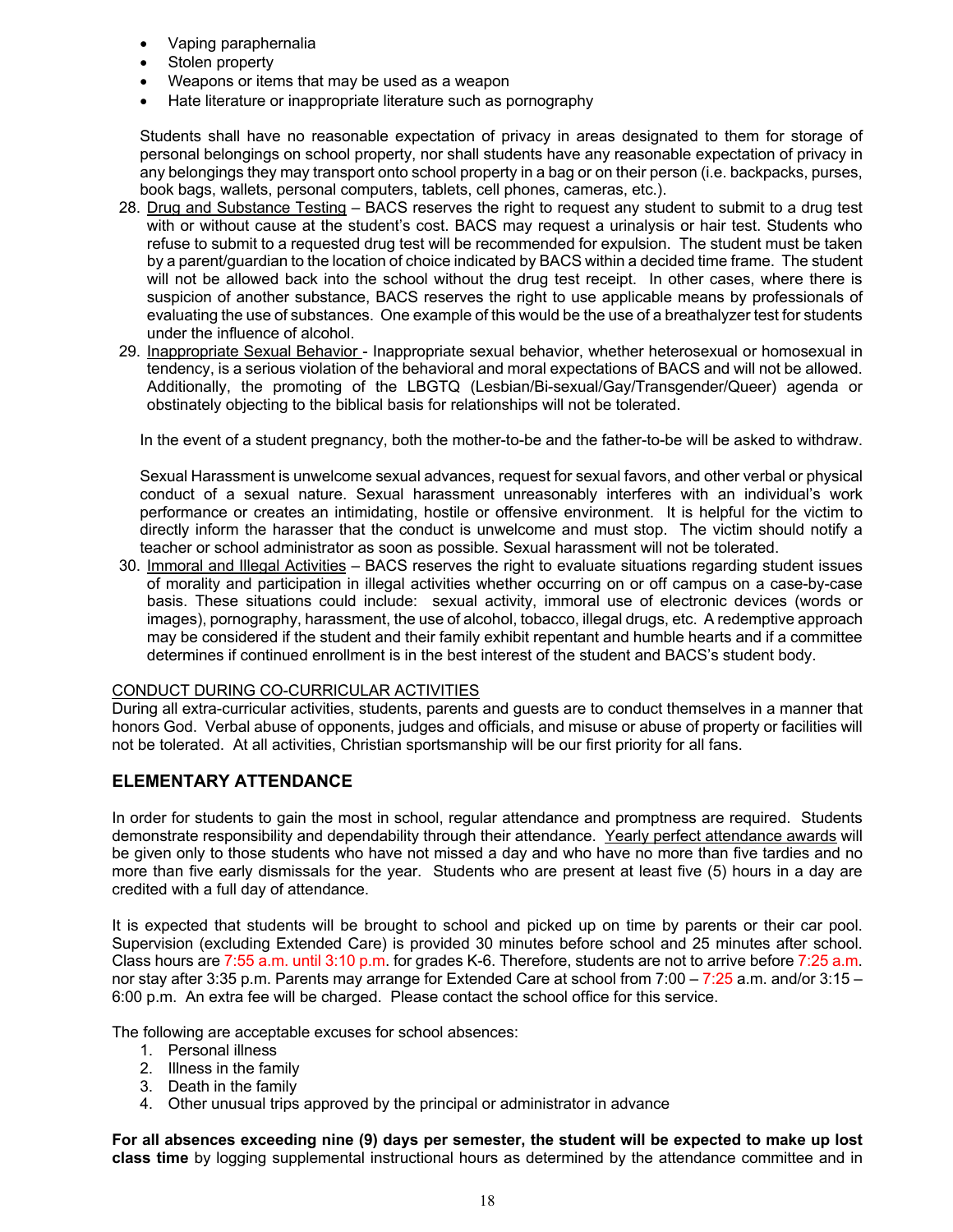accordance with our accreditation stipulations (in accordance with Texas state law). Absences dealing with unusual family needs, or an exceptional health crisis, may be exempt if approved by the principal and attendance committee. Family trips for pleasure are not considered for exemption. Organized mission trips should be planned during breaks and holidays so missed class time is minimal.

- 1. The teacher will record an absence on the day(s) the child is absent.
- 2. When a student returns to school after being absent, a note should be presented to the teacher stating the reason for the absence, the date of the absence, and the parent's signature.
- . If an extended absence of more than three days is foreseeable, it should be approved with administration at least two weeks (ten days) in advance in order for class assignments to be organized and obtained from the teacher so students can complete as much as possible by the time they return to class. Tests and quizzes should be taken prior to expected absences if possible. Extended vacations are highly discouraged during the school year as there is no substitute for teacher instruction and class interaction.
- 4. student returning after an excused absence will have one day for each day absent to complete any work (including tests, quizzes, and projects) missed unless it is a family vacation or extended trip. Students/parents are responsible to determine what has been missed and to arrange completion of the work. A student returning from an extended absence for illness will be allowed reasonable extra time to catch up.
- 5. If a student is absent due to an illness for five consecutive days or more, a physician's statement justifying the absence is required when the student returns to school.
- 6. Doctor, dental, music, and other appointments are to be scheduled after school hours. If a student leaves early because of illness or an appointment, the student's parent should check him/her out from the Main Office (See next section).
- 7. If a student is absent over two (2) hours, an absence is recorded. Attendance reports are run daily through the FACTS system to keep parents, teachers, and administrators aware of attendance thresholds. When a student has accumulated a total of seven (7) absences, a report will be automatically generated making parents aware that the student is getting close to the nine (9) day threshold of absences allowed per semester. If parents believe that their student may be absent more than nine (9) days, they should contact administration to discuss options for making up time missed so both the student and the school can meet accreditation standards. Another attendance letter will be generated on the  $9<sup>th</sup>$  and  $10<sup>th</sup>$  absences informing parents, teachers, and administration that students have reached and/or exceeded attendance thresholds for the semester. The school works very closely with parents at this point to ensure the student and school meet attendance requirements. If a student is absent, parents may request and pick up makeup work or have it sent home with a sibling. The request for make-up work to be picked up at the end of the school day (3:10) must be made by noon to the classroom teacher or office.

#### CHECKING IN-CHECKING OUT

Pulling students out of school early should be kept to a minimum. When taking students out of school before 3:10 p.m., parents should stop by the Main Office and sign them out. This will ensure the safety and security of the child. If students return before the end of the school day, they need to sign back in at the Main Office. This allows school personnel to know clearly when students are picked up and when they are brought back to school. **It should be noted that students leaving early need to be checked out by 2:45 p.m. Checkouts after 3:00 p.m. should be arranged through the car line as normal since students are in lines for dismissal. Parents coming through the Main Office to retrieve students after 3:00 p.m. may have to wait until car line pick up is complete.**

#### EARLY DISMISSAL- **EARLY DISMISSALS NEED TO BE CHECKED OUT BY 2:45**

When it is known that students will need to leave school during the day, parents should call the school or send a note from home so an Early Dismissal Form can be generated. This form then is given to the teacher and helps the teacher prepare the student for early dismissal in a timely manner. Furthermore, it helps to maximize class time and minimize disruptions. Please allow 5 – 10 minutes for an early dismissal. Parents may incur wait time if no Early Dismissal Form was obtained before the early dismissal time.

#### TARDINESS TO SCHOOL OR CLASS

Tardiness can be a serious problem which minimizes the importance of the initial morning activities academic progress. A student is tardy after 8:10 a.m. Tardiness interrupts the classroom, is disruptive to others and is a detriment to the learning process. There will be no excused tardies. However, there are six (6) allowable tardies per quarter without penalty for unavoidable circumstances. Students who arrive at school after 8:10 a.m. should go directly to class. Teachers will log the date and time of the tardy. An automated tardy letter will be generated on the  $4<sup>th</sup>$  and  $6<sup>th</sup>$  tardies to give administration and parents a heads up. A detention will be issued on the  $7<sup>th</sup>$  tardy and a principal conference scheduled. A detention will also be issued on the  $8<sup>th</sup>$  and  $9<sup>th</sup>$ tardies. On the  $10<sup>th</sup>$  tardy, an ISS will be issued and an administrative conference scheduled.

**Please note:** Students will have a "clean slate" at the start of each quarter.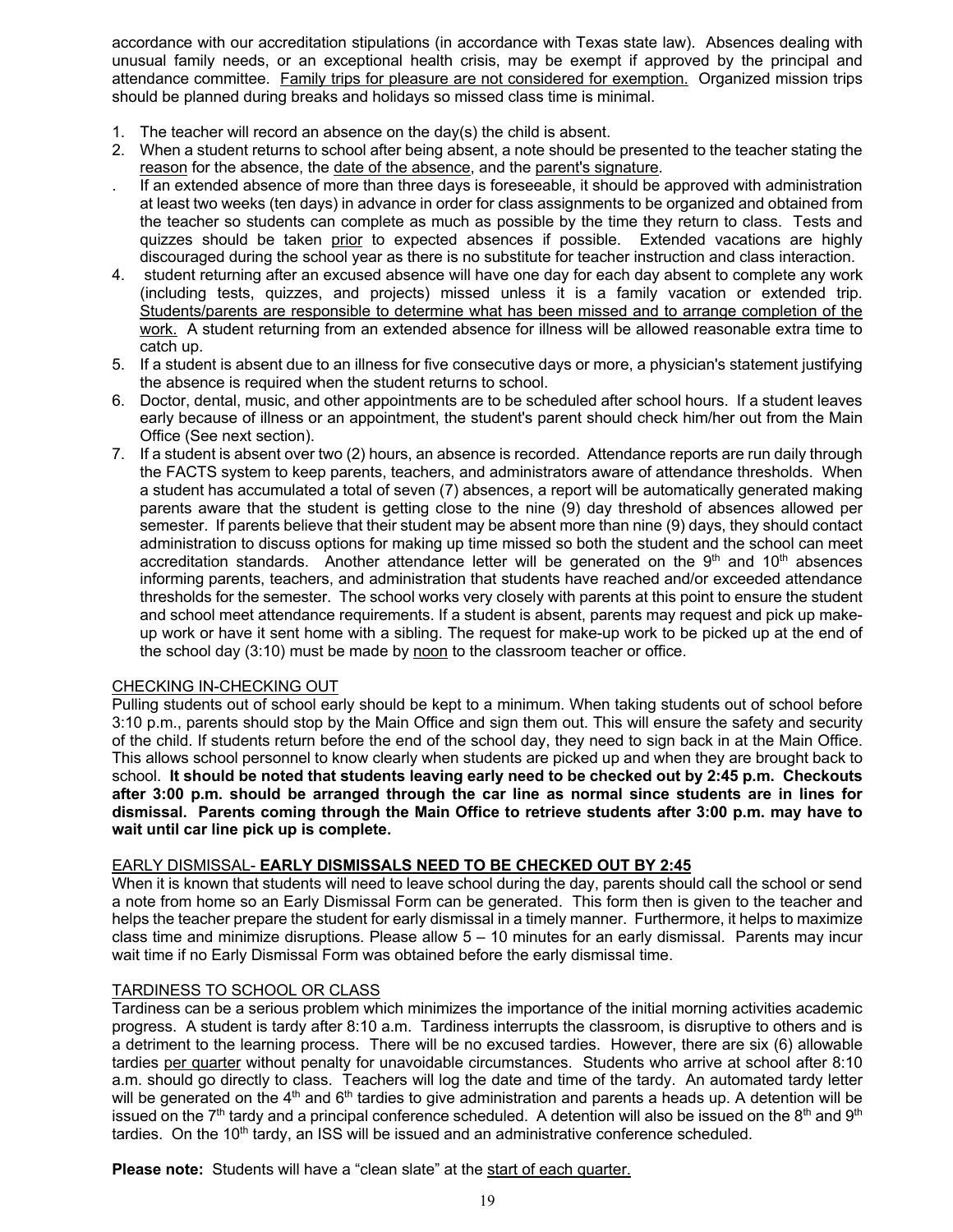## **SECONDARY ATTENDANCE**

In order for your child to gain the most in school, regular attendance and promptness are required. Students demonstrate responsibility and dependability through their attendance.

It is expected that students will arrive to and depart from school on time. Supervision is provided only thirty minutes before and after school. Class hours are 7:45 a.m. until 3:00 p.m. for grades 7-12. Therefore, students are not to arrive before 7:15 a.m. nor stay after 3:25 p.m. when the building will be locked.

The following are acceptable reasons for excused absence:

- 1. Personal illness
- 2. Illness in the family
- 3. Death in the family
- 4. Other unusual trips approved by the principal or administrator in advance

When a student returns to school after being absent, he is to present a note from home stating the reason for the absence. If the absence is foreseeable, a note should be sent three days in advance to be approved by the principal. Doctor, dental, music, and other appointments are to be scheduled after school hours when possible. Unexcused absentees will be able to make up work at a 70% maximum. **Unexcused absences to first period will also be marked as a tardy to school.**

Students will be marked according to class attendance, including aide and study hall classes. Students must be present in each class thirty minutes or more to be counted present.

**Skipping School/Class:** In cases where students skip school without permission, in-school suspension will be given twice the amount of time missed with a minimum of one-half day in-house suspension being served.

**For all absences exceeding nine (9) days per semester, BACS requires the student to make up lost class time** by attending Saturday School plus completing extra hours as assigned by the principal. Continued absences could result in loss of credit (in accordance with Texas state law). Absences dealing with unusual family needs, or an exceptional health crisis, may be exempt from loss of credit if approved by the principal and attendance committee. Family trips for pleasure are not considered for exemption. Organized mission trips should be planned during breaks and holidays so missed class time is minimal.

A student returning to school after an excused absence will have one day per day absent to complete any work he has missed. If a student was absent on a quiz/test day, they should take it the day of their return. It is the student's responsibility to find out from the teacher what has been missed and to arrange to do the work. A student returning from an extended absence for illness will be allowed reasonable extra time to catch up.

If a student is absent due to an illness for five consecutive days or more, a physician's statement justifying the absence is required when the student returns to school.

Generally, on previously approved absences, the assignments are to be obtained from the teacher in advance and completed by the time the student returns to class. Students with incomplete work could be required to attend teacher workdays or stay behind during field trips in order to complete the work.

#### **TRIPS**

Groups should not schedule trips during the week of midterm or final exams. Exams should be taken as scheduled. Certain school related trips may cause exams to be taken early.

#### PERFECT ATTENDANCE

Perfect attendance will be awarded to students who have missed no individual classes and who have no more than five tardies for the year.

#### EXAM EXEMPTION REQUIREMENT

In order to be exempt from a final exam  $2<sup>nd</sup>$  semester, students must have an A average for the semester, and not have more than seven (7) absences in that specific class for the semester. Also, students will not be exempt if they've received any type of suspension, half or full day ISS or OSS, during the year.

#### TARDINESS TO SCHOOL OR CLASS

Tardiness can be a serious problem which minimizes the importance of instruction time. Tardiness by students is disruptive to others and is a detriment to the learning process.

**Tardies to School** – Students arriving late to school will be considered tardy. A student is tardy after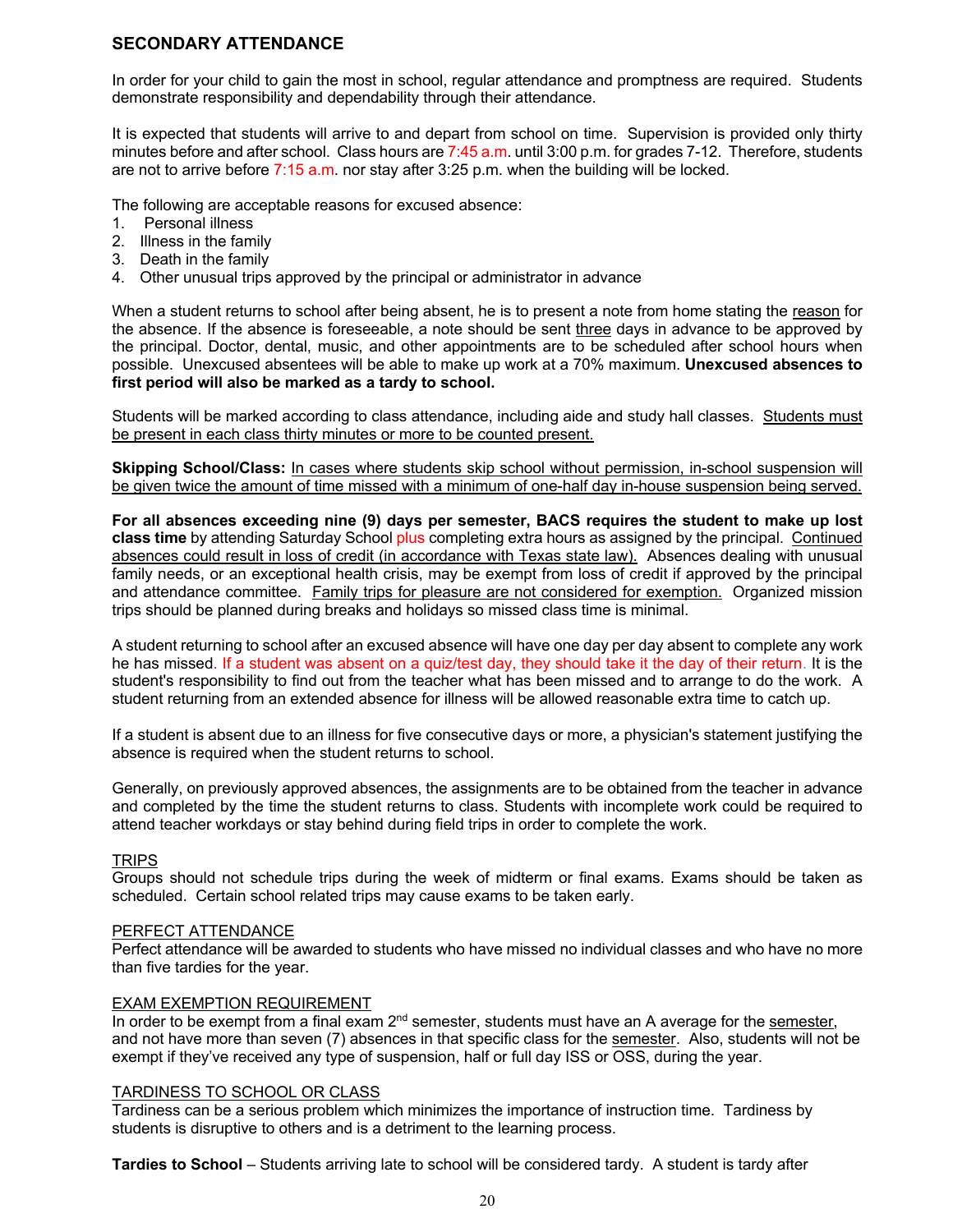7:45am. **There will be no excused tardies.** However, there are six (6) available tardies per quarter without penalty for unavoidable circumstances. Students who arrive at school after 7:45 a.m. should stop by the office to get a permit before going to class. The office personnel will send the student to class with the permit after logging the date and time of the tardy. A detention will be issued by the office on the  $7<sup>th</sup>$  tardy and a principal conference will be scheduled. A detention will also be issued by the office on the  $8<sup>th</sup>$  and  $9<sup>th</sup>$ tardies. On the  $10<sup>th</sup>$  tardy, the principal will conference with the student and a full day ISS will be issued.

**Tardies to Class** - Students arriving late to 2<sup>nd</sup> – 8<sup>th</sup> period class without an appropriate pass will be considered tardy. On the fourth tardy and eighth tardy to class, there will be detentions given. On the twelfth tardy to classes, there will be an ISS issued. Note: tardies are cumulative, so a student might have two tardies in one class and two in another class and still receive a detention because of the total number of tardies. Tardies reset each quarter.

## **ELEMENTARY CURRICULUM**

The elementary school consists of kindergarten through grade six. Classes are structured and students are taught academic skills according to school-set standards. Throughout all elementary grades, the basic skills of reading, writing, and mathematics are stressed.

Various curriculum materials and publishers are used in grades K-6<sup>th</sup>. Curriculum refers to the entire scope of objectives taught and the manner in which instruction happens. Multiple strategies may be used which include traditional methods such as lecture, presentations, reading, class work and homework, quizzes, tests, essays, and projects and non-traditional methods determined by the teacher which are appropriate and have educational value. A wide variety of textbooks may be used that may include both Christian and secular textbooks. However, the majority of all texts is Christian based. It is imperative to remember that the teacher is the living curriculum and the impetus of biblical integration within the classroom.

Among subjects offered in elementary school are:

| Arithmetic | Language Arts  | <b>Physical Education</b>                 |
|------------|----------------|-------------------------------------------|
| Bible      | Composition    | Art                                       |
| Science    | Grammar        | Music/Choir                               |
| Health     | Library Skills | Beginner Band & Orchestra-5th & 6th grade |
| History    | Penmanship     | Foreign Language                          |
| Geography  | Reading        |                                           |
| Government | Phonics        |                                           |
| Vocabulary | Spelling       |                                           |

#### GRADING SYSTEM

In determining the letter grade to assign to a pupil for his work in a given subject, the teacher uses a combination of quantitative and qualitative indices. This means a grade is not determined completely and absolutely by a numerical percent average of tests only. Each project, written report, homework assignment, and other activity (as determined by the individual teacher) is weighed and converted into a number. This number is recorded in a grade book and the following scale is used to convert the number into a letter. A score of 70 or above is passing.

A 90-100 B 80-89 C 75-79 D 70-74 F 0-69

#### REPORT CARDS/PROGRESS REPORTS

The grading system of our school is designed to give parents a true indication of the student's progress or lack thereof. Report cards are emailed to parents on the Tuesday following each nine-week period. Progress reports are issued on the Tuesday that is approximately the fifth week of the nine week grading period.

Note: Academic records will not be sent to another school upon withdrawal unless the financial account is cleared.

#### PROMOTION POLICY

K – 2nd grade - Students are promoted or retained based upon the teacher's recommendation, academic, and social progress. Students will be retained if they fail one or more subjects.

Grades 3 – 6 - Generally, students are retained at the same grade level if they fail more than one subject. However, if either Math or Language is failed, the teacher will recommend whether or not the student is promoted. All factors such as age and social maturity are considered by the teacher before recommending a student be retained. If promoted, make up work, such as summer school or tutoring, will be required.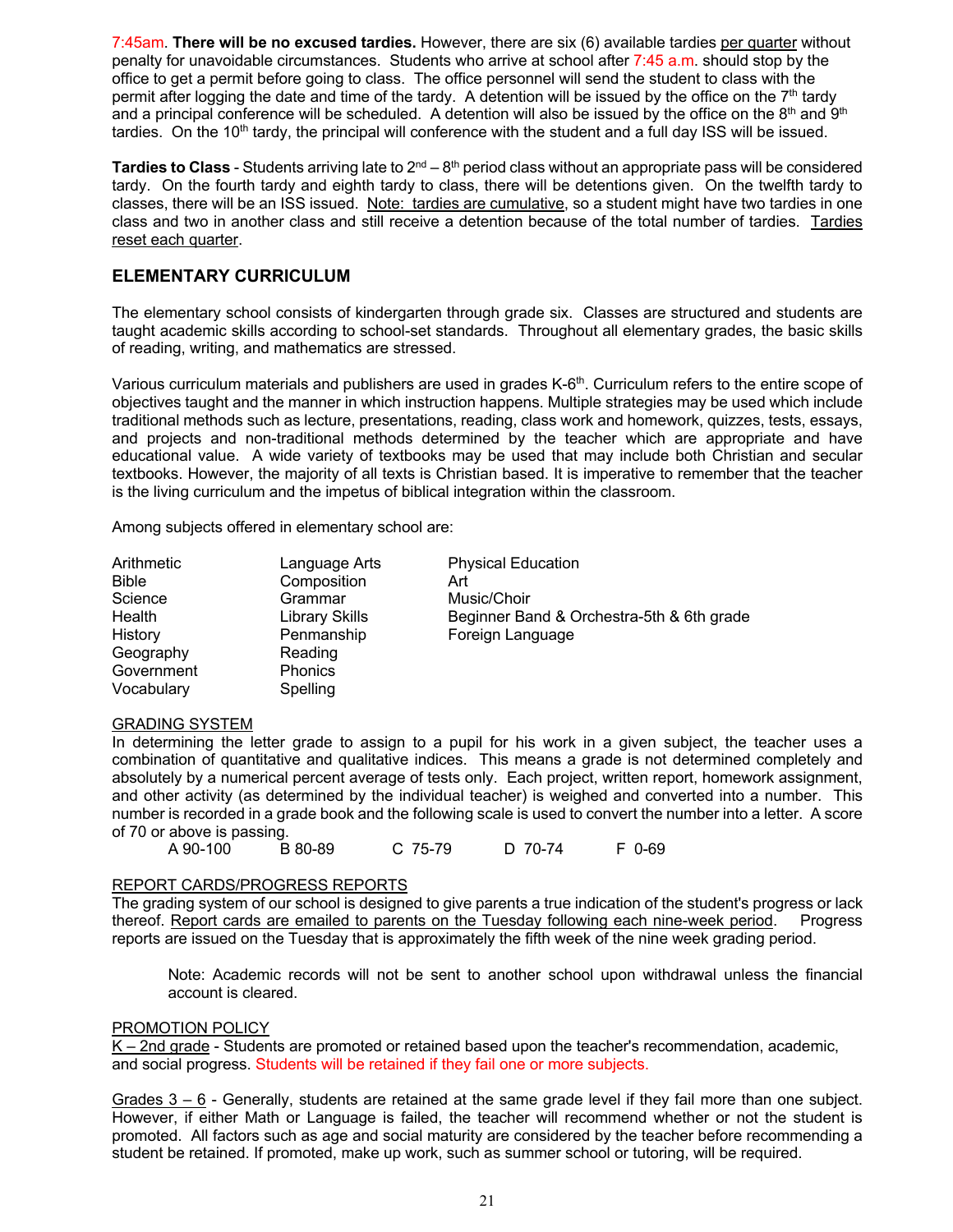#### HONOR ROLL

Students are encouraged to do their best at all times. Each quarter, all  $1<sup>st</sup> - 6<sup>th</sup>$  grade students who reach the following standards will be recognized as being on the Honor Roll:

- 1. All Scripture verses memorized for that quarter.
- 2. An over-all average of 90% or higher and passing grades in all subjects.
- 3. Good conduct (All E's, G's, and S's on Report Card and no more than one detention per quarter).

#### **TEXTBOOKS**

Students pay a fee for books. Some books are consumable, and other books are reused year after year. Students are permitted to write in and/or highlight the material in consumable books. Students will pay for any books other than consumable books that they mishandle or lose.

Since the textbooks become part of the student's personal library, the student is encouraged to keep them in good condition, and each student should use his own textbook. If a textbook is lost, the student should check lost and found. If the book is not found within a week, the student should pay for the book, and another one will be supplied.

#### ACHIEVEMENT TESTING

Each child in grades K – 6 will be given a school approved standardized assessment near the end of each year to determine progress as well as scholastic strengths or weaknesses. It is important that students are present and at their best on these test days. BACS does not "teach to a test". Rather, it is used as a diagnostic to help shape curriculum, objective focus and planning as well as a metric for deciding student eligibility for advanced placement.

#### PHYSICAL EDUCATION

In lower elementary P.E.  $(K - 4)$ , students play organized games, learn sport skills, and improve their physical fitness level. Equipment includes jump ropes, hula hoops, beanbags, balls, and other types that aid in learning new skills and improving physical fitness. Classes are held in the gym, outside on the school campus, or in some cases, inside other school buildings. Athletic shoes are recommended for PE days. The upper elementary ( $5<sup>th</sup> - 6<sup>th</sup>$ ) attends P.E. every day. Their classes are held in the gym or outside. Basketball or tennis shoes are required for P.E. To be excused from participation due to illness or injury, the student must bring a note from home. Grading is based on participation. A note from a doctor is necessary if participation is restricted more than two consecutive days in  $K - 6<sup>th</sup>$  grades.

#### FIELD TRIPS and TRANSPORTATION

Each grade has approximately one class field trip per quarter. These field trips may be educational, recreational, or service oriented in nature. Notice of the trip will be sent to the parents.

Parents may be chaperones as needed to assist the teachers with monitoring all students. In some cases, chaperones will be assigned a group of students. Depending on the nature of the field trip or venues, teachers may decide that parent chaperones are limited. All chaperones must consent to a background check and read and sign a Child Abuse Prevention packet form. Parent attendees may take their child away from the group but realize that no other student may join their student. Parents as chaperones must follow the chaperone guidelines located with the teacher.

Depending on the nature of the field trip and venue, siblings may not be allowed to accompany parent chaperones. We realize that this may limit some of our parent volunteers, but this is often necessary to help ensure the safety of our students on certain trips. We need the chaperone to be able to monitor multiple BACS students and focus on the students being chaperoned.

Cost for the students is included in the Activity Fee (Exception: Signature grade level trips such as the  $6<sup>th</sup>$  grade Pine Cove trip). Parents attending either as a chaperone or independently will be charged.

All students may ride in a BACS bus. Please consider this option carefully as we can only change students from car rider to bus rider at the last minute due to emergency purposes only. Buses and bus drivers are reserved well in advance and there may not be an extra bus or driver available to accommodate last minute changes. There may be some field trips where all students will ride the bus. School buses are for students only.

A student can also ride with a parent, guardian, or immediate family member (Aunt, Uncle, Grandparent, or Guardian) who is also attending the trip either autonomously or as a chaperone. Due to liability reasons and supervisory concerns, students CANNOT ride with parents of their friends. Students who do not attend field trips will be marked absent and parents will need to make other arrangements for their care. Utilizing  $3<sup>rd</sup>$  party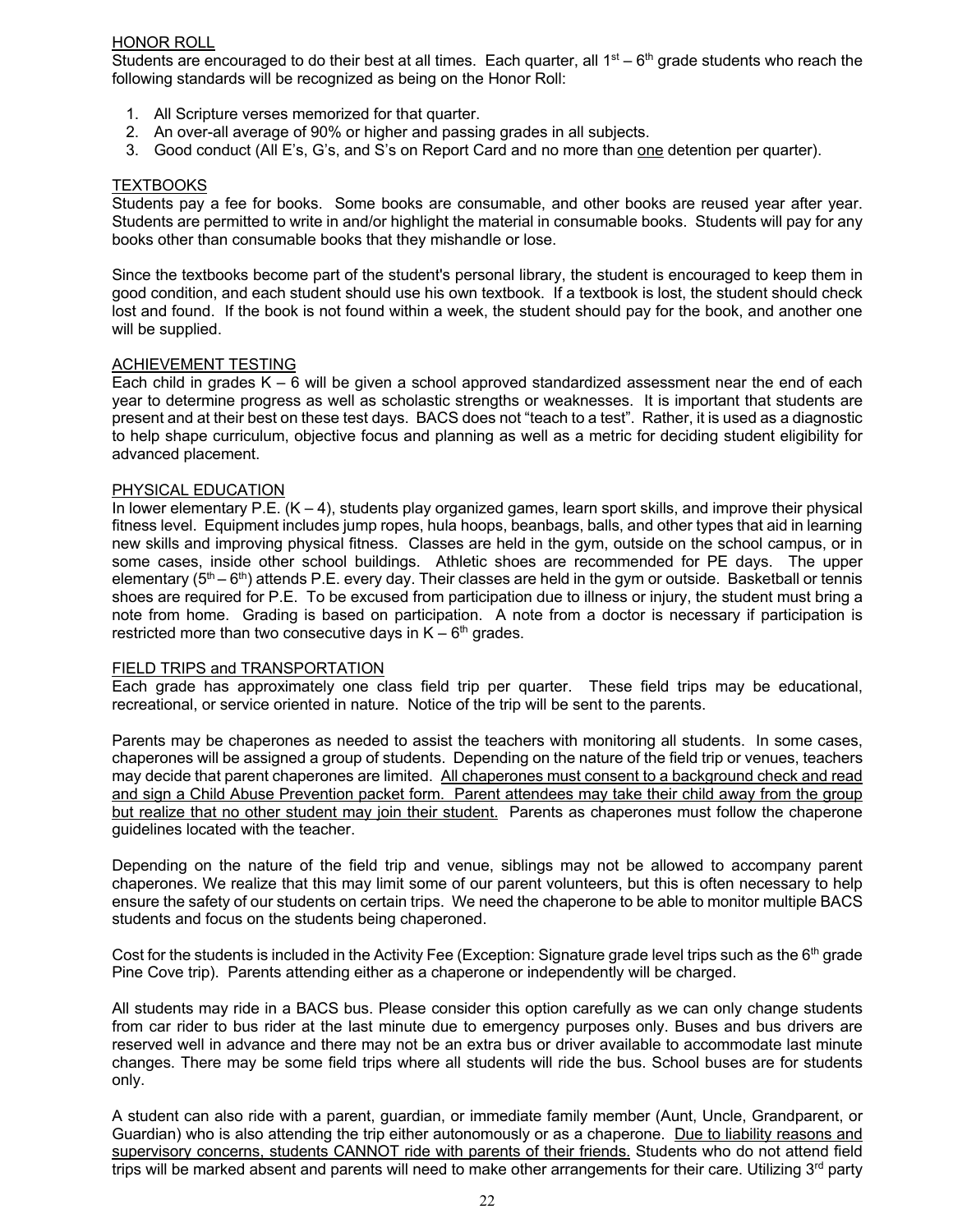transportation services such as Uber are not permitted.

#### FINE ARTS

Music and Art are offered for all elementary students. Foreign Language is offered to students in  $2^{nd} - 6^{th}$ grades. Various venues will be utilized to allow students to demonstrate what they have learned and created.

Band and Orchestra are offered for  $5<sup>th</sup> - 6<sup>th</sup>$  grade students. Some instruments are loaned from the school; others are purchased or leased. Beginning instrumental students learn the basic rudiments of music theory and playing an instrument. Instrumental students learn how to play different parts and harmonize, and typically perform in various concerts and events.

#### **HOMEWORK**

The purpose of homework is for reinforcement, practice, remedial activity, and special projects. Generally, no written homework will be assigned on program nights, Wednesday nights, or holidays.

Planners for  $3<sup>rd</sup> - 6<sup>th</sup>$  grades are included in the Activity Fee. Students write assignments in the planner each day and take it home each night. Parents are responsible to check the completed assignments against the planner before signing off on the assignment. The teacher checks the planner each day for the parent's signature. Assignments for  $K - 2$  will be communicated through various means as determined by the classroom teacher. Assignments that are incomplete or incorrect may need to be done again. Students who do not turn in their assignments may receive demerits, have points taken off, or receive zeros. Some homework is graded; some is not, depending on the type of assignment and the teacher's instructions.

#### HELPS CLASS and EXTRA ACADEMIC ASSISTANCE

Extra academic assistance may be offered during recess for students needing a tutor or learning services. Helps class is available to all students every Tuesday and Thursday from 7:25-7:45am. **LIBRARY** 

The elementary library is located upstairs on the north side of the Cullins Education Center. K - 4 classes visit the library approximately weekly. The librarian and library assistant help students in choosing books. Appropriate library behavior is expected, practiced, and reinforced.

When the library is not open, books may be returned to the Elementary Office. There will be a late charge of ten cents a day after a four day "grace period". If a book is not returned at the end of the year, a charge of \$5.00 for paperbacks and \$10.00 for hard cover books will be added to the tuition statement.

#### BIBLE/CHAPEL

God's Word is taught daily to all students. A Bible lesson is taught by the teachers each day. On Wednesday a chapel service is held. Chapel services are held weekly to give students and teachers an opportunity to worship, sing, and fellowship together. The pastor, staff, students, and outside speakers lead in chapel services.

Elementary chapel for grades  $PK - 2$ nd is at 9:30-10:00 a.m. and for grades  $3 - 6$  at 10:05-10:40 a.m. on Wednesday mornings. Parents are welcome to attend and should check in at the Elementary Office if they do attend. Students in grades K – 6 may sing in elementary chapel. If a student wants to sing, the music teacher determines if the student is ready, and notifies the Fine Arts Director.

A spirit of reverence should be felt in all chapel services. Attentive, courteous conduct that is honoring to the Lord should always be observed. Content is taught from a biblically integrated point of view. The English Standard Version is normally used for all Scripture memory and chapel services in order to maintain uniformity. Students will have the opportunity to discuss chapel content in the classroom and at home through the weekly Faith Talk, which is emailed to parents.

#### FIELD DAY

The school will hold elementary field events in the spring as planned by the elementary division and our P.E. teachers.

#### **SCRIPTURE MEMORY K-12**

Most months of the school year, students are required to memorize Scripture selected by the school. Generally, recitation of the passage is due on or before the last school day of the calendar month. First through twelfth grade students who do not recite Scripture by the appointed deadline will have one week from the deadline to recite Scripture. Those who successfully recite Scripture after the deadline and within the one-week late period will receive a Blue Star and grade of 70. Successful recital is qualified as students reciting Scripture with only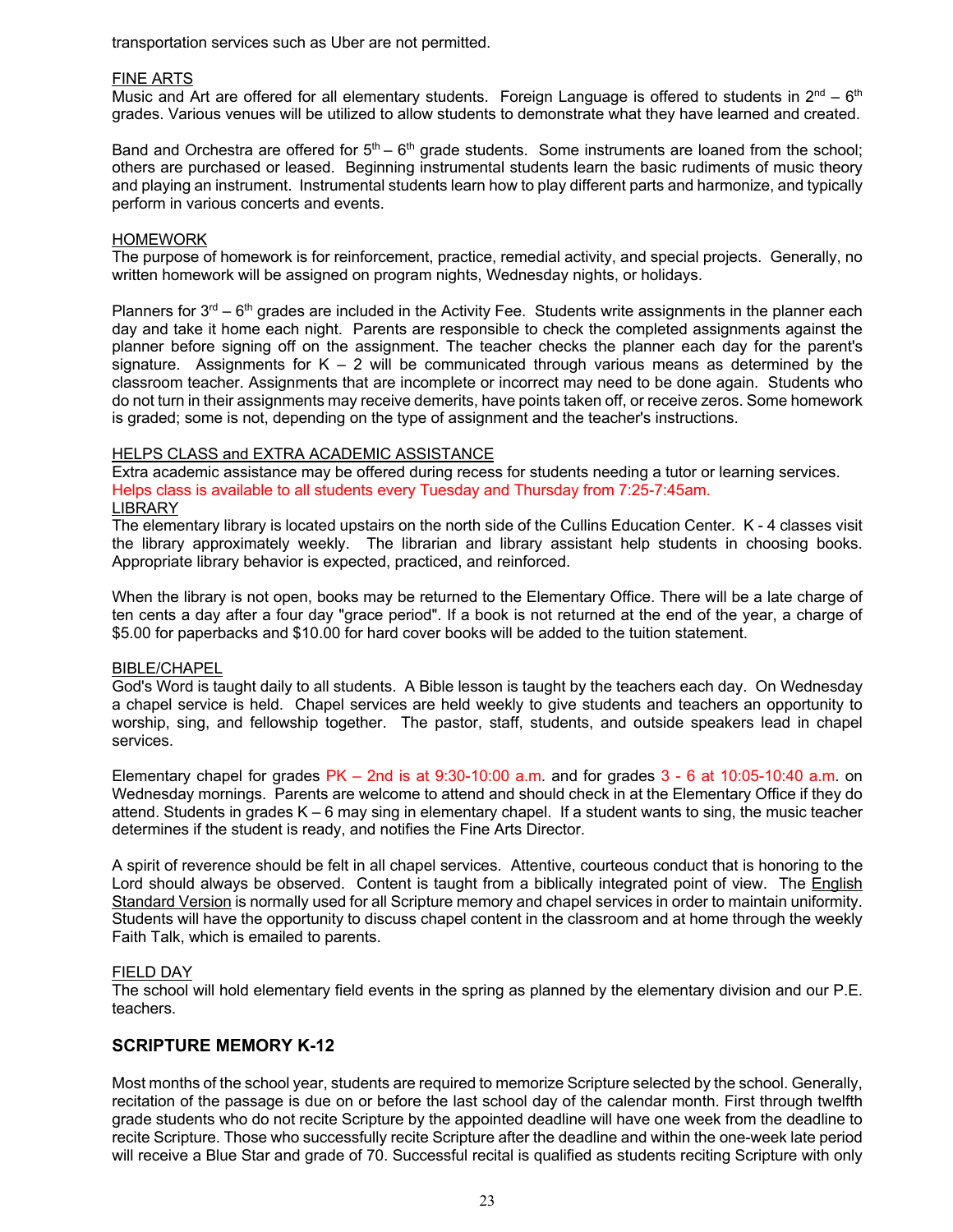one prompt from the teacher/proctor and no more than three minor mistakes per passage. This will constitute a grade of 100%. Failure to say Scripture will constitute a grade of zero if graded.

Students who receive all red stars will be awarded a Red Star Award at the end of the year. Students who successfully recite all passages from the school year at one time with no more than one prompt and three minor mistakes per passage receive a Gold Star Award.

Kindergarten students learn verses beginning with each letter of the alphabet. They receive a Scripture award at the end of the year.

## **SECONDARY CURRICULUM**

Secondary curriculum includes curriculum used in 7th - 12th grade. Curriculum refers to the entire scope of objectives taught and the manner in which instruction happens. Multiple strategies may be used which include traditional methods such as lecture, presentations, reading, class work and homework, quizzes, tests, essays, and projects and non-traditional methods determined by the teacher which are appropriate and have educational value. A wide variety of textbooks may be used that may include both Christian and secular textbooks. However, it is imperative to remember that the teacher is the living curriculum and the impetus of biblical integration within the classroom. Each student will be issued a school owned and monitored Chromebook. It is an essential part of our educational strategy; students are required to bring their Chromebook charged to school each day.

#### GRADUATION REQUIREMENTS

Twenty-six credits are required for graduation. Transfer students must complete at least two semesters in this school before receiving a diploma. All students will be enrolled in BACS' Texas Foundations High School Program (FHSP).

Each new freshman student will have the opportunity to earn endorsements and performance acknowledgements according to Texas Education Agency House Bill5 (www.tea.state.tx.us/graduation.aspx). BACS offers three endorsements: ARTS/HUMANITIES, MULTIDISCIPLINARY, and STEM.

#### **BACS TEXAS FOUNDATIONS with ENDORSEMENTS GRADUATION PLAN**

Listed are the graduation requirements for the BACS Texas Foundations with Endorsement Graduation Plan. BACS Texas Foundations must have the five disciplines (Math, History, English, Science, and Bible) all four years.

| <u>Math</u>                                        | 4 (must include Alg. I, II & Geom.)                   |
|----------------------------------------------------|-------------------------------------------------------|
| *Alg. I (H), *Geometry (H), Alg. II (H)            |                                                       |
| Adv. Algebra, Pre-Calculus (H),                    |                                                       |
| AP Calculus, AP Statistics                         |                                                       |
| <b>Social Studies</b>                              | 4                                                     |
| World Geog., World History,                        |                                                       |
| U.S. History, Government/Economics                 |                                                       |
| <b>English</b>                                     | 4                                                     |
| I, II, III, IV, AP (Seniors only)                  |                                                       |
| <b>Science</b>                                     | 4 (must include Bio, Chemistry, Physics or Astronomy) |
| **Biology, Biology (H)                             |                                                       |
| **Chemistry, Chemistry (H)                         |                                                       |
| **Physics, AP Physics (Alg. II Pre.Req), Astronomy |                                                       |
| Marine Bio, Anatomy, AP Physics C (H)              |                                                       |
| <b>Physical Education</b>                          |                                                       |
| <u>Fine Arts</u>                                   |                                                       |
| <u>Foreign Language</u>                            | 2                                                     |
| Spanish I, II, III (H)                             |                                                       |
| <b>Speech</b>                                      | $\frac{1}{2}$                                         |
| <b>Bible</b>                                       | 4                                                     |
| N.T., O.T., Doctrines, Worldviews                  |                                                       |
| <b>Other Requirements</b>                          |                                                       |
| Technology                                         | 1                                                     |
| Health                                             |                                                       |
|                                                    | $\overline{26}$                                       |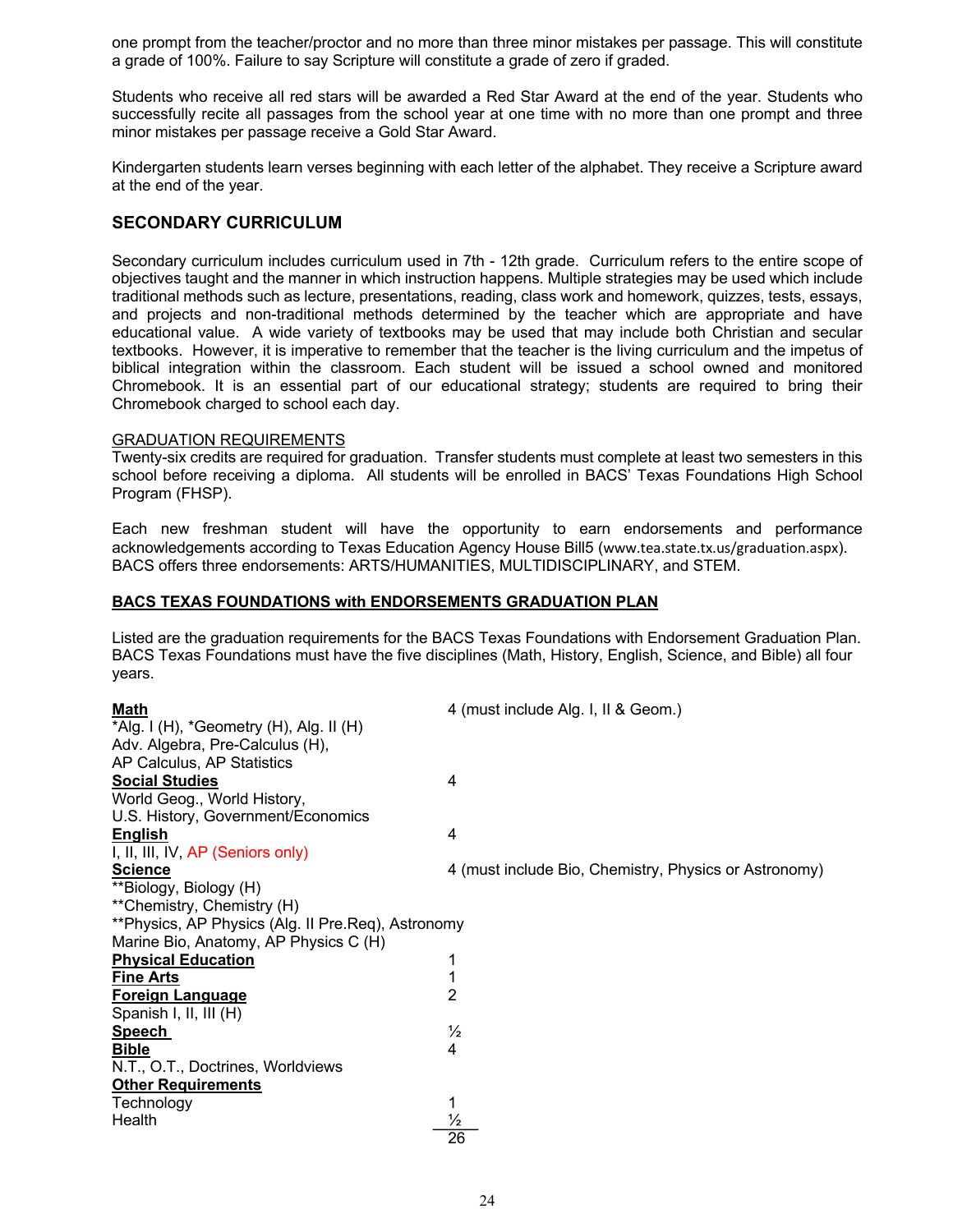(H) Designates honors classes, honors points are not earned or applied until the completion of each semester. If you drop an honors class before a semester ends, you forfeit the honors points.

\* Alg. I and Geometry must be taken before Algebra II

\*\*Biology must be taken before Chemistry and Chemistry before Physics and Astronomy. AP Physics I must be taken before AP Physics C.

FOUNDATIONS ONLY GRADUATION PLAN – A student may graduate with only 22 credits under the TEA Foundations High School Plan with no state endorsements only with written permission from BACS administration on file.

#### SCHEDULE CHANGE/DROPPING A CLASS

Students may request a schedule change with counselor approval until one week after the class begins.

Students requesting to drop a core class must remain in the class through the nine-week exams and will be allowed to drop with permission from the counselor if the grade average is below a 70. Students enrolled in advanced placement classes may drop a class with counselor approval within five days of mid-semester report cards. Generally, the policy is for students to encounter a BACS curriculum or higher (such as dual credit through approved institutions**). No home school or online high school courses will be approved to replace a BACS offered core class credit.** Once a student enters BACS, the remaining core courses, which are required for graduation, must be taken at BACS unless written permission to take a course elsewhere is given by the counselor and principal.

It should be noted that a student's transcript will begin with the ninth grade year, and the requirements and course planning should be discussed at the beginning of the ninth grade year. Also, eighth grade students who take Algebra should be aware that the Algebra I grade they receive will be on the official transcript. If a student makes a C or better, there will be no option for them to take the class over for a better grade.

Students in the 11th grade, who wish to graduate early, must declare so in writing to the counselor or principal by September 1st of the school year that they wish to graduate. They also must have completed 18 credit hours before permission is granted. These students will not be eligible for valedictorian or salutatorian status and cannot be ranked. If credits are not successfully completed by noon the Thursday before graduation, the student will not be permitted to walk at graduation.

Student Aides will not receive a numeric average but a mark of pass or fail.

#### DUAL CREDIT

Students at BACS, in good standing, may take approved dual credit courses with Grand Canyon University granted they meet the academic requirements outlined by both BACS and GCU. Students must have a minimum GPA of 3.5 as a sophomore and a minimum 3.0 as a junior. If a student has failed a course at BACS or cannot maintain a high A/B average, they should not apply for regular dual credit. Dual Credit grades will be checked at progress and report card times, and students who have below a 70 will be placed on the ineligibility list. Additionally, students and parents must understand that if in a dual credit course, students are expected to be on the campus of BACS for all other required courses and should not be on campus on a dual credit class off-period in an unsupervised manner. Students enrolled in Dual Credit may arrive at certain periods of the day, but are expected to stay all day. Seniors in Dual Credit are allowed to leave campus early with parent written permission on a form provided by the High School office.

#### GRADING SYSTEM

In determining the letter grade to assign to a pupil for his work in a given subject, the teacher uses a combination of quantitative and qualitative indices. This means a grade is not determined completely and absolutely by a numerical percent average of tests only. Each project, written report, homework assignment, and other activity (as determined by the individual teacher) is weighed and converted into a number. This number is recorded and the following scale is used to convert the number into a letter. A score of 70 or above is passing.

#### GRADE POINTS

|               | Regular | <b>Honors</b> |
|---------------|---------|---------------|
| $A - 90-100$  |         | 5             |
| $B - 80 - 89$ | 3       |               |
| $C - 75-79$   | 2       | 3             |
| $D - 70 - 74$ |         | 2             |
| F - 0-69      |         |               |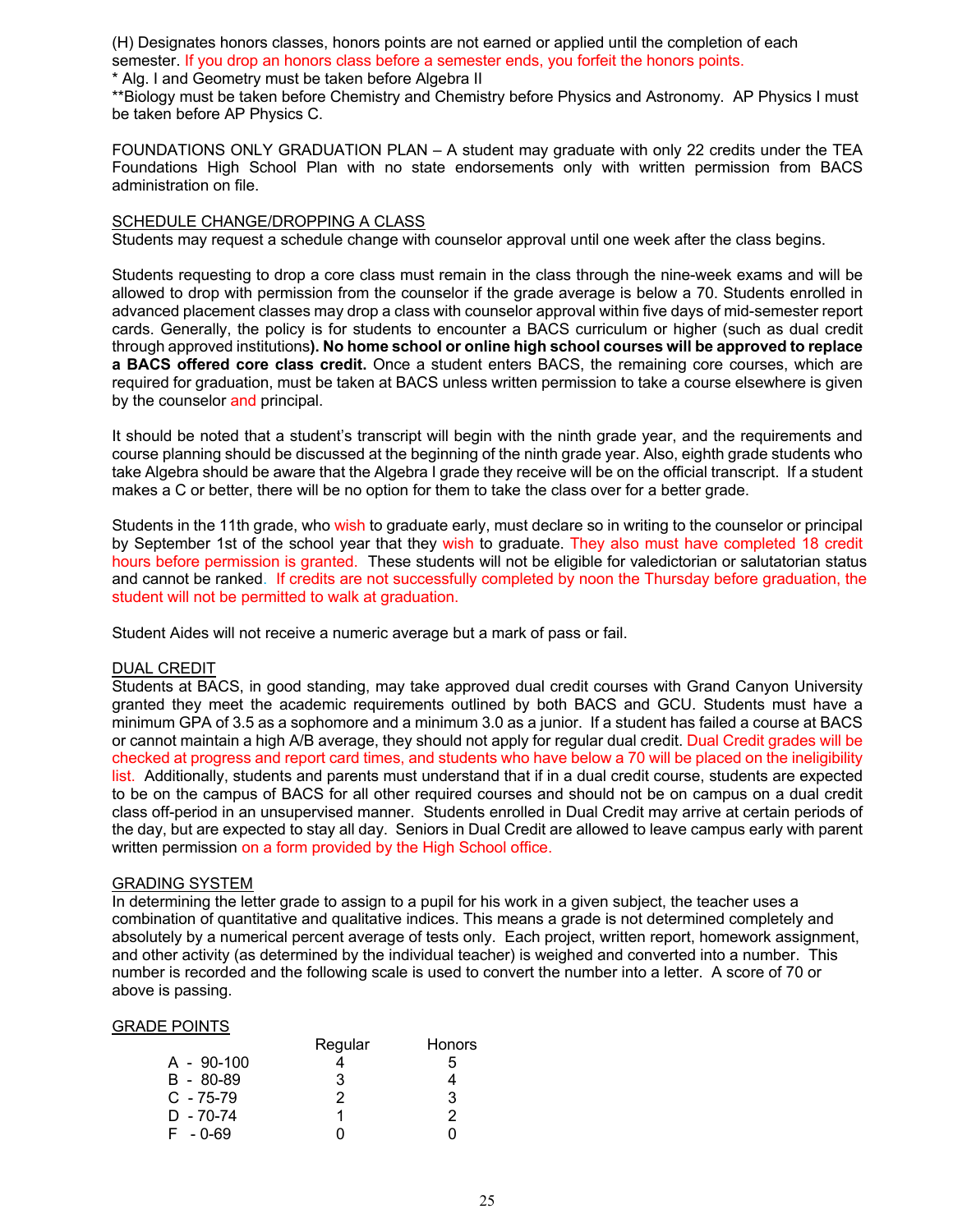An "I" is given as a temporary mark only; it must be converted to an A, B, C, D, or F by the end of the allotted time for make-up work. Honors points are not earned or applied until the completion of each semester.

#### CLASS DESIGNATION

Students must earn at least 5 credits to be considered a sophomore, 12 credits to be a junior, and at least 18 credits to be considered a senior.

## BACS Honors and Advanced Placement Policy

Honors and Advanced Placement (AP) classes are available for students with high academic skills, excellent study habits and motivation to work at a rigorous and fast-paced college level. Entrance into Honors and AP classes is by teacher recommendation, student / parent request, an 80% or higher in the prerequisite course(s) and a minimum stanine of 7 on standardized tests. There may be additional entrance testing required dependent upon the grade-level and subject. (NOTE: Entrance into 7<sup>th</sup> grade Honors Math track, typically requires a minimum grade of 90%. However, the minimum average may be higher depending upon class ability and entrance exam scores. Additionally, a minimum grade of 90% is necessary if moving from a non-Honors prerequisite course into an Honors or AP level course. Minimum requirements and final placement decisions will be re-addressed yearly by the Honors Placement Committee.) While in the Honors or AP class, if a student's average falls below 80%, they may be returned to the non-

Honors or non-AP course equivalent. This minimum percentage may be lower for upper-level Honors or AP classes that are not prerequisites for later classes, such as AP Statistics, AP Calculus, Honors Anatomy, etc. This will be addressed on a case-by-case basis per teacher preference and with the Honors Placement Committee.

#### HONOR GRADUATES AND CLASS RANK

Normally, there shall be one valedictorian and one salutatorian in each graduating class. To be eligible for valedictorian or salutatorian, the student shall be enrolled in Bay Area Christian High School for the entire junior and senior years.

BACS does not assign a numeric rank in class beyond the top 10% of the class.

At the end of the junior year, rank in class for the top ten percent (10%) is determined by using the numeric average of all high school credits earned to that point. This weighted numeric average is reflected on the transcript. Honors courses that transfer in will only receive weighted credit in this calculation if the course is also offered as an honors course at BACS. The GPA will reflect only transferable honors credits.

Final class rank for the top ten percent (10%) is determined at the end of the students' 11<sup>th</sup> grade year. In addition, the top quartile (25%) will be identified. All others in the class will indicate that BACS does not rank.

Students on the BACS Texas Foundation with Endorsement Graduation Plan, plus earning at least one endorsement with a comprehensive four-year average of 90 or above, and good conduct will be recognized as honor graduates. Good conduct shall be determined by behavior reports, and the principal's recommendation. Note: students with an OSS or on behavioral probation anytime in High School are automatically disqualified for consideration.

## VALEDICTORIAN AWARD

The following procedures shall be used to determine the Valedictorian and Salutatorian:

- 1. Only core courses are included in the numeric calculation. Only courses taken on BACS campus qualify for consideration – courses taken by tutor, home schooling, correspondence courses, dual credit, or special arranged classes will not be considered (exception: credits earned in regular Fall and Spring sessions of students who transfer to BACS). However, honors courses that transfer in will only receive weighted credit in the calculation for honors if the course is also offered as an honors course at BACS.
- 2. Transfer students must have accomplished 50% of their core course work at BACS.
- 3. Core courses are those which fall into the categories of Bible, English, Math, Science, Foreign Language, History, Government and Geography. Course work on par with Foundations only would not fit the criteria. All honors and AP classes are considered core classes.
- 4. After the first semester of the senior year, the students with the ten highest overall numeric averages will be in contention for Valedictorian. The numeric average for students will be calculated only using core courses completed at BACS so the same or equivalent courses are compared. The person with the highest numeric grade average for core courses during 9-12 will be Valedictorian. Should there be a tie, the student who has taken the most credit classes will be the winner. Should there further be a tie, the person who attended BACS the longest will be the winner. Should there still be a tie, BACS would declare there to be co-Valedictorians.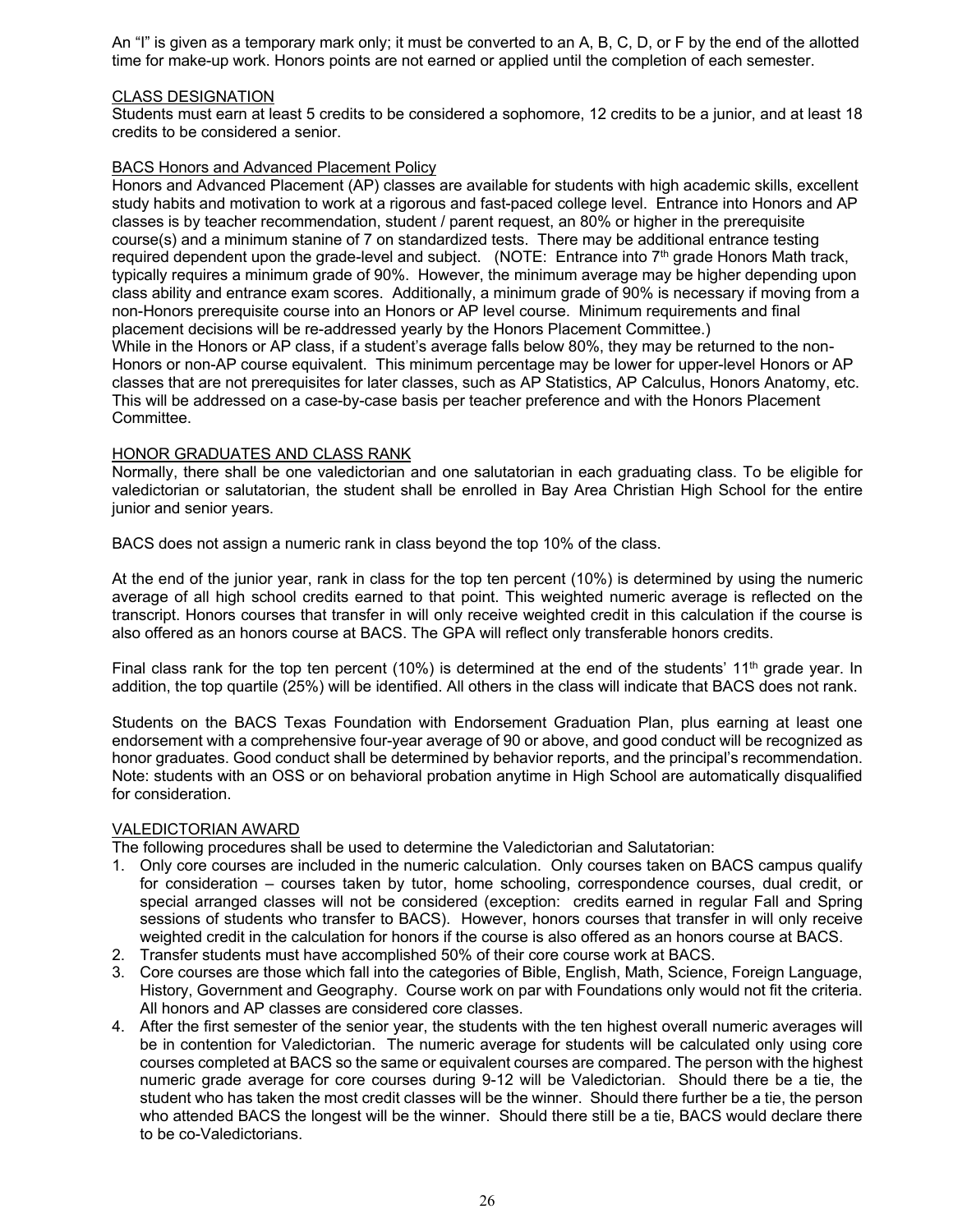5. Any student considered must have comprehensive conduct grades of satisfactory or above for each semester in grades 9 through 12. A student who has received an OSS in his or her high school years will not be considered for the valedictorian award no matter the average.

#### SALUTATORIAN AWARD AND CLASS RANK

The student with the second highest average will be the salutatorian. The procedure for determining salutatorian will be the same as that for determining Valedictorian.

#### REPORT CARDS

The grading system of our school is designed to give parents a true indication of the student's progress or lack thereof. Report cards are emailed to parents on the Tuesday following each nine-week period.

In the case of withdrawal or transfer; academic records will not be sent to another school unless the financial account is cleared.

#### HOME SCHOOL AND CORRESPONDENCE COURSES

Once a student is enrolled at BACS, home-school credit will not be accepted. Correspondence or summer school courses for credit recovery must be taken through a recognized educational institution, and must have written approval from the counselor or principal.

#### HONOR ROLL

Students are encouraged to do their best at all times. Each quarter those who reach the following standards will be recognized as being on the Honor Roll:

- 1. All Red Star Scripture verses memorized for that quarter.
- 2. A combined average of 90% or higher in the six core classes (Math, Social Studies, English, Science, HS Foreign Language, and Bible).
- 3. Good conduct (no more than three detentions for the quarter and no suspensions).
- 4. No failures in ANY class.
- 5. A half-day field trip may be scheduled for students on honor roll.

#### ACHIEVEMENT TESTING

Each BACS student in grades 7-8 is given a school approved standardized assessment near the end of each year to determine his progress as well as scholastic strengths or weaknesses. Grades 9-11 will be given the PSAT. It is important that students are present and at their best on these test days. This information is sometimes requested by colleges for admission purposes. It is also used for determining advanced placement and honors class eligibility.

Bay Area Christian School students consistently score above the national norms for each grade level. Scores are generally sent home prior to the last day of school.

#### PHYSICAL EDUCATION

Physical exercise is for everyone. Regular classes are to teach skills, produce mature conditioned bodies, and promote good health. Junior High and High School students should wear a BACS spirit t-shirt with BACS approved workout shorts, which may be purchased through the school store/website or athletic department, with proper socks and athletic/tennis shoes. Students without a uniform will be issued one at a cost of \$20.00. Absence of any of the above (gym suit, shoes, or socks) will mean a loss of .5 points for the class grade. If a student does not have their PE uniform for three consecutive days, they will be charged and issued a new one. To be excused from participation due to illness the student must bring a note from home. If a student is not able to participate in P.E. for more than 3 days, then a note from a doctor will be provided for the P.E. teacher.

#### SPORTS

Competitive sports are for any students interested. All sports are centered around Christian attitudes and principles. A student is taught to practice his faith as a part of the sport. Also, per TAPPS rule, all athletes must be enrolled in four (4) academic classes to maintain eligibility.

The school has the following competitive teams: BOYS GRADES 9-12: cross country, football, wrestling, swimming, basketball, soccer, baseball, track, golf, tennis; GIRLS GRADES 9-12: cross country, volleyball, cheerleading, swimming, basketball, soccer, softball, track, golf, tennis; GIRLS GRADES 7-8: volleyball, softball, basketball, cheerleading, and track, swimming; BOYS GRADES 7-8: football, basketball, track, cross country, swimming, soccer and baseball. Sixth grade students may participate in volleyball, football, cross country, basketball, swimming, baseball, softball.

The high school teams compete in the T.A.P.P.S. (Texas Association of Private and Parochial Schools) Conference, which hosts regional and state championships.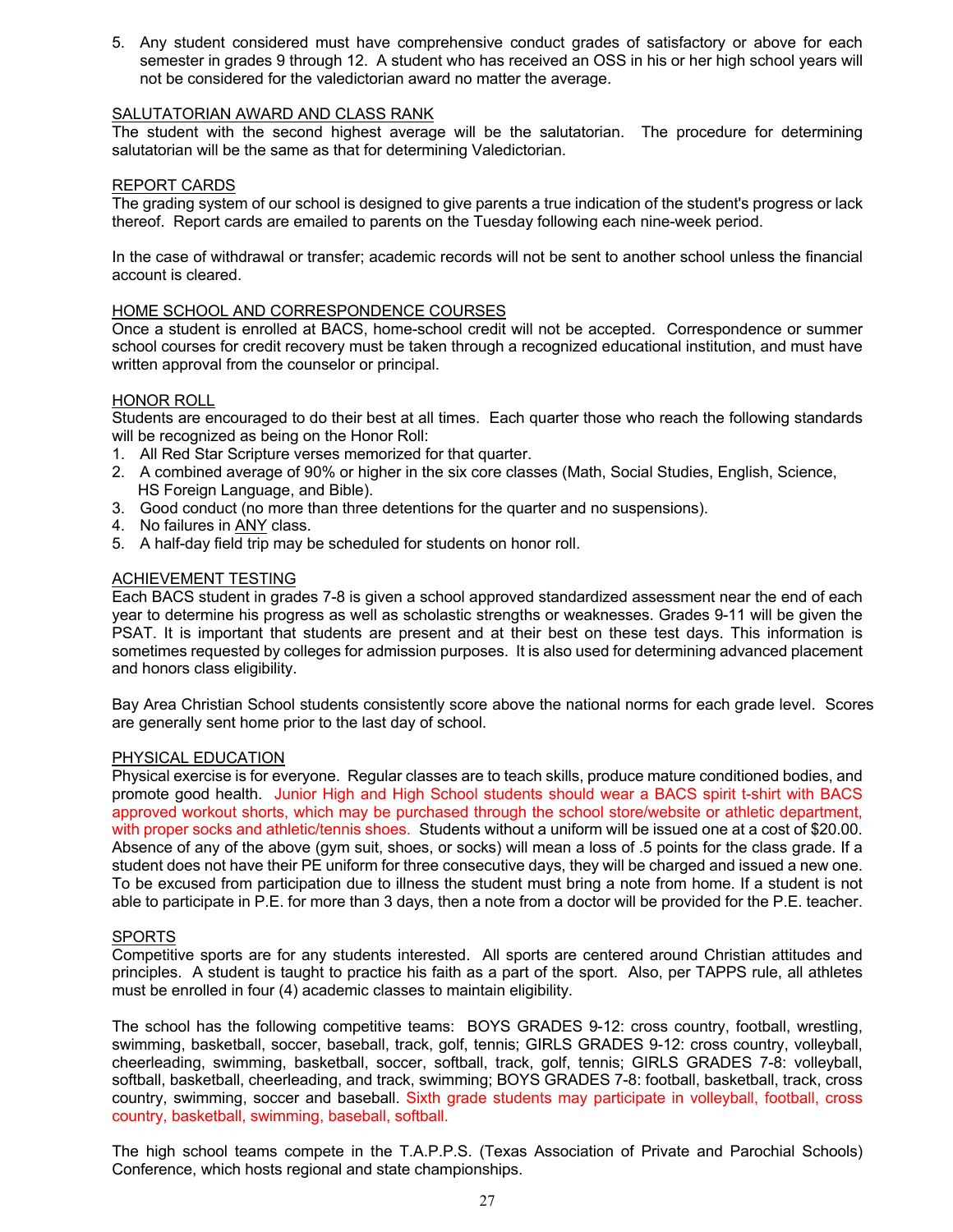## PERFORMING ARTS

Vocal Ensemble – Secondary students may participate in a vocal ensemble. For grades 7-8 the group is called Freedom Sound. For grades 9-12 the group is called Resound.

Band/Orchestra - The instrumental music program encourages development of musical skills and appreciation of music.

#### ELIGIBILITY FOR CO-CURRICULAR ACTIVITIES

Students must be eligible under no-pass, no play. Also, per TAPPS rule, all Performing Arts students must be enrolled in four (4) academic classes to maintain eligibility. Extracurricular activities include public performances, contests, demonstrations, displays and club activities. An activity would be considered extracurricular if:

- The activity is competitive
- The activity is held in conjunction with another activity that is considered extracurricular
- The activity is held off campus, except in a case in which adequate facilities do not exist on campus
- The general public is invited
- An admission price is charged

**Exception: If a student is enrolled in a state-approved course in which he or she must demonstrate mastery of essential knowledge and skills in a public performance, then he or she may participate so long as the activity is not competitive, it is not held in conjunction with another activity that is competitive, and an admission price is not charged.**

Additionally, the following criteria must be met for students to participate in extra-curricular activities such as sports, band, choir, and cheerleading:

- 1. Per TAPPS regulation, the student must be taking at least four academic subjects with no failures. (PE, Weight Training, Athletic Training, etc. do not count)
- 2. Eligibility will be checked after the ninth week of each quarter. After the second quarter, eligibility will be determined by the semester average of the first and second quarters. All are eligible for the first nine weeks of the school year.
- 3. Students would be ineligible if:
	- a. The student has a failing grade (below 70 for the 9-week grade, the semester grade is used after the  $2^{nd}$  quarter).
	- b. The student has more than one detention per week (averaged for the period).
	- c. Monthly scripture verses are not quoted for each month to date. Students are responsible for cumulative verses for each semester:  $1<sup>st</sup>$  Quarter – August and September,  $2<sup>nd</sup>$  Quarter – August through November,  $3<sup>rd</sup>$  Quarter – January and February,  $4<sup>th</sup>$  Quarter – January through April.
- 4. Ineligibility for issues in #3 above would cause the student to be ineligible for one week starting the Monday after the day report cards go out. If a student has two or more failing grades, that student would be ineligible for at least two weeks.
- 5. To become eligible again the student must:
	- a. If failing a class, the student will serve one week of ineligibility and will be on academic probation until the four-week progress report. While on academic probation, the student would be eligible. If the student is failing that same class on the next progress report, the student would be ineligible for the rest of that quarter starting the Monday after the progress reports go out. If the student is passing the class, academic probation is ended for that quarter.
	- b. Detentions serve the one week of ineligibility. If on the next progress report the student has four or more detentions during that four weeks, then the student would be ineligible for the rest of the quarter starting the Monday after progress reports go out.
	- c. Scripture serve the one week of ineligibility, then say the memory verses to the current month as stated above.
	- d. The student must become eligible at least one day before a contest or event to participate.
- 6. To be eligible to play in a game or perform, a student must be at school that day, ALL day, unless there is a circumstance that cannot be rescheduled such as a funeral, a visit to the DMV, or a well doctor's appointment. Absence for illness and not feeling well is not accepted. If a student is too ill to come to school, they should not compete or perform.
- 7. A student receiving a 1/2 day ISS will be ineligible for the next game/performance. A student receiving a full day ISS will be ineligible for the next two games/performances. A student receiving an OSS will be ineligible for the next two games. The administration will take in to consideration the Performing Arts calendar when determining ineligibility for Performing Arts students that are suspended.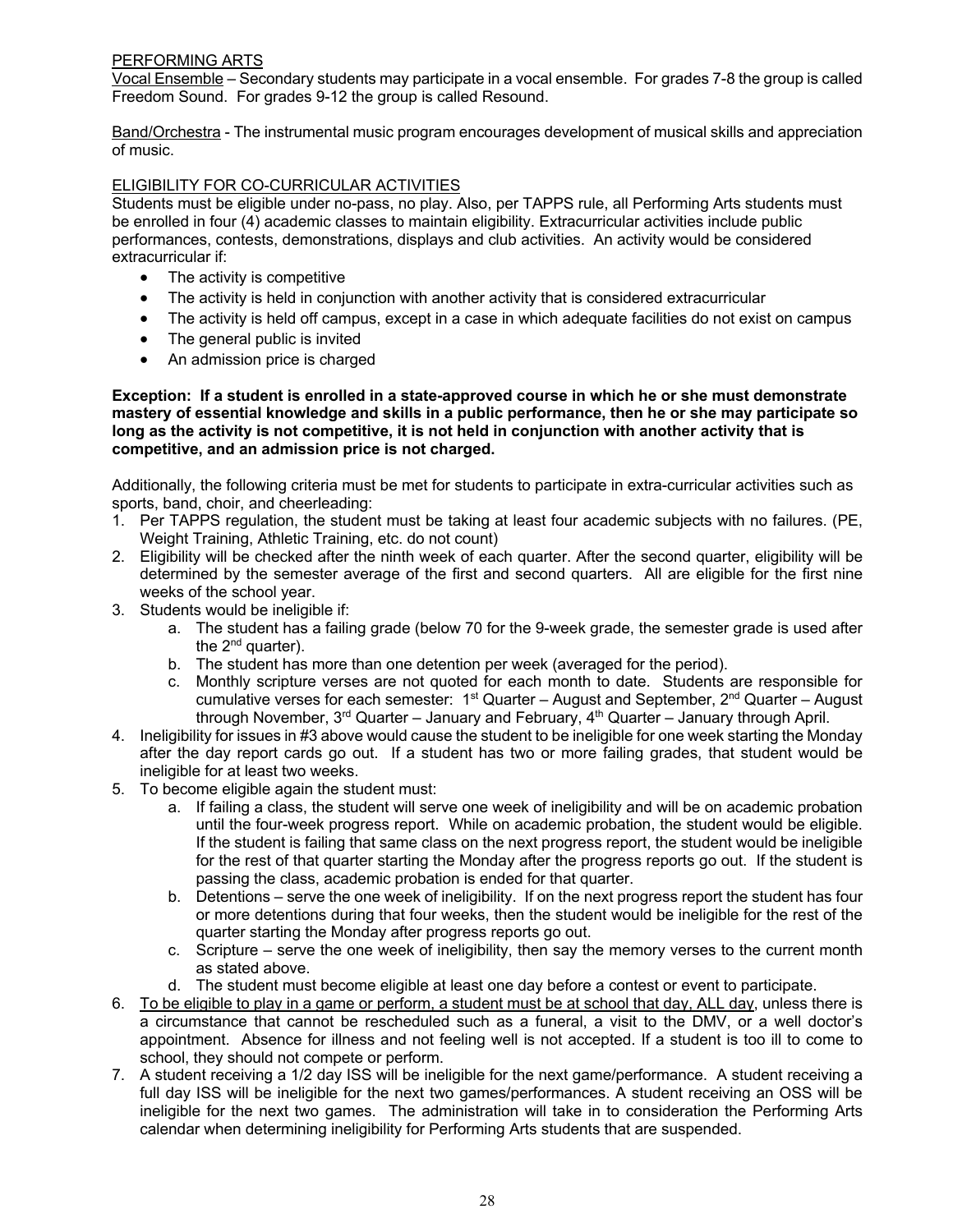## STUDENT ORGANIZATIONS

Student Council - The student council is a group of students elected to develop student leadership, aid in promoting and planning student activities, and to facilitate favorable student /staff relationships. The high school council will consist of three officers and one representative from each class in grades nine through twelve. The junior high council is elected in May for the next year. General qualifications for all student council members:

- 1. Be a Christian and set a Christian example in daily living.
- 2. Be a member of a local Christian church in regular attendance.
- 3. Be a student of Bay Area Christian School for at least one year (from September before spring election).
- 4. Be on grade level with no failures and at least 85% overall grade average for the first three quarters of the year.
- 5. Cannot have more than 9 detentions through the third quarter, and no suspensions.
- 6. Will be in grades nine through twelve the next year (for high school) and in grades seven and eight (for junior high).
- 7. Must have the recommendation of three faculty members.
- 8. Officers are elected by majority vote of the student body and faculty.

ALSO: Special qualifications for high school student officers: President – must be junior or senior by next year. Vice President – must be a sophomore or junior by next year. Secretary – may be from any grade 10th-12<sup>th</sup> next year.

Yearbook/Social Media Staff – Members compile a yearbook of the school activities each year, and manage the school's social media accounts. Applications to serve on the staff are made to the yearbook sponsor, who appoints staff positions.

#### **TRANSPORTATION**

Transportation will be provided to most extra-curricular activities. Students who ride school transportation become the legal responsibilities of the school. Therefore, the following regulations must be observed:

- 1. Students are to remain orderly at all times while on school transportation.
- 2. Students are to stay seated while the vehicle is in motion.
- 3. Students who ride to an activity on school transportation must return on school transportation. Only the parents and sponsor may interrupt the round trip transportation of a student. Any other arrangements must be made in advance with the coach and must be submitted in writing.
- 4. Students should not use 3<sup>rd</sup> party services such as Uber for transportation from campus.

#### BIBLE/CHAPEL

God's Word is taught daily to all students. A Bible lesson is taught by the teachers each day. Bible is taught in grades 7-12. For high school graduation, a Bible credit is required for each year in attendance at Bay Area Christian School in grades 9-12. Every subject is taught from a biblically integrated point of view.

On most Wednesdays a chapel service is held. Chapel services give students and teachers an opportunity to worship, sing, and fellowship together. The pastor, staff, students, and outside speakers lead in chapel services. A spirit of reverence should be felt in all chapel services. Attentive, courteous conduct that is honoring to the Lord should always be observed.

All classes participate in Scripture memorization. The English Standard Version is used for all Scripture memory in order to maintain uniformity.

#### SENIOR RING

Juniors must be within eight (8) credits of graduation to order a ring.

#### COLLEGE VISITS

Normally three excused absences a year are allowed for students to visit colleges. Students must provide a note from their parents and a verification note from the college attended to the high school office. Only a half day excused absence will be granted for visits to local colleges.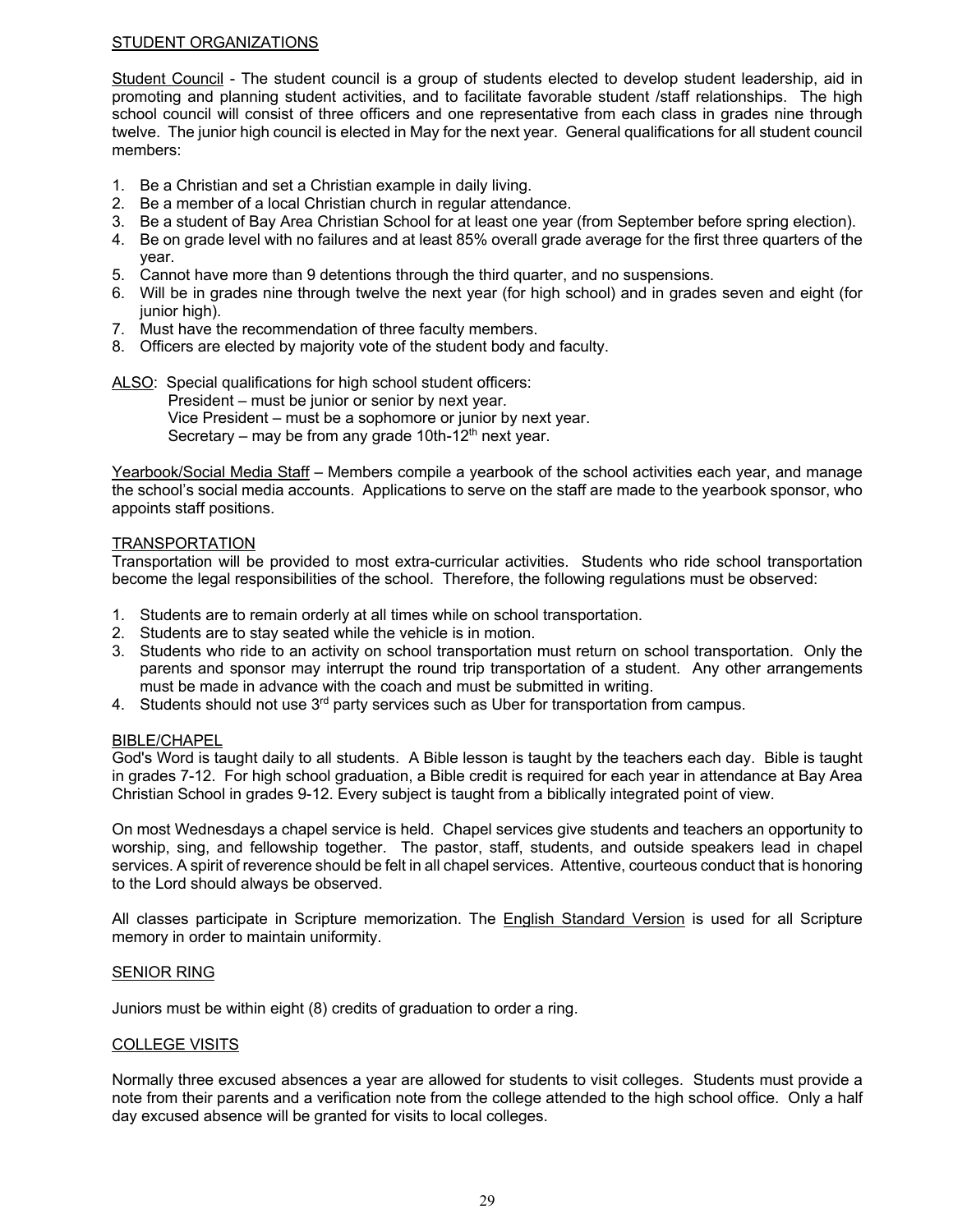## **MEDICAL HEALTH GUIDELINES**

IMMUNIZATIONS – Texas State Law requires that all students must have current immunization information on file in the office. Parents are required to keep immunizations current or have an affidavit stating vaccination exemptions. Students who do not have complete and proper immunization documentation **WILL NOT** be allowed to start school until proper documentation in received and verified.

HEALTH SCREENINGS – Vision, Hearing, Spinal, and Acanthosis screenings are performed in the fall for the state mandated grade levels and all new students. Parents will be notified by the BACS Nurse if your child needs further evaluation.

ILLNESS – Students who are ill or seriously injured should be kept home until improved. Students will not be allowed to attend school if they are showing definite signs of illness, such as fever, vomiting or diarrhea. Parents will be notified and will need to pick up the student if a fever is detected or if student has vomiting or diarrhea while at school. Students should be fever free (without the use of fever-reducing medication) and/or not having vomited for at least 24 hours before returning to school. Other conditions requiring exclusion may include but are not limited to pink eye, contagious infections or infestations. It is the nurse's discretion to send a student home, even if not meeting the above criteria, if she feels the student is possibly contagious and/or putting other students or staff at risk of illness.

If a student is absent from school due to a contagious illness, or the student is absent for five or more consecutive days due to illness, the student must present a doctor's note upon returning and before being admitted to class. If a student is being treated with an antibiotic they must be on the medication for at least 24 hours before returning to school.

Please be advised that, by law, nurses are not able to diagnose and do not have the medical order or ability to perform diagnostic tests in the school clinic.

INJURIES OCCURRING DURING SCHOOL – Minor injuries occurring during school hours will be treated by the nurse. In the event that the nurse is unavailable or is taking care of students with more critical or urgent needs, the office personnel may assist the student. In the event of serious injury or illness, the appropriate emergency personnel will be contacted. If the nurse feels an injury may require further attention, efforts will be made to notify the primary contact.

MEDICAL Information/Permission to Treat – Medical information and permission to treat student is filled out during the on-line application process by the parent or guardian to notify the nurse of each child's history and current health conditions. The on-line application includes allergies, medications taken daily and health issues. For your child's safety and wellbeing, please notify the nurse of any updates throughout the year. The permission to treat section gives consent for each student to be treated by the BACS nurse or delegated personnel during the year.

#### GENERAL MEDICATION GUIDELINES (prescription and non-prescription medications)

- A written or online permission to administer medication form must be signed by a parent or legal guardian, along with specific directions for administration of medication are required. Directions must include student's name, date, name of medication, dosage, route of administration, and time to be administered. The above mentioned form will be kept in the nurse's office.
- Over the counter medication and other prescription medication may be administered for a period of no longer than ten consecutive (10) days, provided the short term PAM form has been signed for permission by the parent or guardian.
- A physician's authorization form must be signed by the physician or dentist and parent if a medication is to be administered for longer than ten (10) consecutive days.
- All medication must be provided and brought to the nurse's office by the parent or legal guardian in the original container.
- The student may not carry or administer any medications to himself/herself. However, Texas law permits students to carry and self-administer prescription asthma medications; inhalers with the proper form completed and signed by the physician and parent.
- **BACS will not stock or provide any medications for students.**
- Prescription medications will not be shared between siblings, non-prescription medications may be shared between siblings, but each child must have a permission to administer medication form signed by a parent or legal guardian.
- All medications should be given at home if possible.
- No narcotics will be kept or given at school.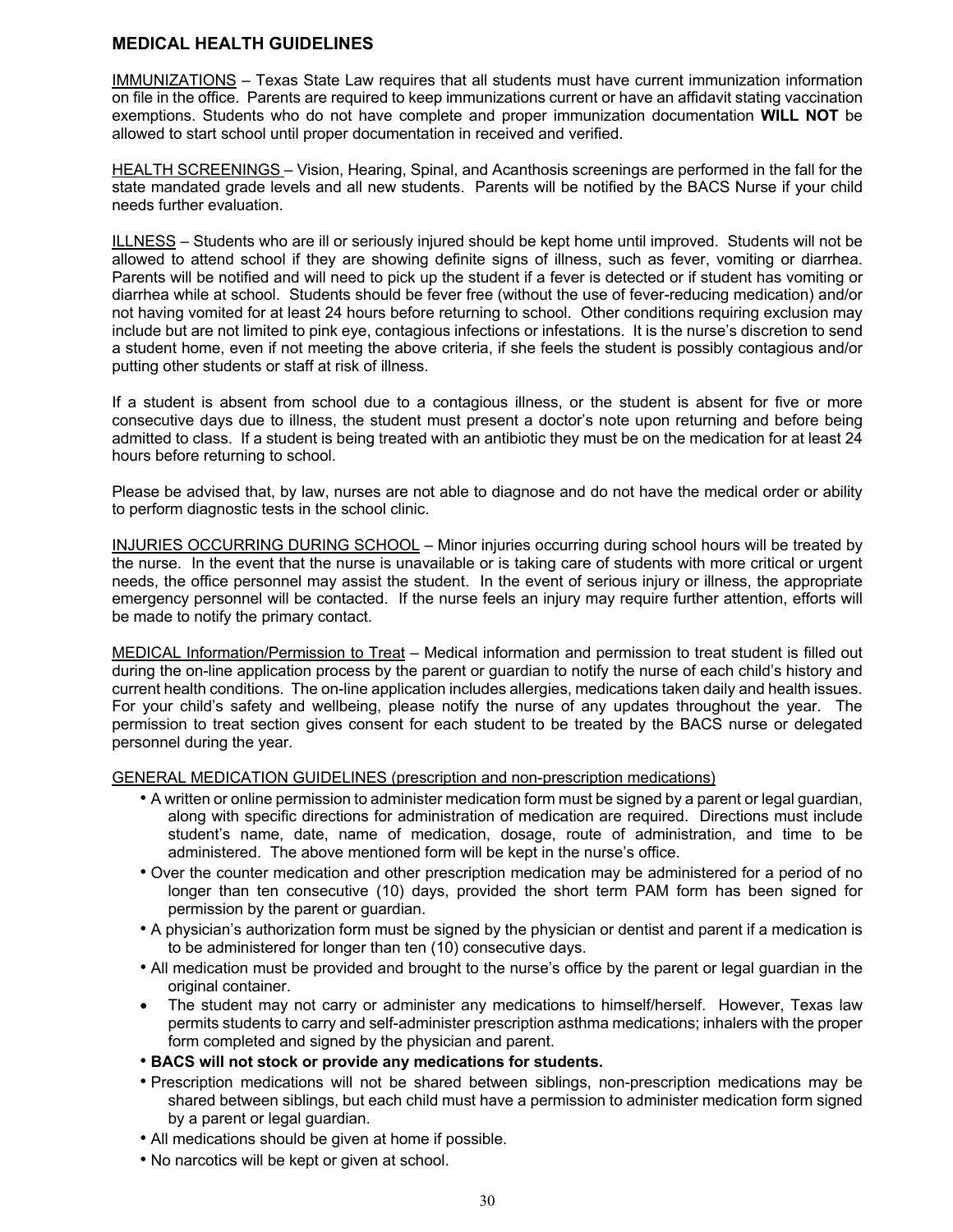- Medication must not be expired.
- Medications will only be given according to the doctor's order.
- The School Nurse will supervise storage and dispensing of medication.
- A photograph will be taken of the student at the time the medication is brought to the nurse's office to be attached to the medication to be used as student identification.
- The nurse will notify parents as needed for medication replacement or other pertinent issues.
- If the medication is new to the student, the first dose of the medication should be given at home.

Physician's offices are familiar with distributing school notes for medication administration. For your convenience, you may have your doctor's office fax an order to the school. **The fax number is 281-554-5495**.

## **ELEMENTARY DRESS CODE**

Clothing for students in school must be characterized by modesty, safety, appropriateness, and good taste. Students are required to wear uniforms purchased through Lands' End or collared shirts through BACS Spirit Store. Each garment must be neat in appearance and worn in a manner that fits properly without being too tight, too short, or too loose.

BACS values the conscious effort of parents in preventing the dress code from becoming a major issue. Students are expected to abide by the dress code, and parents are expected to monitor compliance before their children leave home. This will help keep teachers and administrators from being distracted from the instructional process. When choices of clothing are in question, the student should consult his or her teacher or other school personnel BEFORE wearing the questionable attire. There is no way to eliminate all dress code problems. However, with the implementation of a uniform dress code, it is hoped that more time may be devoted to the instructional process and less time devoted to uniform problems.

#### STUDENT UNIFORM-APPROVED VENDOR

- Lands' End School Uniforms (www.landsend.com)
- School code is 900161282

#### GENERAL REQUIREMENTS

- 1. Choose from approved BACS uniform pants, shorts, skorts, dresses, skirts, jumpers, and shirts on the Lands' End website.
- 2. Choose from BACS polo shirts, sweatshirts/hoodies, jackets, etc., from the Bronco Spirit Store.
- 3. If a BACS sweatshirt or hoodie is worn, there needs to be a collared school uniform top underneath the sweatshirt or hoodie or a t-shirt on spirit days. Sweatpants are not allowed.
- 4. All shirts and outerwear (vests, sweaters, jackets, etc.) must be purchased through Lands' End for school uniforms must have the logo. The school logo embroidery is done by Lands' End. Also, polo's offered through the Spirit Store, are an acceptable uniform top as well. Shirts need to be tucked in for both boys and girls at all times (except K-1). However, Peter Pan collared shirts and Oxford shirts for girls may be untucked.
- 5. T-shirts are not allowed except for spirit or assigned days. A shirt or blouse with buttons must be buttoned to within one button from the top.
- 6. Pants must be hemmed and not dragging the floor.
- 7. Pants are to be appropriately sized.
- 8. Jumpers, vests, and sweaters must have a dress code shirt worn underneath.
- 9. Skirts and jumpers must be no shorter than top-of-the knee.
- 10. Shorts and skorts must be mid-thigh or longer. Generally, the length can be measured when arms are at the sides and the hem of the shorts and skorts are level at the middle finger or longer. Pants and capris are to be appropriately sized.

#### SHOES, ACCESSORIES, AND JACKETS

- 1. Choose from approved BACS uniform accessories on the Lands' End website.
- 2. Students need to wear shoes that totally enclose the foot. No sandals, flip-flops, slippers that look like house shoes, or shoes with wheels or spinners. Sperry's, Toms, Vans, tennis shoes, flats, boots, or dress shoes (with one-inch heel or less) are all acceptable and colors may vary.
- 3. Any jacket may be worn on campus, but only outerwear with school logo or Spirit Store/Bronco outerwear, hoodies, sweatshirts, etc., may be worn during the day in the school buildings. Students may wear choice of a jacket or coat on campus to and from the car and at recess, but if it is not part of the school uniform or approved Spirit Store offering, then the student needs to store the jacket while in the building.
- 4. Socks, leggings, shoes, ties, etc., do not need to be purchased through Lands' End. Belts must be worn when there are loops (except K-1). Belts can be any style as long as they fit within the belt loops. Leggings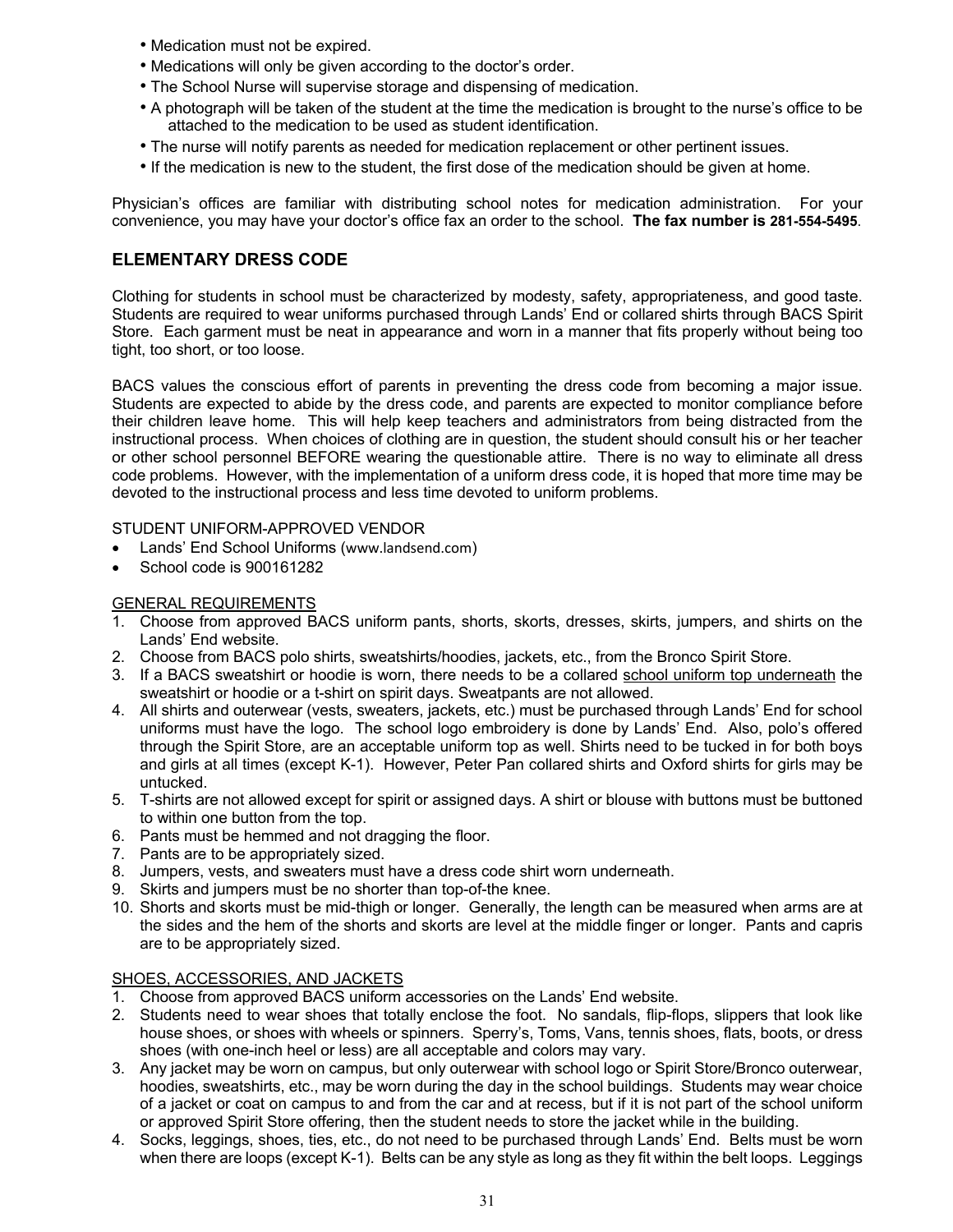and socks can be any style or color. If leggings are worn, they must be worn with skirts, dresses, or skorts – not with shorts.

- 5. Hats and caps are not to be worn inside the buildings.
- 6. No tattoos or piercings, other than the ears of girls, are allowed.

#### HAIR

All hair must be neat, clean, and not create disruptions or distractions. Hair color should be limited to natural colors and should not be colored in contrasting fashion. All hair should be free of distracting adornments or fasteners and should not be extreme: including, but not limited to, shaved or shaped designs, shaved lines, mohawks, etc.

Hair for girls should be clear of the eyebrows and be kept out of the line of vision, being cut or fastened in such a manner as not to require continuous attention.

Hair for boys must be kept above the eyebrows and off the collar and not allowed to be below the middle of the ear on the side. Hair that is longer than the collar, below the eyebrows and middle of the ear must be fastened or styled in reasonable grooming manner as to maintain the criteria of keeping hair above the eyebrows, off the collar, and at or above the middle of the ear without continuous attention. Sideburns are not to be longer than the middle of the ear.

The school reserves the right to prohibit any style that the administration determines to pose a distraction, and may request that hair be trimmed, cut, or restyled according to any deemed violation of the policy. Trimming, cutting, or restyling requested by administration must be done within three (3) days.

#### SPIRIT DAY DRESS EXPECTATIONS

Any approved Spirit day wear purchased through the school is acceptable on Spirit day and does not require an embroidered logo. Spirit day wear may be worn with uniform shorts, slacks, and denim jeans (denim jeans **only when specified**. Denim shorts/skorts are not allowed. No baggy jeans or jeans with holes or frayed ends will be allowed). Spirit day t-shirts may be untucked.

It is important that all dress code items are labeled with the student's name.

## **SECONDARY DRESS CODE**

Clothing for students in school must be characterized by modesty, safety, appropriateness, cleanliness, and good taste. Students are required to wear uniforms purchased through Lands' End or collared shirts through the BACS Spirit Store. Each garment must be neat in appearance and worn in a manner that fits properly without being too tight, too short, or too loose.

BACS values the conscious effort of parents in preventing the dress code from becoming a major issue. Students are expected to abide by the dress code, and parents are expected to monitor compliance before their children leave home. This will help keep teachers and administrators from being distracted from the instructional process. When choices of clothing are in question, the student should consult his or her teacher or other school personnel BEFORE wearing the questionable attire. There is no way to eliminate all dress code problems. However, with the implementation of a uniform dress code, it is expected that more time may be devoted to the instructional process.

#### STUDENT UNIFORM-APPROVED VENDOR

- Lands' End School Uniforms (www.landsend.com)
- School code is 900161282

If a student is out of compliance with the dress code policy, the following protocol will be instituted.

The student will be approached and asked to comply with dress code (if attire is immodest, the student will be asked to ensure modesty – this may include using school issue items such as wind pants, etc.). Parents may be contacted if appropriate clothes are needed.

- First Offense: Warning detention
- Second Offense: Detention
- Third Offense: Detention
- Fourth Offense: Detention
- Fifth Offense: ISS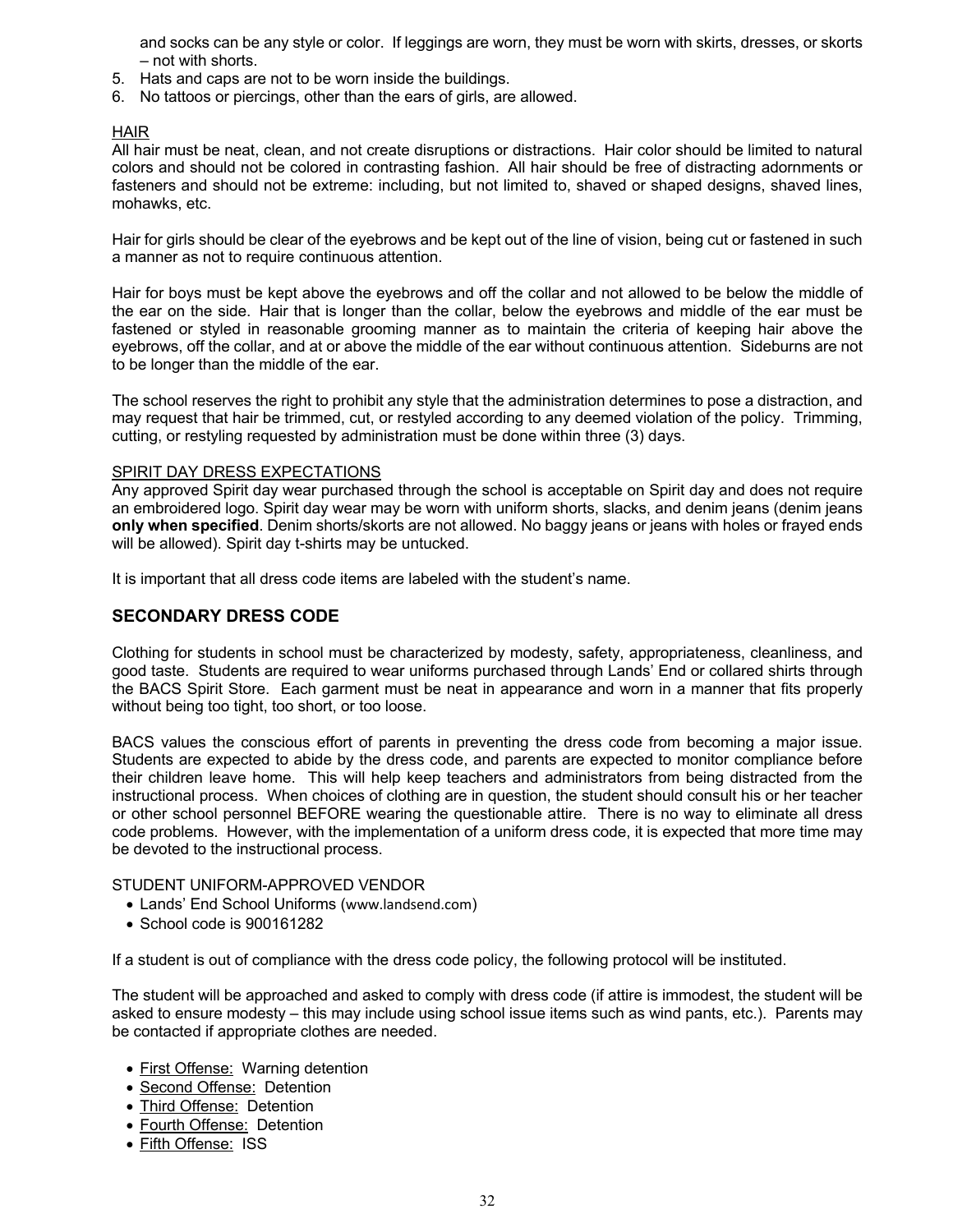\*Any further violation could be an OSS for insubordination. Dress code violation consequences will be reset each quarter.

## GENERAL REQUIREMENTS

- 1. Choose from approved BACS uniform items on the Lands' End website.
- 2. Choose from BACS polo shirts, sweatshirts/hoodies, jackets, etc., from the Bronco Spirit Store and team or club issue polos, sweatshirts, or jackets.
- 3. If a BACS sweatshirt or hoodie is worn, there needs to be an acceptable school uniform top underneath. Sweatpants are not allowed.
- 4. All shirts and outerwear (vests, sweaters, jackets, etc.) purchased through Lands' End for school uniforms must have the logo. The school logo embroidery is done by Lands' End. Also, polos offered through the Spirit Store, are an acceptable uniform top. Additionally, any spirit day wear is acceptable on spirit day and does not require an embroidered logo.
- 5. Polo shirts need to be tucked in for both boys and girls. The button down shirt for girls is not required to be tucked in.
- 6. Pants or shorts must be worn at waist level with a belt.
- 7. T-shirts are not allowed except for spirit or assigned days. Spirit day t-shirts do not have to be tucked in. Spirit day t-shirts must be BACS red, white, blue, or gray.
- 8. Girls' blouses must cover the waistband of the skirt, slacks, or shorts at all times.
- 9. A shirt or blouse with buttons must be buttoned to within one button from the top.
- 10. Pants must be hemmed and not dragging the floor.
- 11. Pants and capris are to be appropriately sized.
- **12. Skirts must be no shorter than top-of-the knee.**
- 13. Shorts must be mid-thigh or longer. Generally, the length can be measured when arms are at the sides and the hem of the shorts are level at the middle finger or longer.
- 14. Any visible layering garments must be solid navy, red, white, or gray.
- 15. No hats, hoods, or sunglasses may be worn during school hours.
- 16. All hair must be neat, clean, and not create disruptions or distractions. Hair color should be limited to natural colors and should not be colored in contrasting fashion. All hair should be free of distracting adornments or fasteners and should not be extreme: including, but not limited to, shaved or shaped designs, shaved lines, mohawks, etc.

Hair for girls should be clear of the eyebrows and be kept out of the line of vision, being cut or fastened in such a manner as not to require continuous attention. Headbands in school colors or muted colors may be worn.

Hair for boys must be kept above the eyebrows and off the collar and not allowed to be below the middle of the ear on the side. Hair that is longer than the collar, below the eyebrows and middle of the ear must be fastened or styled in reasonable grooming manner as to maintain the criteria of keeping hair above the eyebrows, off the collar, and at or above the middle of the ear without continuous attention. Sideburns are not to be longer than the bottom of the ear.

The school reserves the right to prohibit any style that the administration determines to pose a distraction, and may request that hair be trimmed, cut, or restyled according to any deemed violation of the policy. Trimming, cutting, or restyling requested by administration must be done within three (3) days.

- 17. Boys should be clean shaven: no goatees, mustaches, long sideburns below the bottom of the ear, etc.
- 18. Tattoos are not preferable and must be covered at school and school events.
- 19. Students should dress modestly and appropriately including, make-up, nails, and accessories at all school functions. Subject to the discretion of Administration.
- 20. The administration reserves the right to enforce the dress code standards for athletic events and school sponsored functions.

#### SHOES, ACCESSORIES, AND JACKETS

- 1. Choose from approved BACS uniform accessories on the Lands' End website.
- 2. Students need to wear shoes that totally enclose the foot. No sandals, flip-flops, slippers that look like house shoes, shoes with wheels or spinners, sling back shoes, five finger shoes, house shoes, or open toed shoes. Sperry's, Toms, Vans, tennis shoes, flats, boots, or dress shoes (with one-inch heel or less) are all acceptable and colors may vary. Socks should not be worn over the knees.
- 3. Any jacket may be worn on campus, but only outerwear with school logo or Spirit Store/Bronco outerwear, hoodies, sweatshirts, etc., may be worn during the day in the school buildings. Students may wear a jacket or coat on campus to and from the car and outside, but if it is not part of the school uniform or approved Spirit Store offering, then the student needs to store the jacket while in the building.
- 4. Socks, leggings, shoes, ties, etc., do not need to be purchased through Lands' End, but socks may not be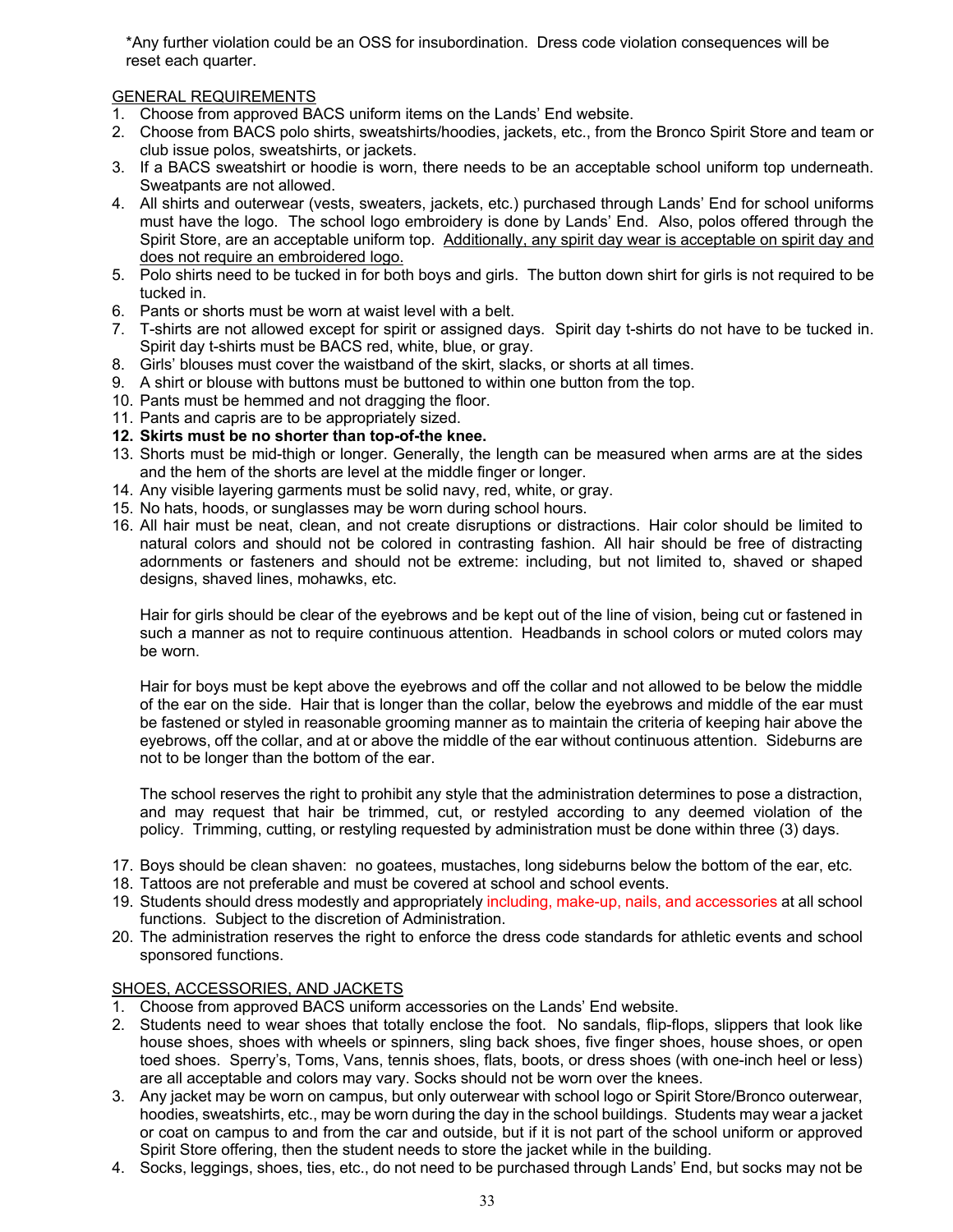worn over the knee. Belts must be worn when there are loops. Belts can be any style as long as they fit within the belt loops. Leggings and socks should not cause a distraction. Boys and girls may not wear leggings under shorts. Fishnet type leggings or stockings are considered inappropriate.

5. No piercings, other than the ears of girls, are allowed.

## **FACILITY ACCESSIBILITY**

Atrium doors are unlocked at 7:00 a.m. to allow for Extended Care accessibility. Junior High building doors are unlocked at 7:15 a.m. High School building doors are unlocked at 7:15 a.m. Other main doors are unlocked at 7:45 a.m. Doors are then locked after school begins. All elementary visitors will need to go to the Elementary Office entrance to sign in. Junior High visitors will need to go to the Junior High building to sign in. High School visitors will need to go to the High School building to sign in. Doors remain locked all day. Junior High students who are left on campus after 3:25 should report to the Atrium for supervision. A charge will be assessed. Those found on campus unsupervised will be directed to the Atrium and given proper discipline.

#### ELEVATOR USE

Students are not allowed to use the elevator unless they have a doctor's note indicating a physical condition which requires its use.

## **ELEMENTARY VISITOR SIGN-IN**

#### VISITOR PASS/SIGN-IN

Elementary parents and visitors need to go to the Elementary Office before visiting the classroom, lunchroom, playground, fields, etc. to sign in and get a pass. The pass will let the teachers know the office has approved the campus visit. Please dress modestly and act in a manner consistent with school policy.

Visitors to classrooms during instructional times are welcome, however, in order to minimize disruption to classroom instruction, prior approval from the teacher or the Elementary Office must be obtained. Visits should be quick unless a timeframe has been established.

#### DISMISSAL PROCEDURES

Afternoon pick up will begin following the 3:10 p.m. dismissal time. Students who are pre-registered for Extended Care will be escorted to the Kids' Commons. Students who are signed up for the car line will be led to their respective car pick up areas.

We do request that one method of pick-up be chosen. There are exceptions for emergencies. If you encounter an emergency and need to change your method of pick-up for the day, please contact the Elementary Office before 2:00 p.m. Please do not walk up to the car line expecting to pick up students. We will refer parents who walk up to the car line to the office.

Please review the traffic flow chart for pick-up and drop off. Parents are given visor signs to use for pick-up and drop off. Also each family has been assigned a security number which parents and persons listed on the student's security form should commit to memory. If the school-issued visor sign is not displayed, a security number will be requested. If neither a sign nor number is given, the security form of the student will be consulted to determine if permission has been granted for student to be released. A driver's license may be required to confirm identity. In order to expedite the pick-up process, arrangements should be made for students to enter from the curb/right side of the vehicle, and parents should remain inside the vehicle, otherwise, the pick-up process is delayed and safety concerns are presented.

#### **PARTIES**

All surprise parties for teachers and coaches must be approved by the principal. Parents are welcome to send treats for a child's birthday, and they may be passed out at lunch or at the teacher's discretion. Invitations to birthday parties may not be passed out during the school day unless the entire class is invited. There are three school-sponsored parties each year. A room mother and other volunteers can help plan the Christmas, Valentine's Day, and End-of-Year parties. The Christmas party is held the last hour of the last day before Christmas break. The Valentine's Day party is held the last hour of the holiday unless given permission to be moved. The End-of-Year party should be held the last one or two hours of the last day of school on campus.

#### SCHEDULING ACTIVITIES

To avoid conflicts of events, all activities of school related groups are to be cleared through the principal. The only student activities permitted will be those officially designated by the school administration.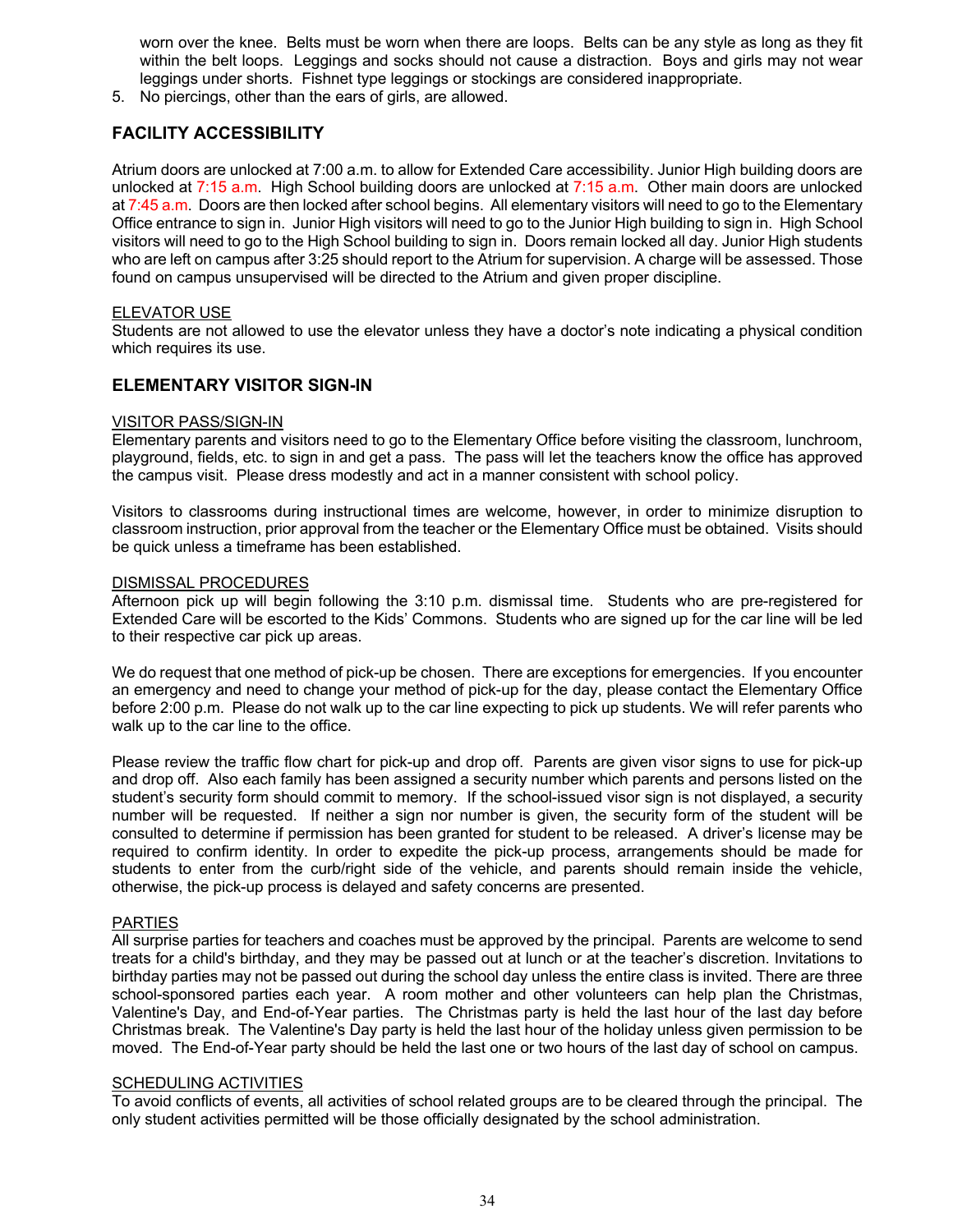#### **SUPERVISION**

Extra childcare is available from 7:00 - 7:25 a.m. and from 3:30– 6:00 p.m. for a fee. Students not picked up by 6:00 p.m. will be charged a late fee. Parents pay an hourly fee for childcare which is billed monthly. Unsupervised students may be accompanied to a supervised area when necessary. This is to ensure that no elementary student is left unsupervised and is for their safety and protection.

Students should not arrive before 7:25 a.m. unless they are signed up for childcare. All students are supervised by the teachers on duty from 7:25 – 7:45 a.m. when they are released to go to the classroom.  $K - 2^{nd}$  grade students are in the Kids' Commons. Students in  $3^{rd} - 6^{th}$  grade are supervised in the Fellowship Hall/cafeteria. Students should not enter the cafeteria until 7:25 a.m. when supervision is provided.

Supervision at the pick-up areas are for carpool students only. At 3:35 p.m. all elementary students left at the pick-up areas will be transported for check-in with Extended Care. Parents will be charged an Extended Care fee beginning at 3:15 if their student is checked into Extended Care from the pick-up line.

Elementary students must remain in dress code until they have left the campus. They may not eat snacks or drink soft drinks at the pick-up areas unless given permission by the teacher and must remain seated until picked up by their parents or carpool. Students must remain with the teacher on duty at the pick-up point designated on the security form until 3:35 p.m.

During parent conferences, students may remain in childcare at no charge for the duration of the conference. Parents should retrieve their child immediately after the conference so as not to incur a childcare charge.

Please do not engage teachers in conversation while they are on duty and at pick up. They are responsible for the safety and security of the children under their supervision. They could be distracted by talking to individual parents. It is better to make an appointment for a conference.

## **SECONDARY VISITOR SIGN-IN**

#### VISITOR PASS/SIGN-IN

Visitors are not permitted to visit the classrooms, lunchroom, or school grounds where classes are in session without checking with the office and getting approval from the principal, administrator, or person in charge. They must wear a name tag. They must dress in a modest manner, and act appropriately, following school rules while on campus. They are not to go on field trips or attend class parties. **Students who have been dismissed or requested to transfer may not visit the campus during school hours.** Parents and grandparents are welcome on campus but must sign in at the respective office. Additionally, parents and grandparents should not plan a visit during class time or instructional time unless requested by a teacher or administrator.

#### **DISMISSAL**

Secondary school dismissal time is at 3:00 p.m. Students should go to the front of the High School building to be picked up. Students should not go to the gym to hang out until they are picked up. If a Junior High student is to be picked up after 3:30 p.m., they are to go the Atrium, check into Extended Care, and wait for their ride.

#### PARTIES

There will be no class parties during school hours except regularly scheduled and approved parties. All "surprise parties" for teachers and coaches must be approved by the principal. The teachers may wish to recognize the individual student on their particular birthday with a card, gift, prayer, etc. If parents wish to bring a cake for a birthday, they may do so **during lunch or after school.**

#### **SCHEDULING ACTIVITIES**

To avoid conflicts of events, all activities of school related groups are to be cleared through the school administrator or principal. The only student activities permitted will be those officially designated by the school administration.

## **SUPERVISION**

Extended care is offered for  $K - 8$ ; however, no extended care is offered for grades  $9 - 12$ . Secondary students are required to report to a designated/supervised area immediately following the end of school: supervised practice, supervised helps-class, supervised detention, etc. If a student has no after school activities in which to be involved or supervised, parents should arrange to have the student picked up from campus, or instruct junior high students to go to Extended Care. Students outside of a designated area or who are unsupervised are subject to discipline.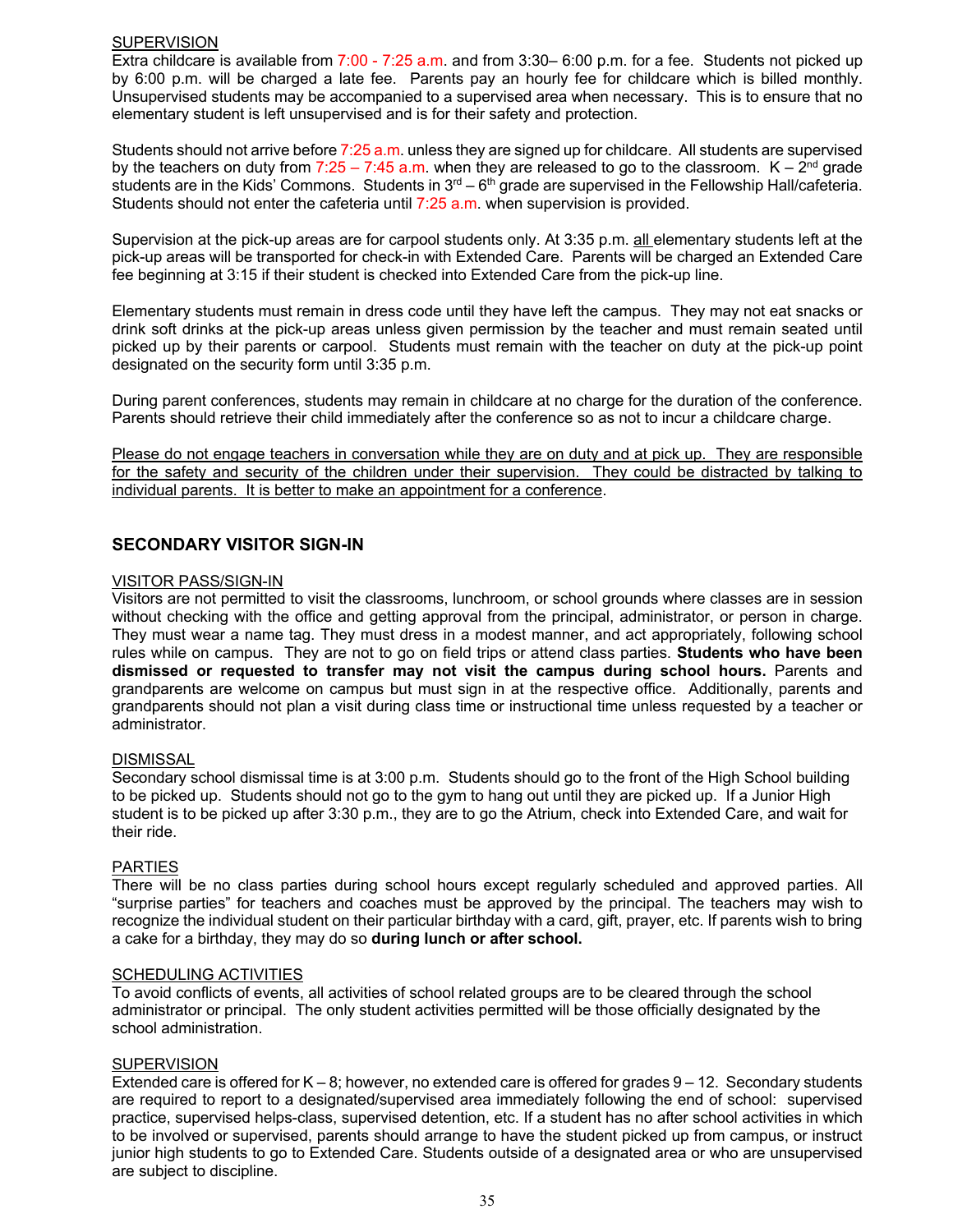## **LOST AND FOUND**

Students often misplace articles of clothing, books, band instruments, and other personal property. When such items are found, they are turned into the respective school office. Please label all items sent to school, including lunch kits, P.E. t-shirts, shorts, coats, sweaters, jackets, and calculators.

A child may claim lost items at the respective school office. All personal items should be labeled. Every possible effort will be made to return lost items to the owners. Before Christmas break, and the end of the year, lost and found items are displayed in the Atrium. Items may be picked up at that time for no charge. Items not picked up at this time are donated to charity.

## **LUNCH**

Students must not leave campus for lunch. Also, no deliveries from 3<sup>rd</sup> party sources will be accepted for Upper School students- door dash, etc.

Most students bring their lunch. However, BACS now offers a cashless, full service operation for lunch. All the food purchases will be made using the electronic payment system in advance – NO CASH will be accepted in the cafeteria or the snack bar line. The restaurant items will not be available without pre-ordering in advance. BACS uses the FACTS School Management System for food service which allows parents to order meals online at least one week in advance using the E-Check system. On-line ordering for the following week closes each Sunday evening. Please view the PDF files located on the school website for ordering lunch on-line, for pre-loading the snack bar credit account, and for a list of daily lunch menu and snack bar items.

If a child comes to school with no money or lunch, the snack account set up by their parents can be utilized. If no money exists, the student will be allowed to charge. Students will be allowed to charge foods from the back of the menu, not the catered food for the day. If they do not pay the charge, additional paperwork is required to add the charge to your school account. Microwaves are available for use for 3<sup>rd</sup> graders and up.

#### **While guests of BACS students are normally welcome for lunch, guests may be asked not to come to lunch if visits are excessive in frequency and group size.**

The following lunchroom policies will be observed:

- 1. Students will conduct themselves in an orderly manner enroute to the lunchroom.
- 2. Seating areas may be assigned.
- 3. Food and drinks are to be consumed in the lunchroom only.
- 4. Students are not to throw food or any objects in the cafeteria.
- 5. Students are not allowed to leave the school grounds for lunch.

## **EMERGENCY SCHOOL CLOSING**

In the event of emergency closing parents will be made aware by the following: •Postings on the school website. •Email communication/text/call to parents.

## **CLOSED CAMPUS**

Students are not to leave the school grounds for lunch or any other time during school hours without administration approval and signing out at the office.

## **LOCKERS AND LOCKS**

The school provides lockers with locks for grades  $6<sup>th</sup> - 12th$ . Students are not allowed to change locker assignments without office approval. The school is not responsible for items lost out of lockers. Students should refrain from revealing lock combinations to others or pegging their locks. No personal locks may be used. The school has the right to examine the contents of lockers, cars, clothing, backpacks, and purses on school grounds at any time.

## **SCHOOL EMERGENCY DRILLS**

It is a necessity (by general law, accreditation standard, and professional practice) to maintain a practice of fire, storm, and lock down procedures by drills. We do not publish our procedures; however, you may review these procedures by making an appointment with our office and providing adequate identification.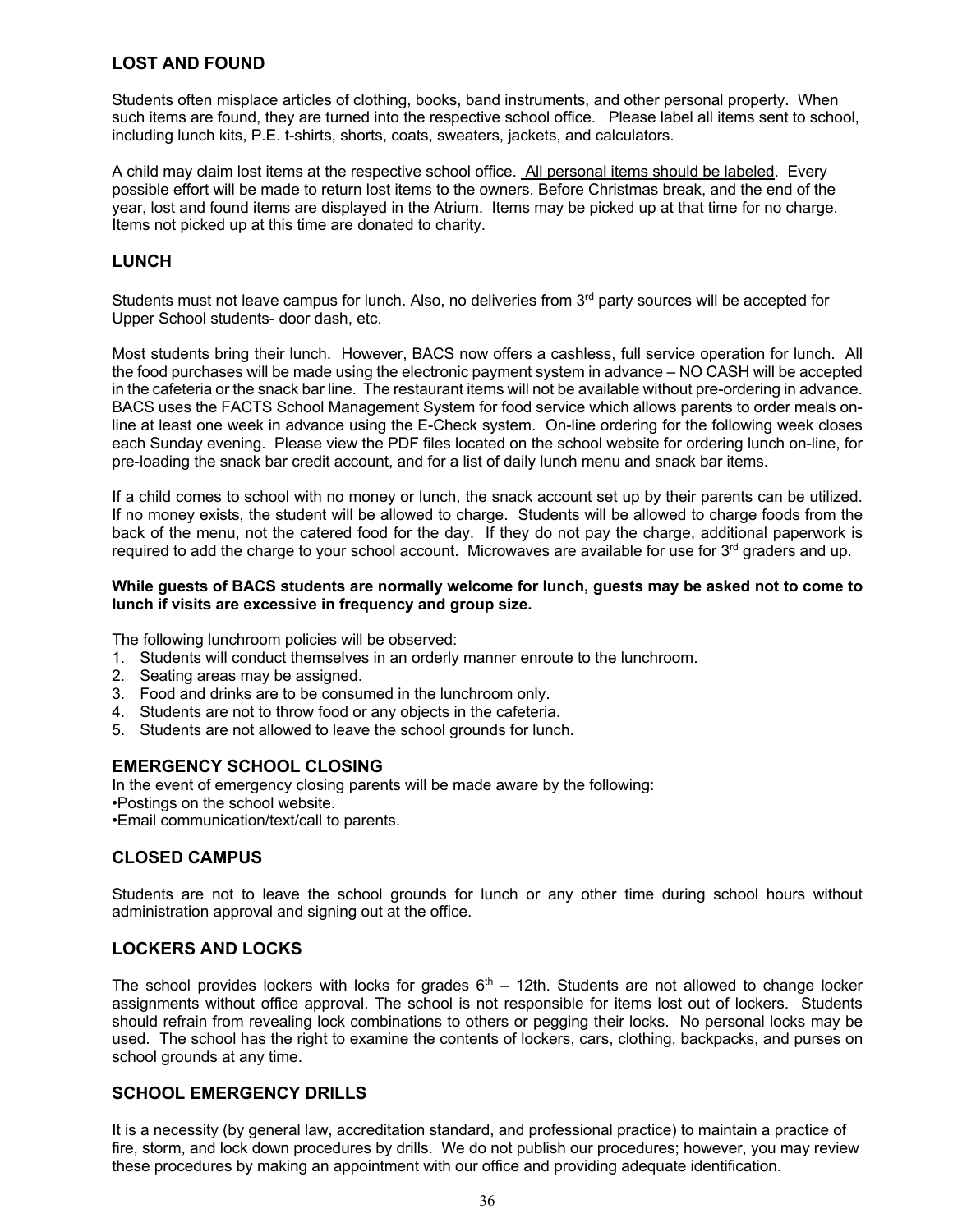## **ASBESTOS INFORMATION**

All schools are legally required to notify parents of the presence of any asbestos. Bay Area Christian School was inspected in 2020. The only asbestos present was in the mastic (glue) under the carpet on the second floor of the A building. Inspection revealed that it is no threat to our students. Any disturbance or removal of carpet includes inspection and abatement.

## **MARRIED STUDENTS**

Married students are not allowed to attend the school.

## **ANNUAL AWARDS PRESENTATION**

Certificates, plaques, and trophies highlight the annual awards presentation held each spring. Students compete to attain various awards and recognition throughout the year, including the following categories:

- Academics
- Character and effort
- Special talents in fine arts and sports

## **COMPLAINT PROCEDURE**

Secondary students who have complaints about a staff member are to try to reconcile those with the staff member first. If not satisfactorily solved, then the student should bring the complaint to the principal in the presence of the staff member after school or at an appointed time.

The following procedure is used by the faculty and taught to the children. Parents are requested to use this procedure any time there is a complaint:

- 1. First and foremost, go to the Father for wisdom, insight, and guidance. Bathing the entire situation in fervent prayer is a must.
- 2. Express it promptly. Keeping it to yourself can cause ill feeling. Jesus says that we can't properly worship or serve God if there is a disagreement between yourself and someone else (Matthew 18:15). So get it out of your system. Express it promptly.
- 3. Tell it to the right person. Complaints about school policy or operations should be expressed to the principal and the administrator. Complaints about teachers should be expressed first to the individual in question, and should be expressed to the administrator only if you cannot work it out between yourselves or if you feel he should know about it.
- 4. Express it clearly. Make sure the person you are expressing your complaints to knows all the details of the situation, and exactly what you are complaining about and why. Misunderstanding of complaints could lead to further problems and needless hard feelings.
- 5. Don't broadcast it. Express your complaint only to the person who should hear it. Needless worry, harm, and hard feelings result when problems and dissatisfactions are expressed to persons other than those directly involved with the problem. Telling others stirs up dissension and can lead to the undermining of teacher credibility in the classroom.
- 6. Pray about it. Ask God to help you make your complaint in such a way that it will result in the betterment of the school, and thus in the glory and growth of His kingdom. Read and think about such passages as Ephesians 4:1-3 and Colossians 3:12-13. Pray about it!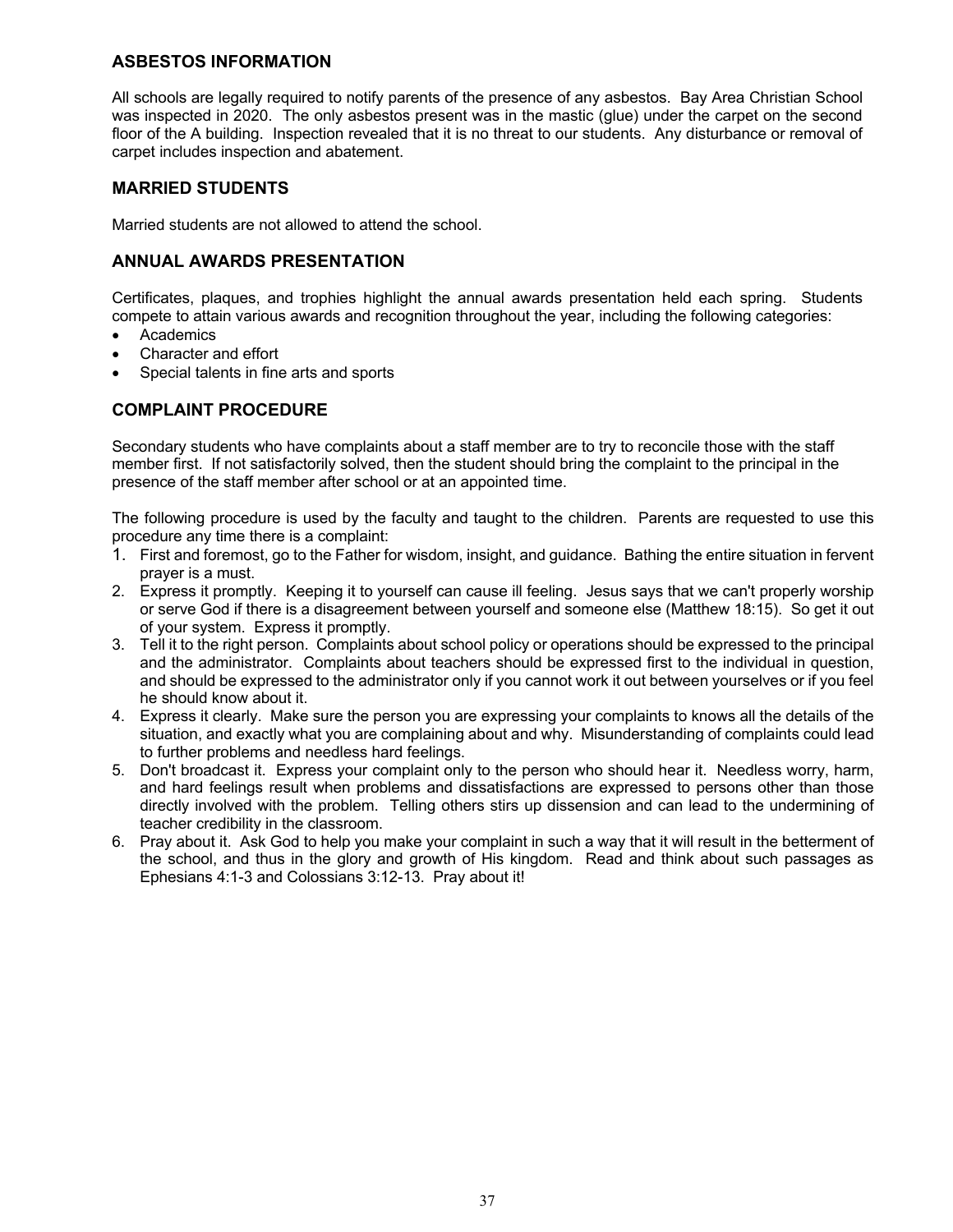#### **What Parents Can Do to Help Their Children in a Christian School By Dr. Paul A. Kienel, Executive Director Association of Christian Schools International**

Help your children to understand that school is a disciplined learning situation. Very little learning occurs at school if students are not trained by their parents to "obey those in authority," including their teachers and administrators. The most common threat to the academic quality of a school is a decline in discipline. When discipline declines learning declines. This principle applies to schools and it also applies to individual students. Youngsters in school reflect their home training. Students whose parents firmly discipline them in Christian love at home respond well to the normal environment of the Christian school classroom.

Show normal parental affection to your children. You may ask, "What does parental expression of love have to do with school?" It is difficult for teachers to explain the love of God if students have not experienced love at home. Too many youngsters go to school lacking the security of parental love.

Your children will be handicapped for the rest of their lives if they have not learned early in life to use time in a responsible way.

Show an interest in what your children are learning in school. Discuss with your children the subject material they are studying in the classroom. Most of what your children learn in school is interesting. It will enhance their interest even more if you, as parents, are intellectually involved with their education.

Don't "roast" the teachers or principals. The ministry of the school is carried out by mortal individuals who are not immune from making mistakes. Consequently, on occasion, you may disagree with the administrator or a teacher or some aspect of the school. Don't discuss your points of disagreement with your children. It will destroy the school's ability to be effective with your youngsters. Support the school's rules and regulations. School rules are necessary and must be generally agreed to by parents, students, and school personnel. As a parent, you may not always agree with every comma and exclamation point of the school's rules and regulations, but you must not show less than full support of them to your children.

Train your children to be accountable for their actions. Teach them the Biblical grace of apologizing and seeking forgiveness if they harm or offend another individual. If they lie or steal, require them to make full restitution with God and those against whom they have sinned.

Train your children to be accountable for their words. Children can be extremely cruel to other students by their words. If left untrained, they will develop an argumentative backtalk manner of speaking with teachers, parents, and others. They are also quite capable of malicious talk and gossip. It is a negative pattern that must be broken early or it will plague them the rest of their lives. In a positive, constructive way, teachers and parents must impress upon young people that words are powerful and that they are accountable for them. Train your children to be accountable for their time. It is not an overstatement to say that many students are "time wasters." You will help your children in school and in life if you will train them to use their time wisely. Talk to your children about setting aside specific times each day for homework and household chores. Also, train them by example and by instruction to be on time for school, church, and other time-oriented obligations.

Students are much more prone to violate school rules if they know their parents do not agree with the rules. Students must see the school and the home united.

Be a model of what you want your children to become. Children are parent watchers. They are modeling their lives after yours. If you are a positive, joyful, Christian individual whose lifestyle is in harmony with Biblical principles, your children will respond to the Bible-centered training of the Christian school. If, on the other hand, your lifestyle is contrary to Bible-centered living, your children may be confused and even frustrated by the conflicting role models they see at home and at school. If you are not a born-again Christian, I urge you to become one for your sake and for the sake of your children. Life is so much better when Jesus Christ is the central figure in your family.

Your children will respond to the structured, educational environment of a Christian school if you provide them with a Christ-centered home where they are loved, inspired, and disciplined. (Reprinted by permission)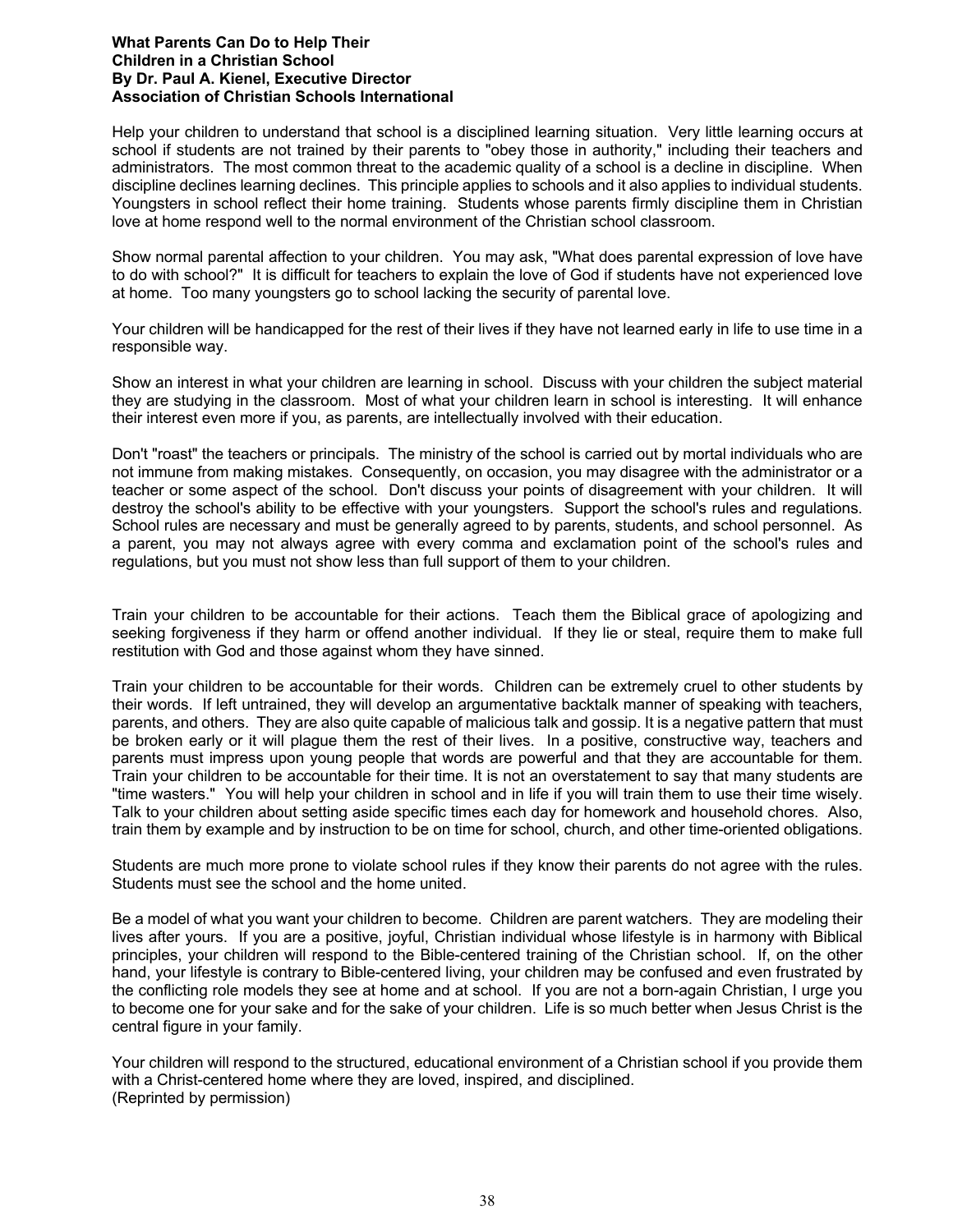| 38 |
|----|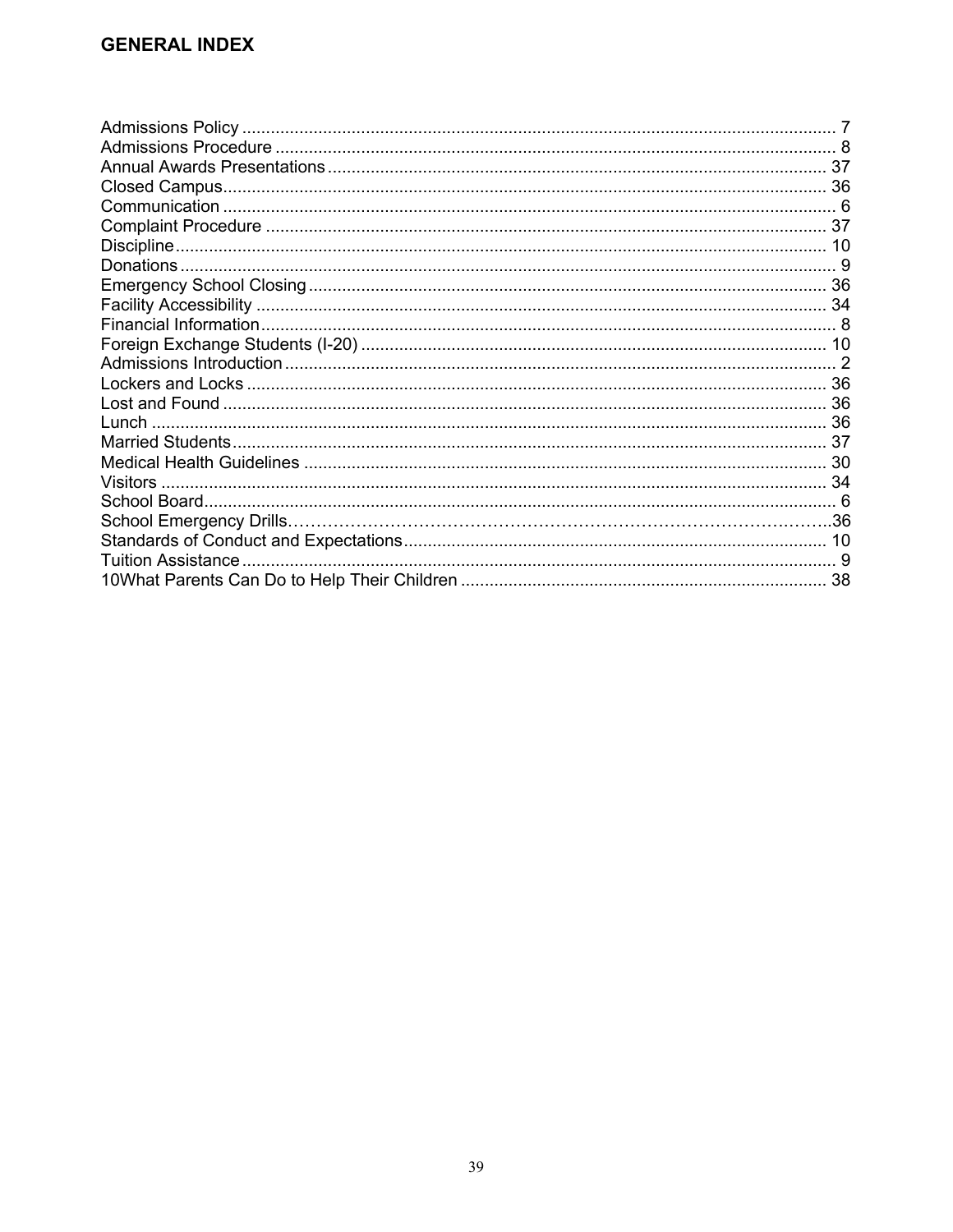## **ELEMENTARY INDEX**

| 22 |
|----|
|    |
|    |
|    |
|    |
|    |
|    |
|    |
|    |
|    |
|    |
|    |
|    |
|    |
|    |
|    |
|    |
|    |
|    |
|    |
|    |
|    |
|    |
|    |
|    |
|    |
|    |
|    |